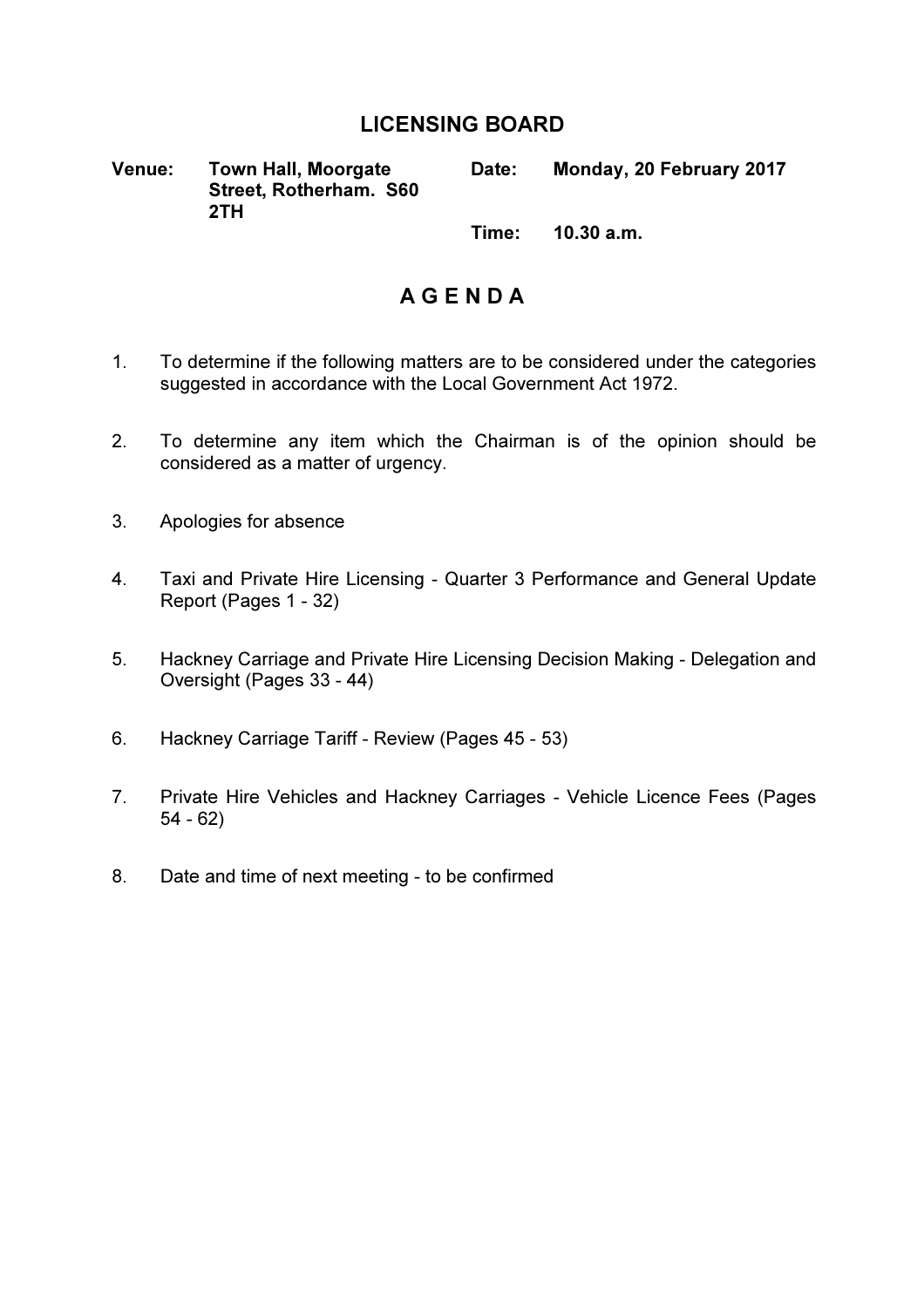# Page 1 **Agenda Item 4**



Public Report Council or Other Formal Meeting

## Summary Sheet

## Council Report

Licensing Board 20<sup>th</sup> February 2017

Title

Taxi and Private Hire Licensing Quarter 3 Performance and General Update Report

## Is this a Key Decision and has it been included on the Forward Plan?

This is not a key decision.

## Director Approving Submission of the Report

Karen Hanson – Assistant Director of Community Safety and Street Scene

## Report author(s):

Alan Pogorzelec – Business Regulation Manager Regeneration and Environment 01709 254955, alan.pogorzelec@rotherham.gov.uk

## Ward(s) Affected

All wards

#### Executive Summary

On 26<sup>th</sup> September 2016, the Advisory Licensing Board received a report that provided an update on the implementation of the Council's Hackney Carriage and Private Hire Licensing Policy.

Since the report in September 2016, the Licensing Service has implemented a Performance Management Framework – this framework includes elements that are related to the implementation of the Policy. The performance against the framework is reported each quarter to the Council's Senior Leadership team and the Licensing Board, this report provides the update for the 3<sup>rd</sup> Quarter of 2016/17.

In addition to the update on performance, this report also provides details of developments in relation to:

Update on the audit of drivers against the requirements of the new policy.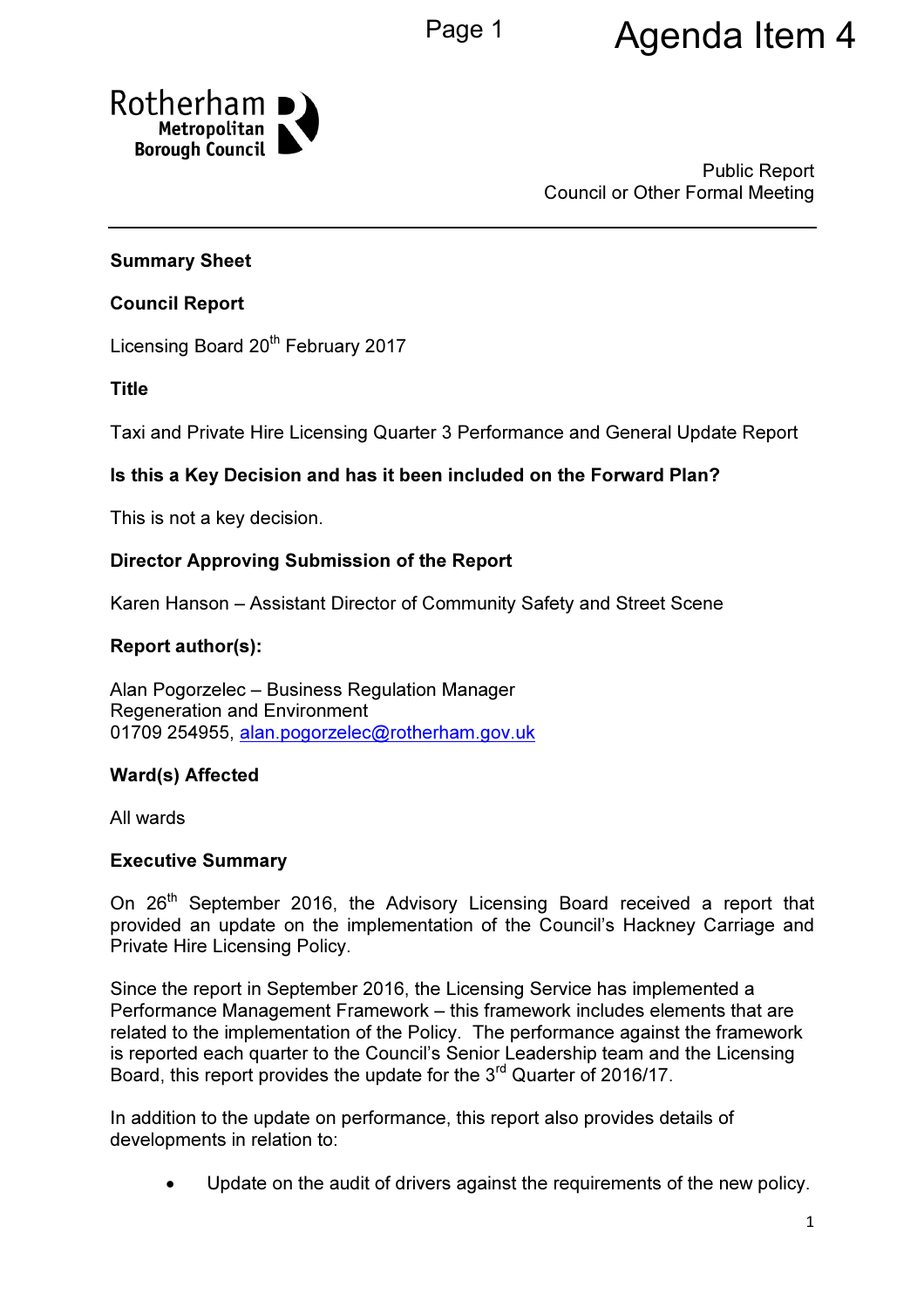- Proposed priorities for the licensing service in 2017/18.
- Enforcement actions undertaken by the licensing service (including current position in relation to Court appeals).
- Service restructure / staffing update.

#### Recommendations

- That the Advisory Licensing Board note the content of the update report and the progress that has been made regarding the implementation of the Council's Hackney Carriage and Private Hire Licensing Policy.
- That the Licensing Board endorses the priorities for the Licensing Service during the 2017/18 financial year.

## List of Appendices Included

| Appendix 1 | $\sim$ $\sim$ | Third Quarter Performance against the Licensing Performance |
|------------|---------------|-------------------------------------------------------------|
|            |               | Management Framework.                                       |
| Appendix 2 | $\sim$        | Third Quarter Enforcement data.                             |
| Appendix 3 | $\sim$        | Third quarter Licensing Admin Team Data.                    |

## Background Papers

- Rotherham MBC Hackney Carriage and Private Hire Licensing Policy
- Rotherham MBC Hackney Carriage and Private Hire Licensing Policy Implementation Scheme
- Report of meeting of Advisory Licensing Board, 26<sup>th</sup> September 2016

## Consideration by any other Council Committee, Scrutiny or Advisory Panel

Not applicable.

#### Council Approval Required

No.

#### Exempt from the Press and Public

Not exempt.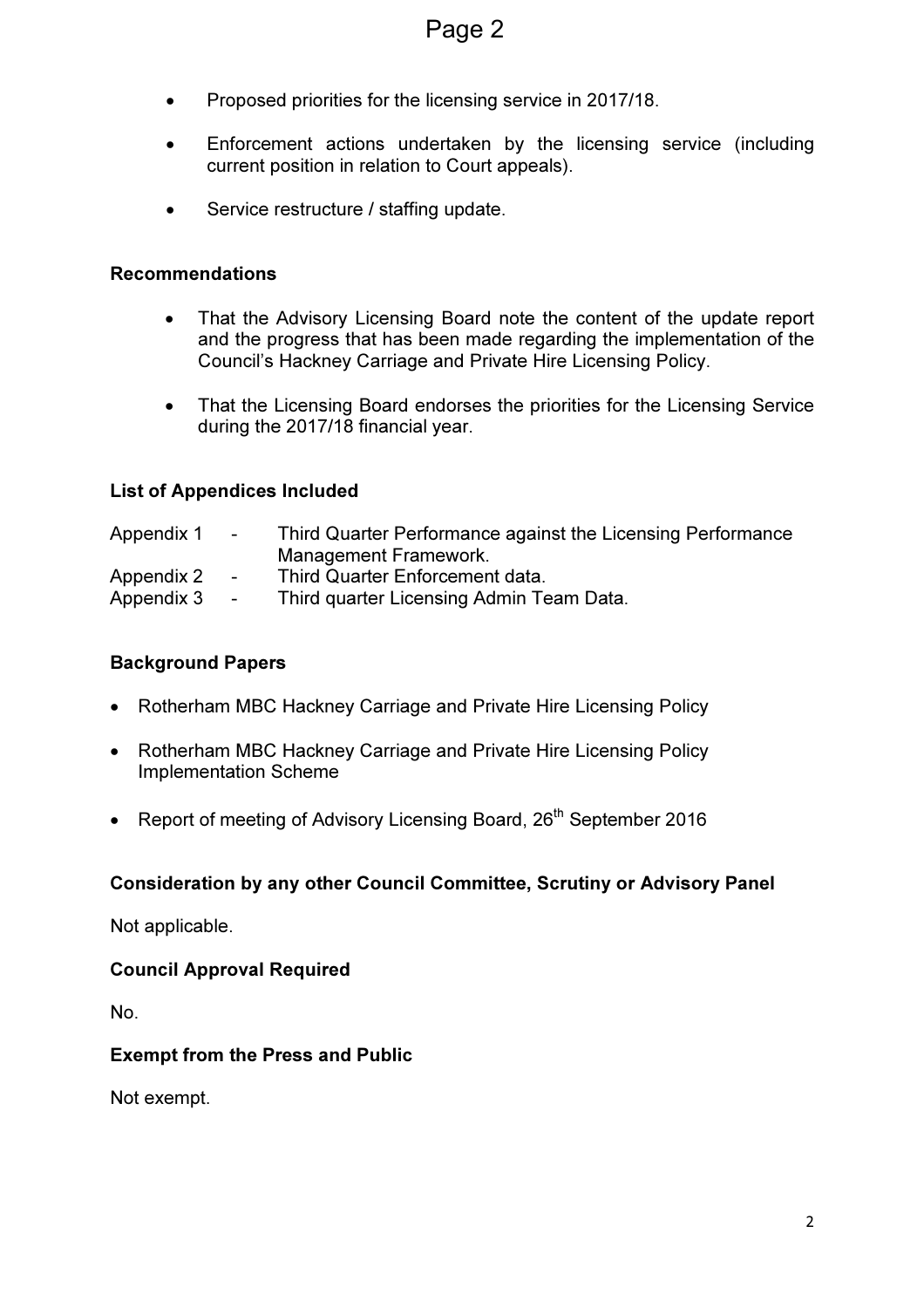## Title (main report)

Taxi and Private Hire Licensing Update Report

## 1. Recommendations

- 1.1 That the Licensing Board notes the content of the update report and the performance of the Licensing Service against the Licensing Performance Management Framework.
- 1.2 That the Licensing Board endorses the priorities for the Licensing Service during the 2017/18 financial year.

## 2. Background

- 2.1 On 26th September 2016, the Advisory Licensing Board received a report that provided an update on the implementation of the Council's Hackney Carriage and Private Hire Licensing Policy.
- 2.2 Since the report in September 2016, the Licensing Service has implemented a Performance Management Framework – this framework includes elements that are related to the implementation of the Policy. The performance against the framework is reported each quarter to the Council's Senior Leadership team and the Licensing Board, this report provides the update for the 3rd Quarter of 2016/17.
- 2.3 In addition to the update on performance, this report also provides details of developments in relation to:
	- 2.3.1 Update on the audit of drivers against the requirements of the new policy.

Members will recall that following the review of hard copy driver record files, three cases were identified that required further attention / consideration. Further details on these cases are provided in this report.

2.3.2 Proposed priorities for the Licensing Service in 2017/18.

Officers from within the Council's Licensing Service have developed a number of key priorities for the service that will be delivered during the 2017/18 financial. This report provides further detail on those priorities and seeks that agreement and endorsement of the Licensing Board in relation to them.

2.3.3 Enforcement actions undertaken by the licensing service (including current position in relation to Court appeals).

> This report provides a summary of enforcement action that took place between September 2016 and December 2016 (inclusive). It includes details of actions taken by enforcement officers (what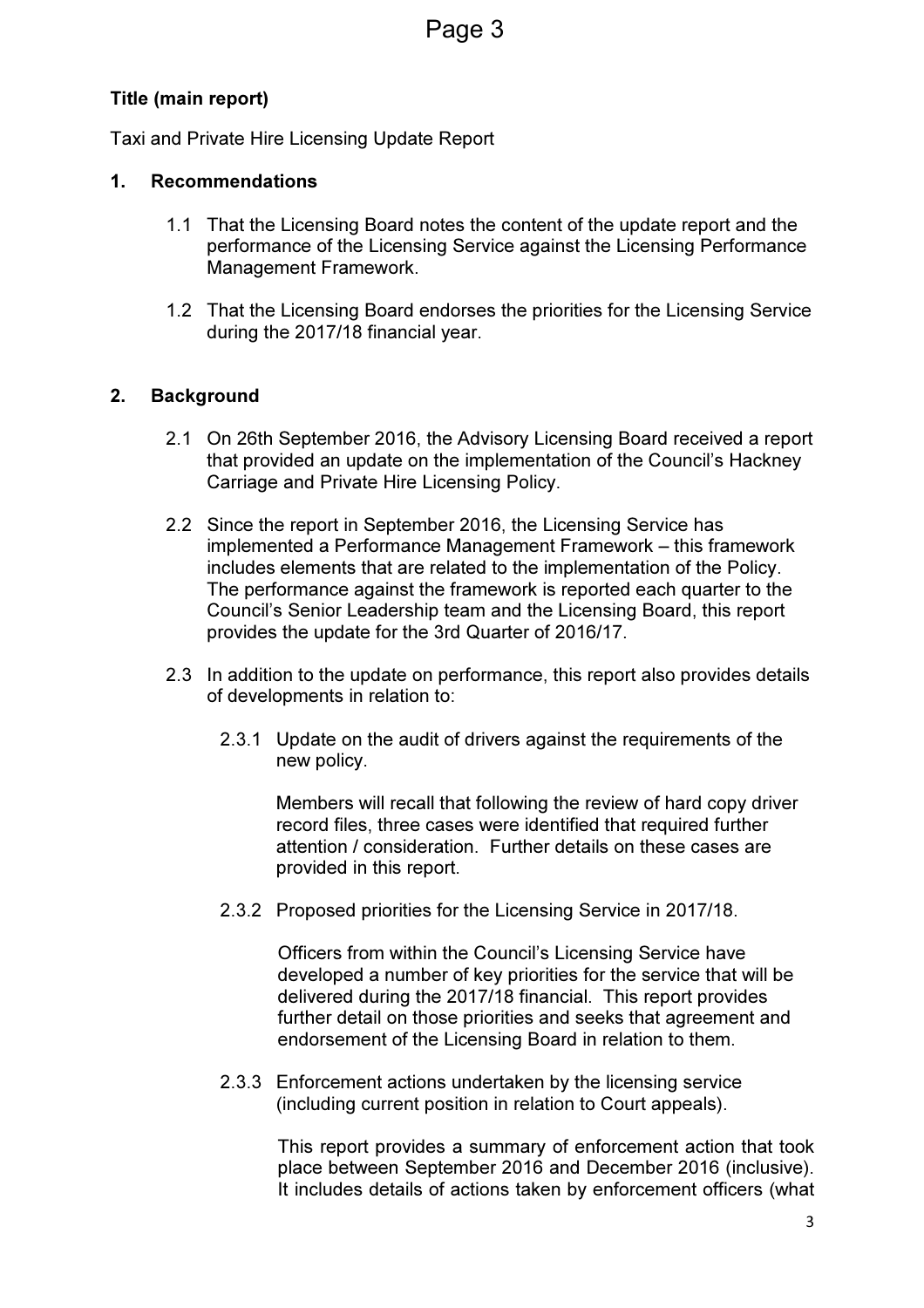could be considered to be traditional enforcement actions) along with enforcement actions taken by other officers within the licensing service, and the outcomes of case hearing meetings.

2.3.4 Service restructure / staffing update.

There have been a number of staffing related developments in within the Licensing Service – this report provides further detail on these.

## 3. Key Issues

- 3.1 Licensing Performance Framework Third Quarter Results.
	- 3.1.1 The overall judgement outlined in the Louise Casey's inspection report (February 2015) stated that:

"Inspectors have found that Rotherham has not taken, and does not take, sufficient steps to ensure only fit and proper persons are permitted to hold a taxi licence. As a result, it cannot provide assurances that the public, including vulnerable people, are safe."

3.1.2 In order to ensure the Council's Licensing Service is effective, fit for purpose, and has addressed the concerns raised in Louise Casey's report; it is considered that the following outcomes must be demonstrated:

**Outcome 1** All licence holders are "fit and proper" to hold **licences** 

**Outcome 2** Trained decision makers must make high quality, appropriate and timely decisions that protect the public from risk of harm.

**Outcome 3** The Licensing Service uses all available statutory powers appropriately, proactively and reactively, to disrupt criminal activity (including CSE and related activity).

**Outcome 4** The licensing team must consistently provide high quality, timely processing of licensing applications.

Outcome 5 The Council's Private Hire and Hackney Carriage Licensing Policy will be effectively implemented.

3.1.3 In order to address each of these outcomes, the Licensing Service has implemented a Performance Management Framework. The framework gives detail on a number of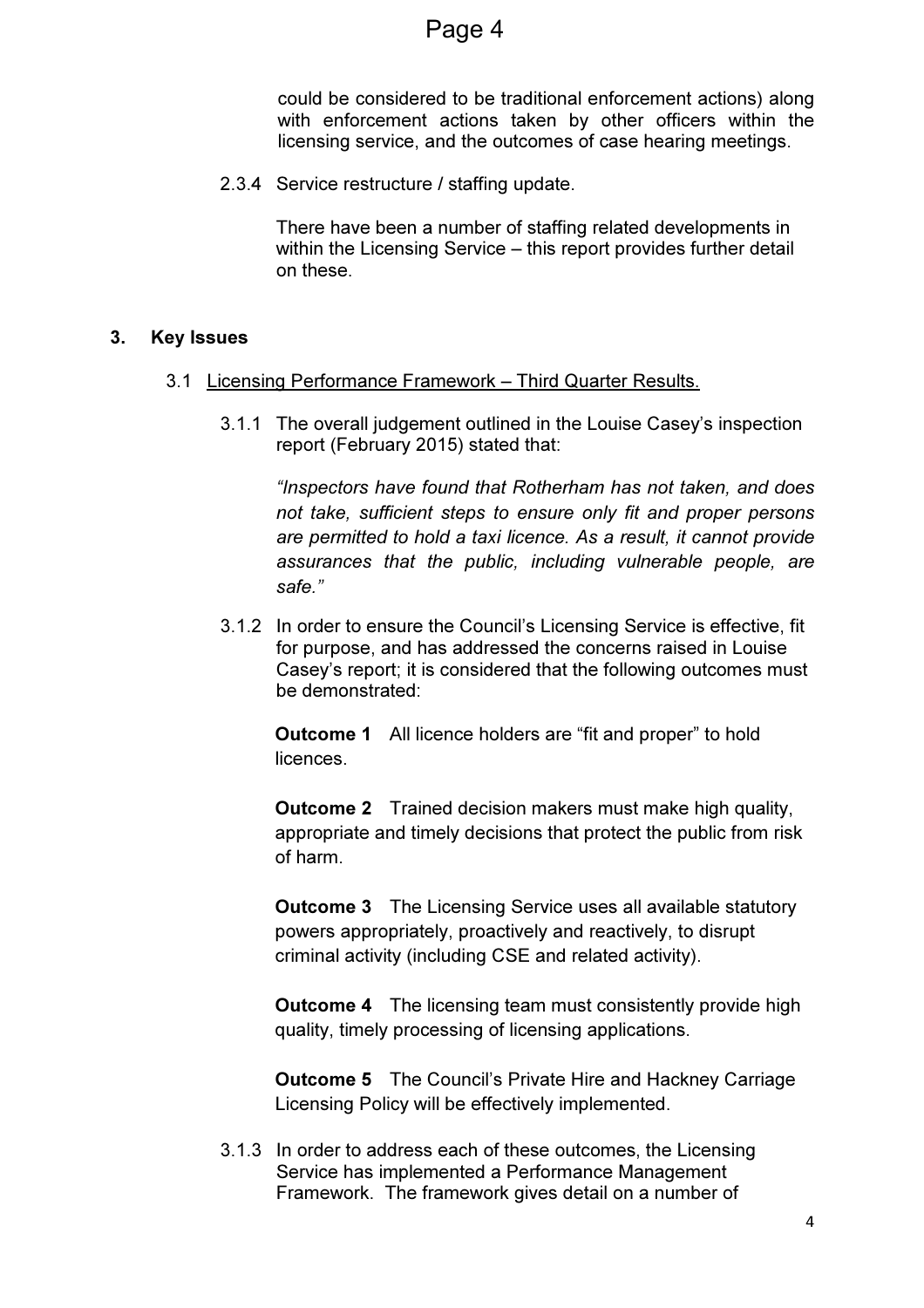measures are that will indicate whether the desired outcomes are being met.

- 3.1.4 Full detail on the performance against each of the measures is given in appendix A to this briefing note. Explanatory narrative is provided where there is an element of underperformance against the stated targets.
- 3.1.5 Targets have been set against a total of 16 performance measures, there are an additional four measures that are being monitored but a target has not been set in relation to them. The measures without a target are detailed below, along with explanatory narrative.
- 3.1.6 Of the 16 measures with targets, 8 were off target at the time of measurement – further detail on the reason for underperformance is given in Appendix 1, along with any management action that will / has been taken to address the underperformance.
- 3.1.7 The measures without targets are as follows:

Delivery against individual training and development plan for each individual member of staff (contriubuting to Outcome 1).

The training and development of staff is routinely monitored by the Principal Officer and Team Manager via monthly 1:1s and the Corporate PDR process. At the time of writing this report, all members of the Licensing Team had been through the PDR process (except where this had not been possible due to long term absence from work).

Data sharing concerns (when apparent) to be escalated by Assistant Director in a timely manner (contriubuting to Outcome 3).

There have been no data sharing concerns during the period covered by this report.

Documented processes provided to and understood by all staff (contriubuting to Outcome 4).

The Principal Licensing Officer had reviewed a number of key processes, and had commenced redrafting of them during Quarter 2. However, this officer was absent from the service during the whole of Quarter 3 and therefore it has therefore not been possible to progress this activity during this time.

Processes are reviewed and (if appropriate) refreshed as required (contributing to Outcome 4).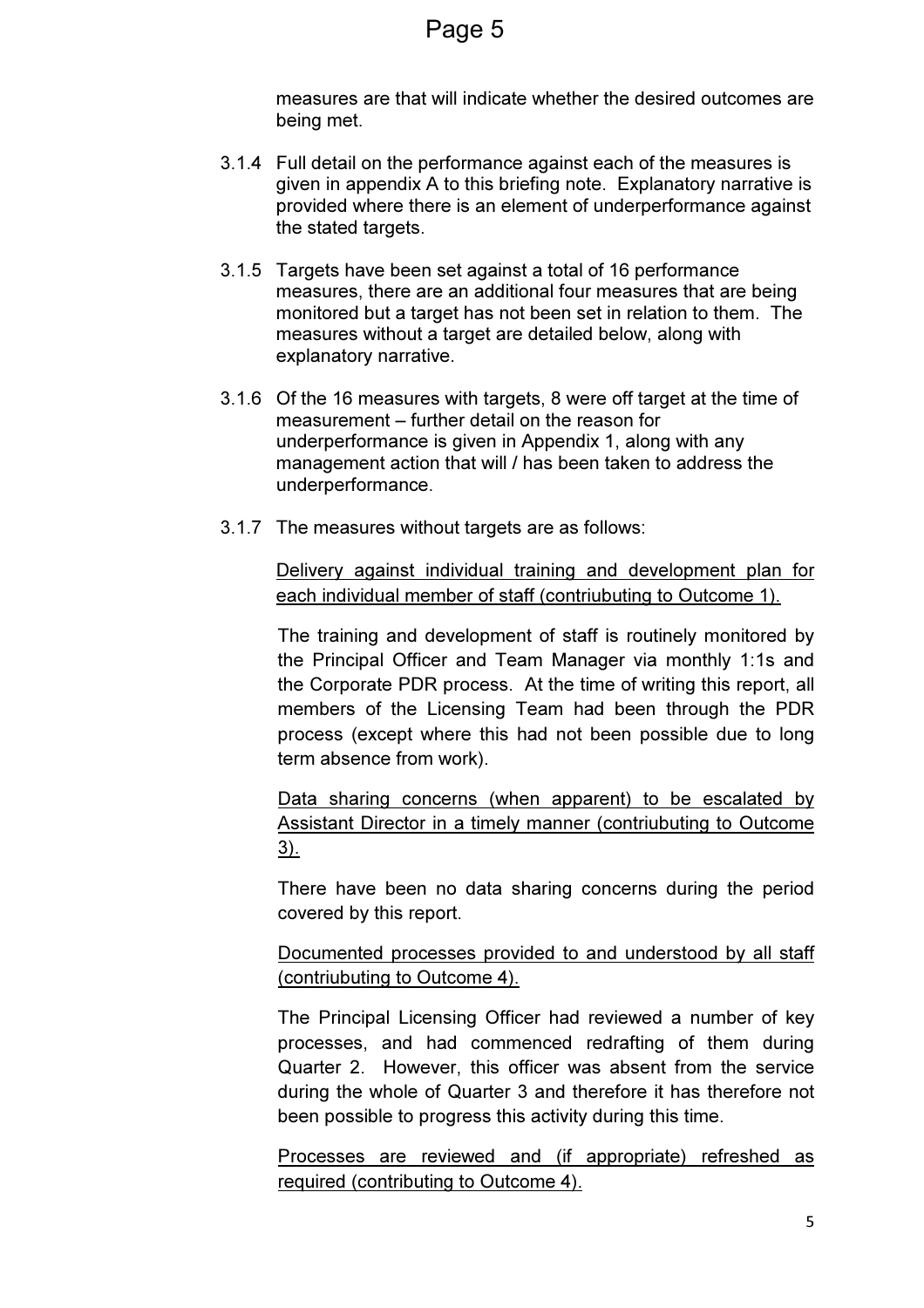## Page 6

Processes are continually reviewed and where appropriate amended and reissued. During the third Quarter, the following processes were reviewed by the Business Regulation Manager and revised as a result:

- Driver medical certification (following a case in Nottinghamshire where a motorcyclist was killed in an accident with a licensed vehicle). Our certification process was considered to be robust, but additional safeguards have been introduced.
- Vehicle applications where the vehicle's age exceeds the maximum specified in the policy. It was considered that this clarification was necessary following a recent appeal hearing in Sheffield Magistrate's Court.
- 3.1.8 The implementation of the Council's Hackney Carriage and Private Hire Policy has continued throughout the third Quarter of the year. All of the requirements that were introduced on a phased basis (by way of the implementation scheme) are now in effect. As a result, licences are no longer issued to individuals / vehicles unless all of the policy requirements have been met. The Council can therefore be confident that the standards that are set for those that are licenced are amongst the highest in the country.
- 3.1.9 Adherence to the policy is demonstrated by adherence to four key requirements:
	- Number of drivers that have subscribed to the Disclosure and Barring Service Online Update Service.
	- The number of drivers that have completed the Council's safeguarding training.
	- The number of vehicles that have had a taxi camera fitted (where one is required).
	- The number of drivers that have obtained a BTEC Level 2 Qualification in the "Introduction to the Role of the Professional Taxi and Private Hire Driver" or hold an equivalent qualification.
- 3.1.10 Three out of the four requirements have seen very good compliance rates (98% or above).
- 3.1.11 With regard to taxi cameras, the figure represents the number of licensed vehicles that require a camera and have had one installed. At the time of writing this report, 100% of vehicles had met the appropriate deadline. There were 2% of vehicles in the fleet that had not had a camera fitted – however these will not be required to do so until early in the final Quarter of 2016/17.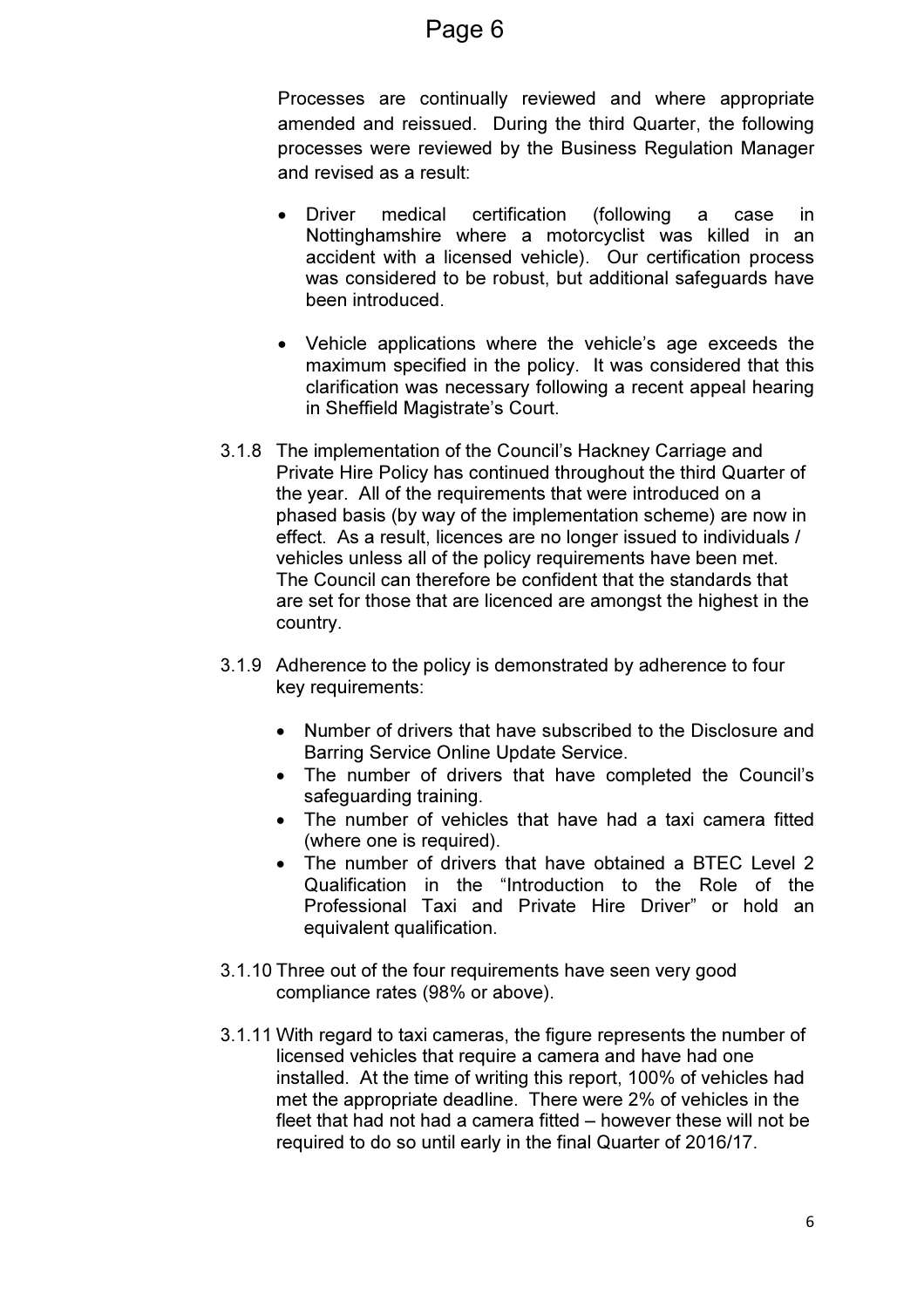- 3.1.12 The requirement for drivers to obtain the BTEC qualification (or equivalent) is relatively low at 62%. It should be noted that, at the current time, compliance with this requirement is verified at the point that a driver renews their licence. As licences are typically valid for a three year period, it is possible that there are a significant number of licence holders that possess the required qualification but this has not yet been verified by the Council (as they have not yet renewed their licence). It should also be noted that 100% of driver licences that have been issued since  $6<sup>th</sup>$  July 2016 (204 in total) have only been issued if the driver meets the BTEC qualification requirement.
- 3.1.13 Three new Licensing Enforcement Officers are being recruited in early 2017 which will enable additional proactive checks to take place to identify those drivers that have not yet obtained the qualification and to pursue appropriate enforcement action against those that do not meet the requirements.
- 3.1.14 Other significant developments of note in the third Quarter of the year include:
	- The Secretary of State for Communities and Local Government has formally returned the licensing functions back to the Council. This is the culmination of a significant amount of work by the Council and represents a positive step on our overall improvement journey.
	- The Council successfully defended a legal challenge against the requirement for taxi cameras to be installed in licensed vehicles.
	- Council Members and officers have presented at a number of sessions arranged by the Local Government Association to share our experiences and learning over the past  $12 - 18$ months. The presentations that were delivered were very well received by those that attended.
- 3.1.15 The Licensing service has continued to contribute to the delivery of the Council's financial targets by way of ensuring that all appropriate fees are fully recovered, and by working to ensure that our licensing processes are as efficient as possible – areas we are currently working on include:
	- The introduction of online applications for the majority of licences.
	- Online booking of vehicle compliance tests

Further details on both of these areas of work will be available in future updates.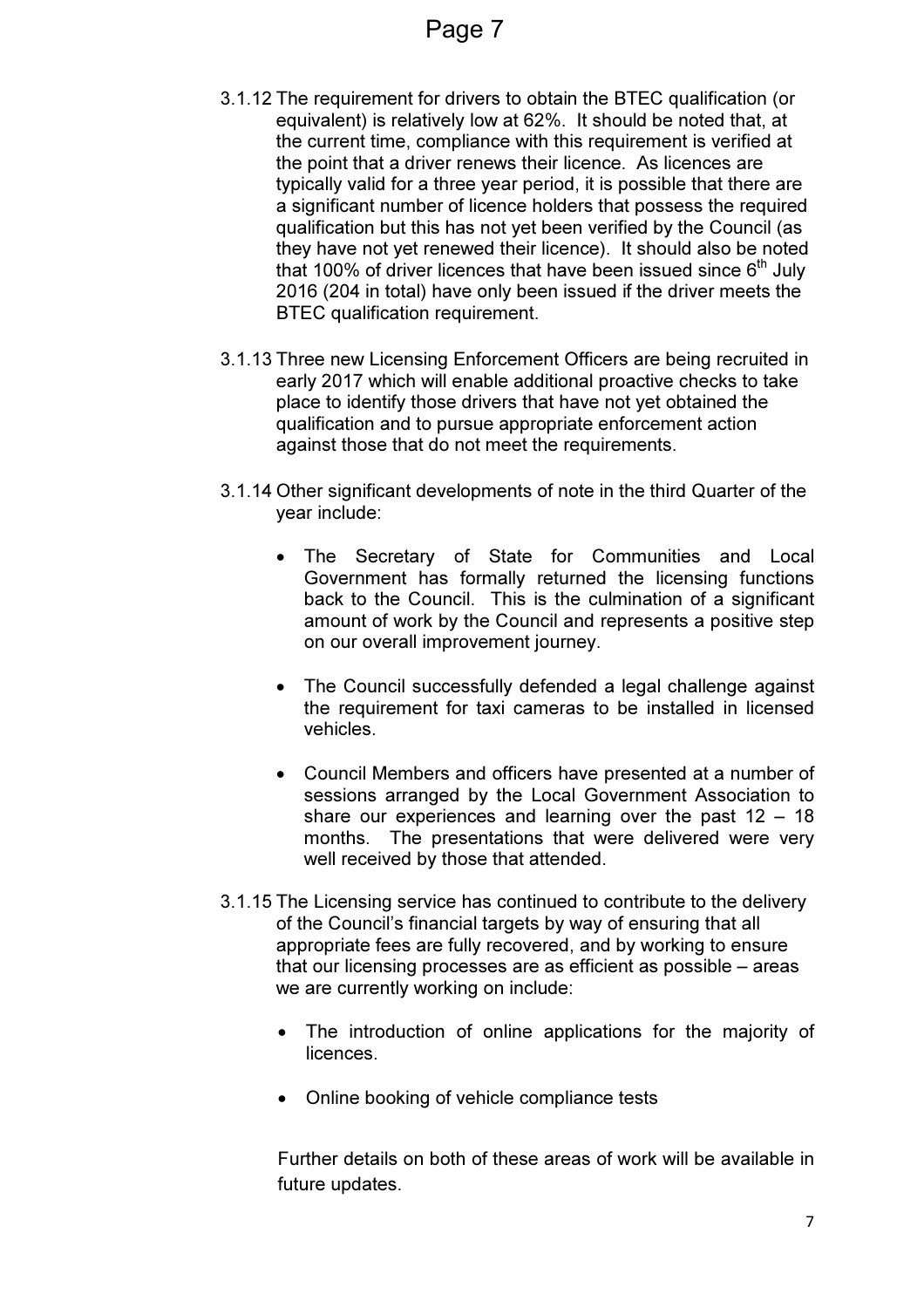## 3.2 Update on the audit of drivers against the requirements of the new policy.

- 3.2.1 Members will recall that following the review of all licensed drivers against the requirements of the Council's Hackney Carriage and Private Hire Licensing Policy, it was identified that there was a need to review information held in the Council's archive files.
- 3.2.2 There are 1304 driver files held in the council's archive, 744 of these relate to drivers that are currently licensed. All 744 files that relate to currently licensed drivers have been reviewed by an appropriately qualified and experienced licensing professional.
- 3.2.3 The review has seen the assessment of all information held within the file to identify whether any of it impacts on the fitness and propriety of the driver involved. The information that has been reviewed includes:
	- Application forms and associated paperwork
	- Any correspondence for statutory / non-statutory agencies (including South Yorkshire Police, Disclosure and Barring Service, safeguarding boards etc.)
	- Meeting notes, witness statements, complaint investigations (as applicable)
	- Any correspondence regarding the driver / allegations made against the driver
	- Any files notes that may be present
- 3.2.4 Of the 744 files that have been reviewed, nine were identified as containing information that required further review by a senior manager. This further review identified three cases of concern
- 3.2.5 Enquiries have been made with South Yorkshire Police and the National Crime Agency, and all information that was held in the file has been reviewed in detail. As a result of this detailed review, it has been confirmed that it would not be appropriate to take further action in relation to the three identified cases.

#### 3.3 Proposed priorities for the licensing service in 2017/18

- 3.3.1 Over the past 18 months, the key priority for the licensing service has been the delivery of the licensing improvement plan and the effective implementation of the Hackney Carriage and Private Hire Licensing Policy. The amount of work involved in this has decreased to the extent that it is now appropriate to consider the priorities for the service over the coming financial year.
- 3.3.2 Discussions have taken place with key partners (in particular South Yorkshire Police) and stakeholders, and the following key priorities are proposed for the financial year 2017/18: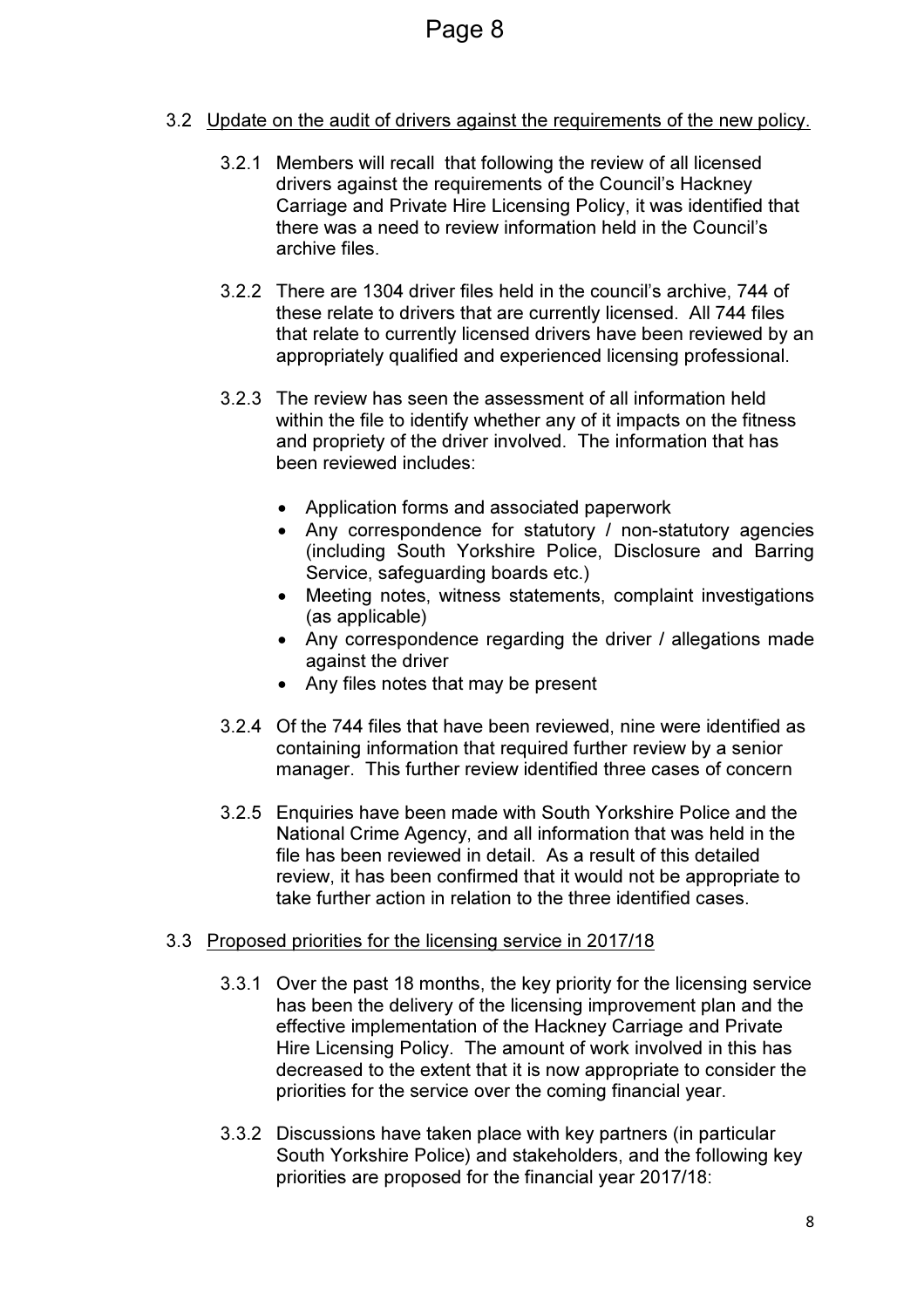## Private Hire Operators

Much of the focus from the licensing service has been directed towards hackney carriage and private hire drivers. There is a need to shift this focus towards Private Hire Operators in order to assure ourselves that our Licensed Private Hire Operators meet our requirements.

This will include the following activities:

- Review of the way that the Council's fitness and propriety requirements to all operators that are licensed by Rotherham MBC.
- Reviewing the business practices of Operators in order to evaluate whether these practises have an effect on the activities of the drivers that they operate.
- Review and analyse complaints, statistics and other information in relation to Operators to identify any trends / patterns of behaviour that may indicate the need for further scrutiny of individual Operators.

## Takeaways / late night restaurants

Both Louise Casey's and Alexis Jay's reports identified a number of links between the taxi / private hire trade and the exploitation of vulnerable people. The reports also identified a link between this activity and licensed premises, such as takeaways and late night restaurants.

There is therefore a need to take action in relation to this activity, and ensure that any premises that are not adequately promoting the licensing objective of protecting children from harm are dealt with appropriately. This will include:

- The identification of opportunities to work with partners to raise awareness of safeguarding matters within the takeaway / restaurant trade.
- Review work that has been identified as good practice nationally with a view to developing and implementing similar projects / schemes in Rotherham.
- Further development of information / intelligence sharing pathways between the council's licensing service and South Yorkshire Police, the National Crime Agency and other relevant partners.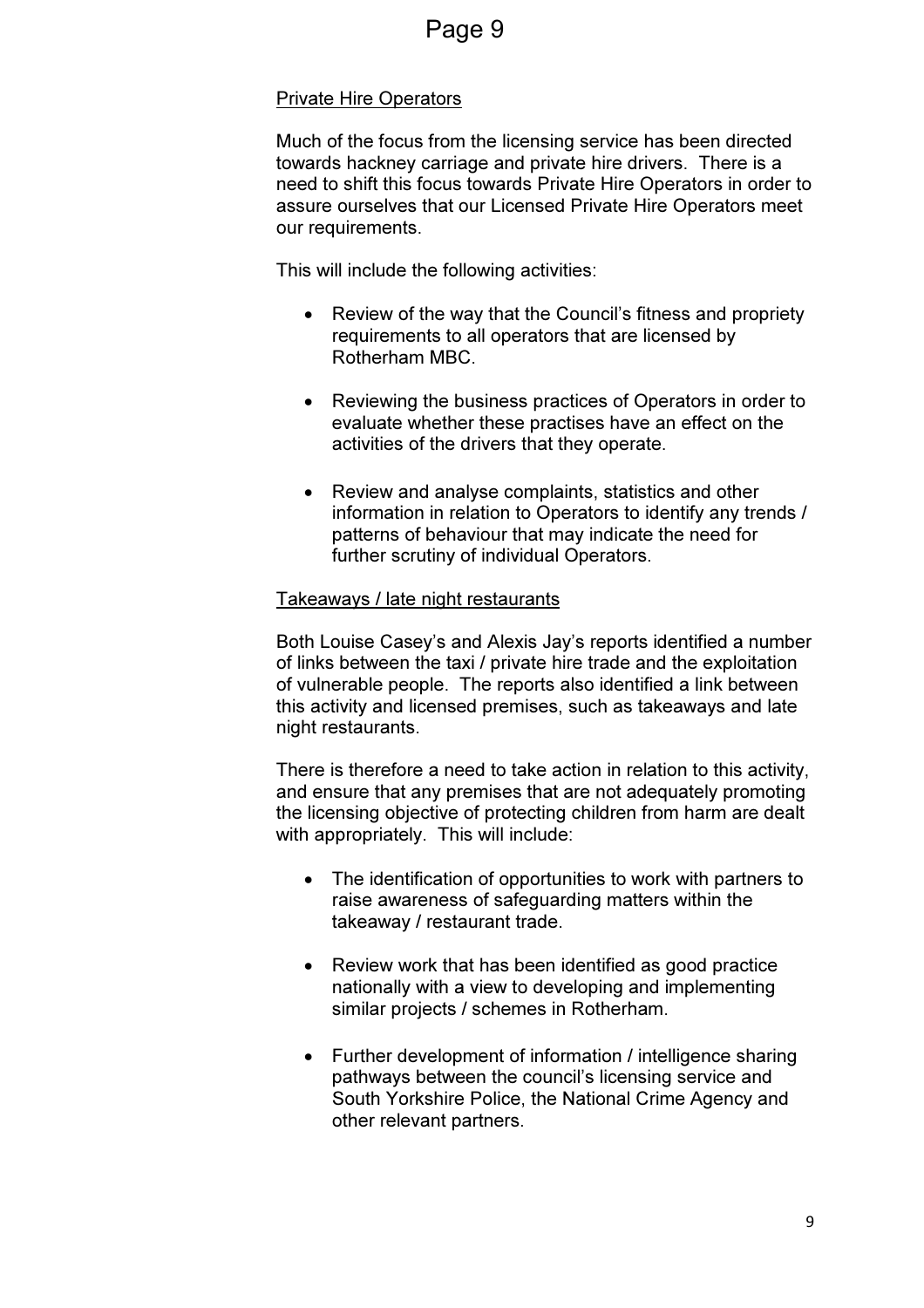- 3.3.3 Any views / comments that Members of the Licensing Board would wish to make in relation to these (or other suggested) priorities would be welcome.
- 3.4 Enforcement actions undertaken by the licensing service (including current position in relation to Court appeals).
	- 3.4.1 In June 2015, the council introduced a revised General Enforcement Policy. This policy sets out the council's approach to enforcement and demonstrates how individual enforcement services are adhering the Principles of Good Regulation.
	- 3.4.2 This report outlines the enforcement work undertaken in relation to the licensing function, and provides detail on how the services ensure that such activity complies with the requirements of the council's General Enforcement Policy.
	- 3.4.3 Enforcement relating to the council's licensing function takes two forms:
		- 3.4.3.1 Enforcement related to the issuing of driver, vehicle and operator licences. This includes the appropriate application of the 'fit and proper' test (further details are contained within the Hackney Carriage and Private Hire Licensing Policy). The correct application of the policy will result in the grant, refusal, suspension or revocation of a licence. This process is administered by the licensing admin team in conjunction with the Licensing Board. Action may be taken as a result of information provided by the licensing enforcement team, police, National Crime Agency or other statutory / non-statutory agency.
		- 3.4.3.2 Reactive investigations and proactive operations to establish / evaluate compliance with regulatory provisions and licence conditions. This takes the form of complaint investigations, pre-arranged enforcement operations (such as vehicle safety checks) and observations to identify non-compliance with licensing requirements. Action may ultimately lead to the referral of licence holders to a case hearing meeting and / or the instigation of legal proceedings in the criminal courts. The licensing enforcement team is was formerly located within the Community Protection Unit, however following the service restructure the team became part of the Business Regulation Service in February 2016.
	- 3.4.4 Part 2 of the Legislative and Regulatory Reform Act 2006 requires the Council to have regard to the Principles of Good Regulation when exercising a specified regulatory function. For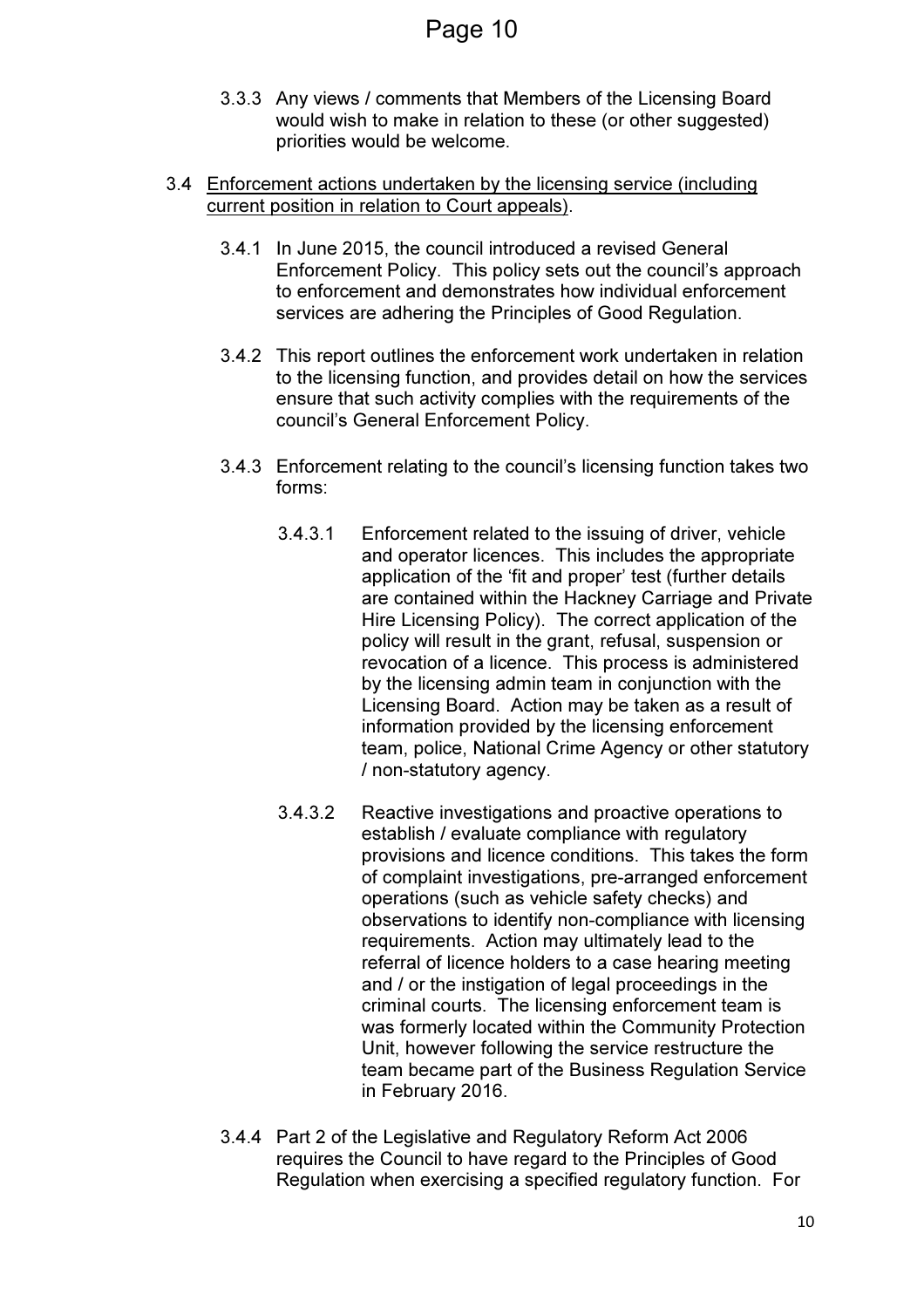local authorities, the specified functions include those carried out in relation to the council's licensing service.

- 3.4.5 The council is required to undertake enforcement in relation to its licensing function, however the way in which enforcement activity is undertaken is at the discretion of the council. The vast majority of complaints are dealt with on an informal basis which means that they do not result in criminal proceedings.
- 3.4.6 The licensing service exercises its regulatory activities in a way which is:
	- 3.4.6.1 Proportionate our activities will reflect the level of risk to the public and enforcement action taken will relate to the seriousness of the offence.
	- 3.4.6.2 Accountable our activities will be open to public scrutiny, with clear and accessible policies, and fair and efficient complaints procedures.
	- 3.4.6.3 Consistent our advice to those we regulate will be robust and reliable and we will respect advice provided by others. Where circumstances are similar, we will endeavour to act in similar ways to other local authorities.
	- 3.4.6.4 Transparent we will ensure that those we regulate are able to understand what is expected of them and what they can anticipate in return.
	- 3.4.6.5 Targeted we will focus our resources on higher risk enterprises and activities, reflecting local need and national priorities.
- 3.4.7 In undertaking its enforcement activities, the council's licensing service needs to demonstrate compliance with these elements.
- 3.4.8 Information in relation to the activities of the licensing enforcement team is attached to this report as Appendix 2.
- 3.4.9 Information in relation to the activities of the licensing admin team is attached to this report as Appendix 3 (please note that this also includes enforcement actions undertaken as a result of decisions made following consideration of a matter at a Case Hearing Meeting, or more recently the Licensing Board).
- 3.4.10 Any person aggrieved by such a determination has the right of appeal to the Magistrates' Court, which must be exercised within 21 days of receipt of written notification of the decision.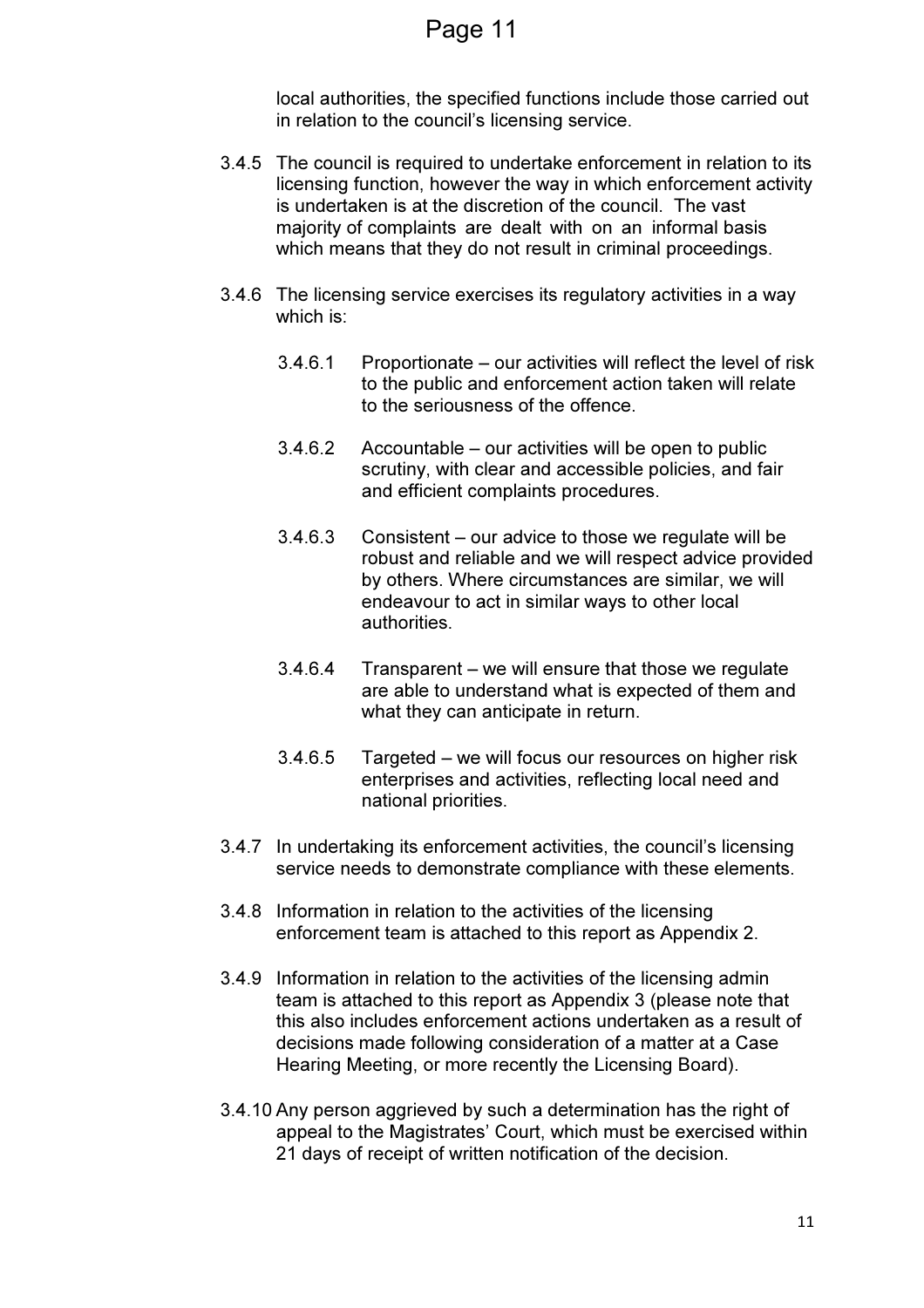- 3.4.11 Between February 2015 and December 2016 (inclusive) there have been 41 appeals and we have successfully defended 28 of them (success rate of 68%). There are a further 13 appeals still pending (as at the end of December 2016). All of these relate to driver matters only and do not include the cases involving vehicles.
- 3.4.12 There have been 9 appeals against vehicle conditions eight of these related to taxi cameras (all successfully defended), and one was in relation to the vehicle age requirement (appeal withdrawn by applicant).
- 3.4.13 The right of appeal to the Crown Court is also available to the Licensing Authority and in one case that right of appeal has been exercised. This case involved a strong element of alleged grooming-like behaviour by the taxi driver concerned and was The Crown Court found in the Council's favour and upheld our appeal.
- 3.4.14 Further detail in relation to individual appeals is available on request. If members wish to discuss any of these cases in further detail then this may be dealt with in the confidential part of the agenda.
- 3.4.15 Initial enforcement in relation to costs that are awarded is via the sundry debtors' process. Thereafter any costs remaining unpaid are pursued by Legal Services through the civil enforcement processes available through the County Court.
- 3.5 Service restructure / staffing update.
	- 3.5.1 There have been a number of changes to the staffing arrangements within the Licensing Service:
		- 3.5.1.1 Ivan Thompson (Trading Standards and Licensing Manager) has now left the Authority. Recruitment to this post is pending due to the current review of the Community Safety and Street Scene department.
		- 3.5.1.2 Steve Shallow (Principal Licensing Officer) has also left the authority. It is anticipated that recruitment to this post will commence in May 2017, with an appointment being made in June / July 2017.
		- 3.5.1.3 Three Licensing Enforcement Officers have been appointed – two of these officers will commence their employment on 20<sup>th</sup> February 2017, with the remaining officer commencing on 13<sup>th</sup> March 2017. There are plans to bring an additional officer into the team as soon as possible.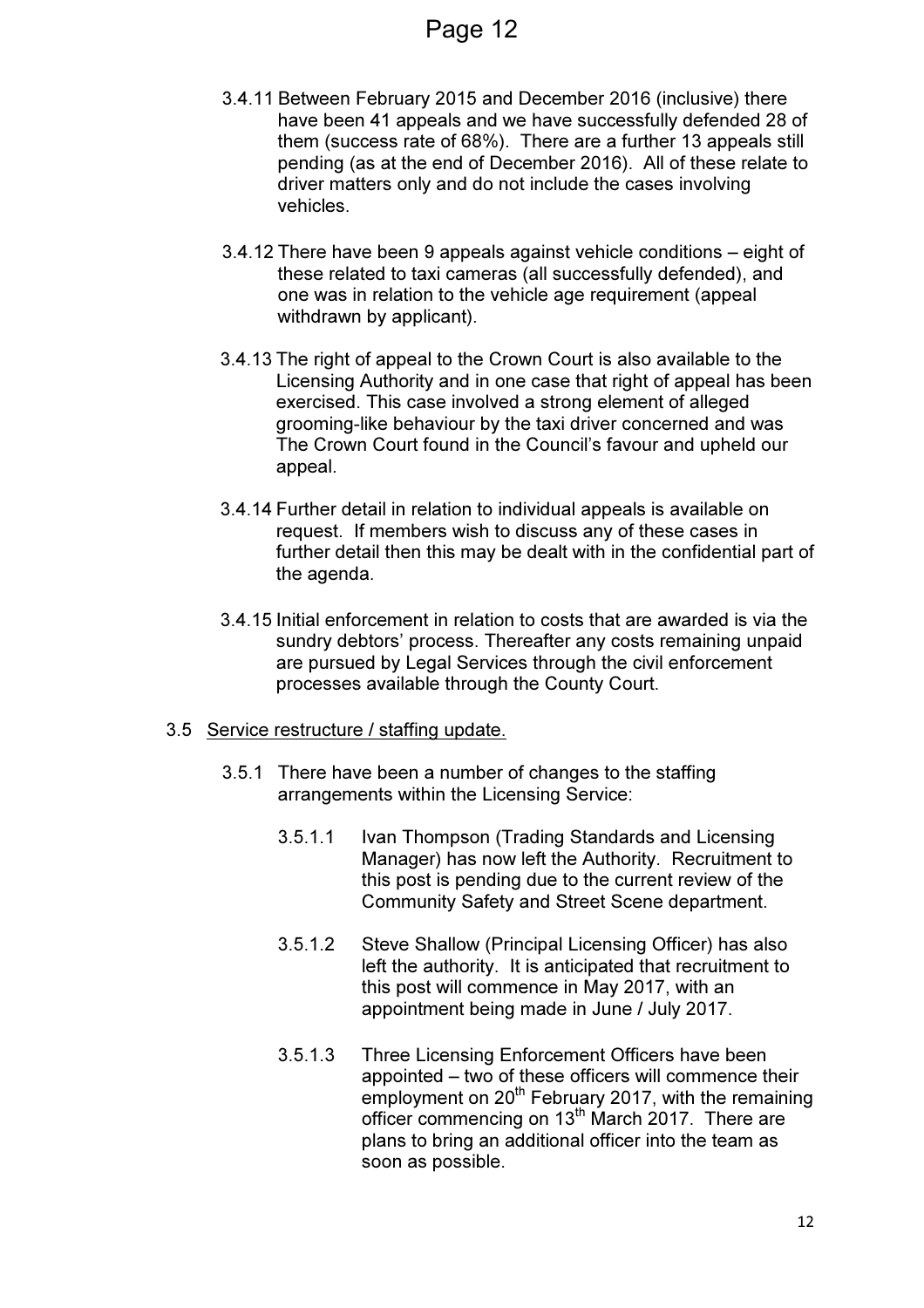- 3.5.2 The post of Senior Licensing Enforcement Officer remains vacant at the current time. Previous recruitment exercises did not identify any applicants that were considered suitable for the role, it is anticipated that this role will be advertised in May / June 2017.
- 3.5.3 There is vacant Licensing Support Officer vacancy within the team. This post is currently covered by an agency contractor, and will be recruited to on a permanent basis as soon as is appropriate.

#### 4. Options considered and recommended proposal

- 4.1 The report is for information only, and therefore no options / proposals are recommended.
- 4.2 However, in relation to enforcement work, the service has a number of options available to it:

#### 4.2.1 Compliance Advice, Guidance and Support

4.2.1.1 The Council uses compliance advice, guidance and support as a first response in the case of many breaches of legislation / licence condition that are identified. Advice is provided, sometimes in the form of a warning letter, to assist licence holders in rectifying breaches as quickly and efficiently as possible, avoiding the need for further enforcement action. A warning letter will set out what should be done to rectify the breach and to prevent re-occurrence. If a similar breach is identified in the future, this letter will be persuasive in considering the most appropriate enforcement action to take on that occasion. Such a letter cannot be cited in court as a previous conviction but it may be presented in evidence and will illustrate a graduated, proportionate response in relation to enforcement.

#### 4.2.2 Refusal / Suspension / Revocation of Licences

- 4.2.2.1 Licence applications will be refused where applicants are not considered to meet the standards / requirements that are required by the council.
- 4.2.2.2 Where a licence holder fails to adhere to certain standards, acts inappropriately or breached a licence condition, the council will review the licence by referring the matter to a hearing before Commissioner Ney and members of the Advisory Licensing Board. If it shown, on the balance of probabilities, that the licence holder is no longer considered to be a 'fit and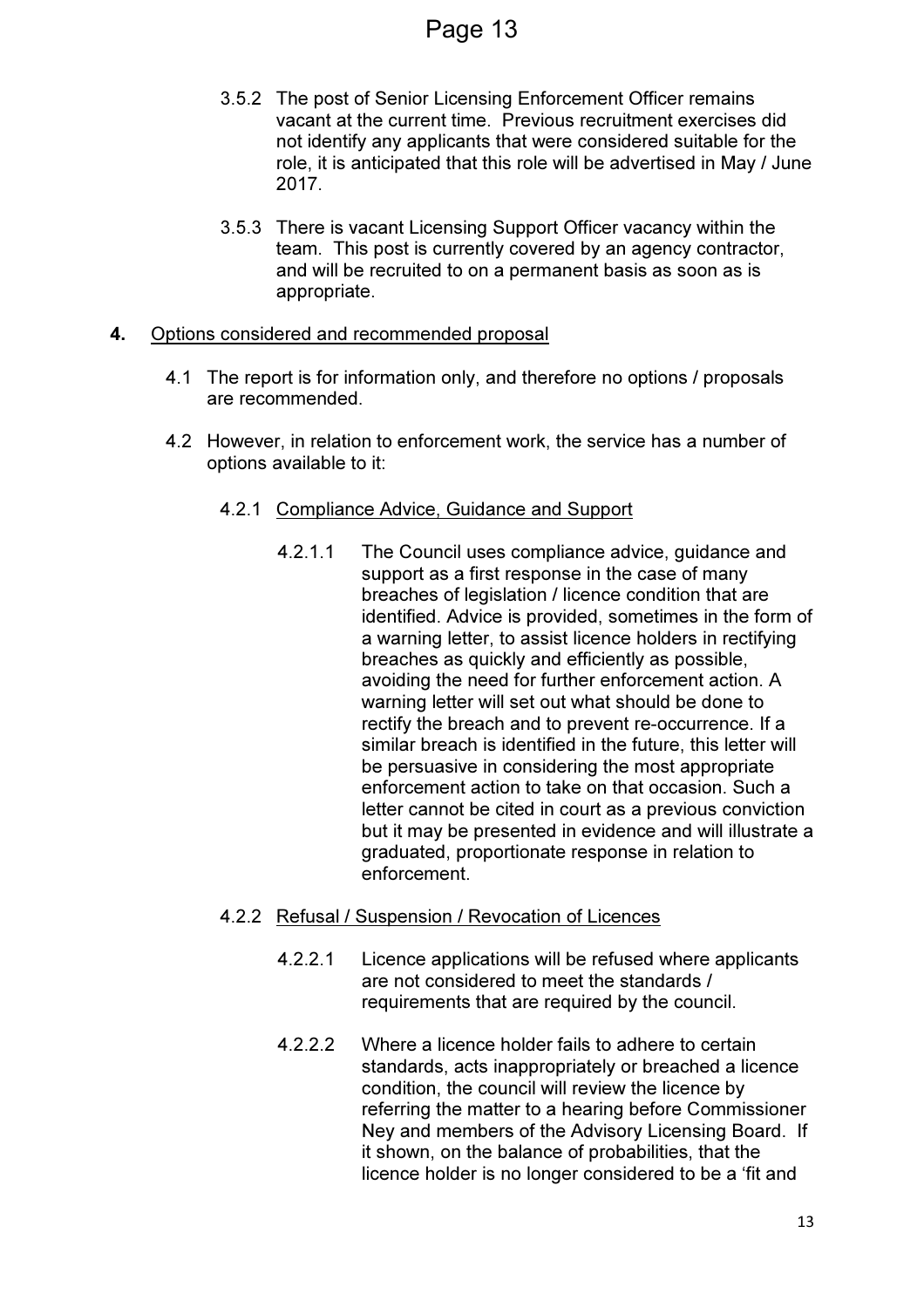proper' person to hold a licence then the review may lead to a revocation or suspension of the licence.

4.2.2.3 When considering future licence applications, the Council may take previous breaches and enforcement action into account.

#### 4.2.3 Prosecution / simple caution

- 4.2.3.1 Licence holders that are shown to have committed significant breaches of licence condition (or unlicensed individuals that have undertaken licensable activity) may be the subject of legal proceedings by the council. This may take one of two forms, a simple caution or a prosecution. Either of these options may be considered in conjunction with a revocation or suspension of a licence.
- 4.2.3.2 Simple cautions (previously known as 'formal cautions') are issued as an alternative to prosecution for some less serious criminal offences, where a person admits an offence and consents to the simple caution. Where a simple caution is offered and declined, the Council will proceed to a prosecution of the individual.
- 4.2.3.3 A simple caution for a criminal offence will appear on the offender's criminal record. It is likely to influence how the Council and others deal with any similar breaches in the future, and may be cited in court if the offender is subsequently prosecuted for a similar offence. If a simple caution is issued to an individual (rather than a corporation) it may have consequences if that individual seeks certain types of employment.
- 4.2.3.4 Simple cautions will be used in accordance with Home Office Circular 016/2008 and other relevant guidance.
- 4.2.3.5 The Council may prosecute in respect of more serious or recurrent breaches, or where other enforcement actions, such as voluntary undertakings or statutory notices have failed to secure compliance. When deciding whether to prosecute, the Council has regard to the provisions of The Code for Crown Prosecutors as issued by the Director of Public Prosecutions.
- 4.2.3.6 Prosecution will only be considered where the Council is satisfied that it has sufficient evidence to provide a realistic prospect of conviction against the defendant(s).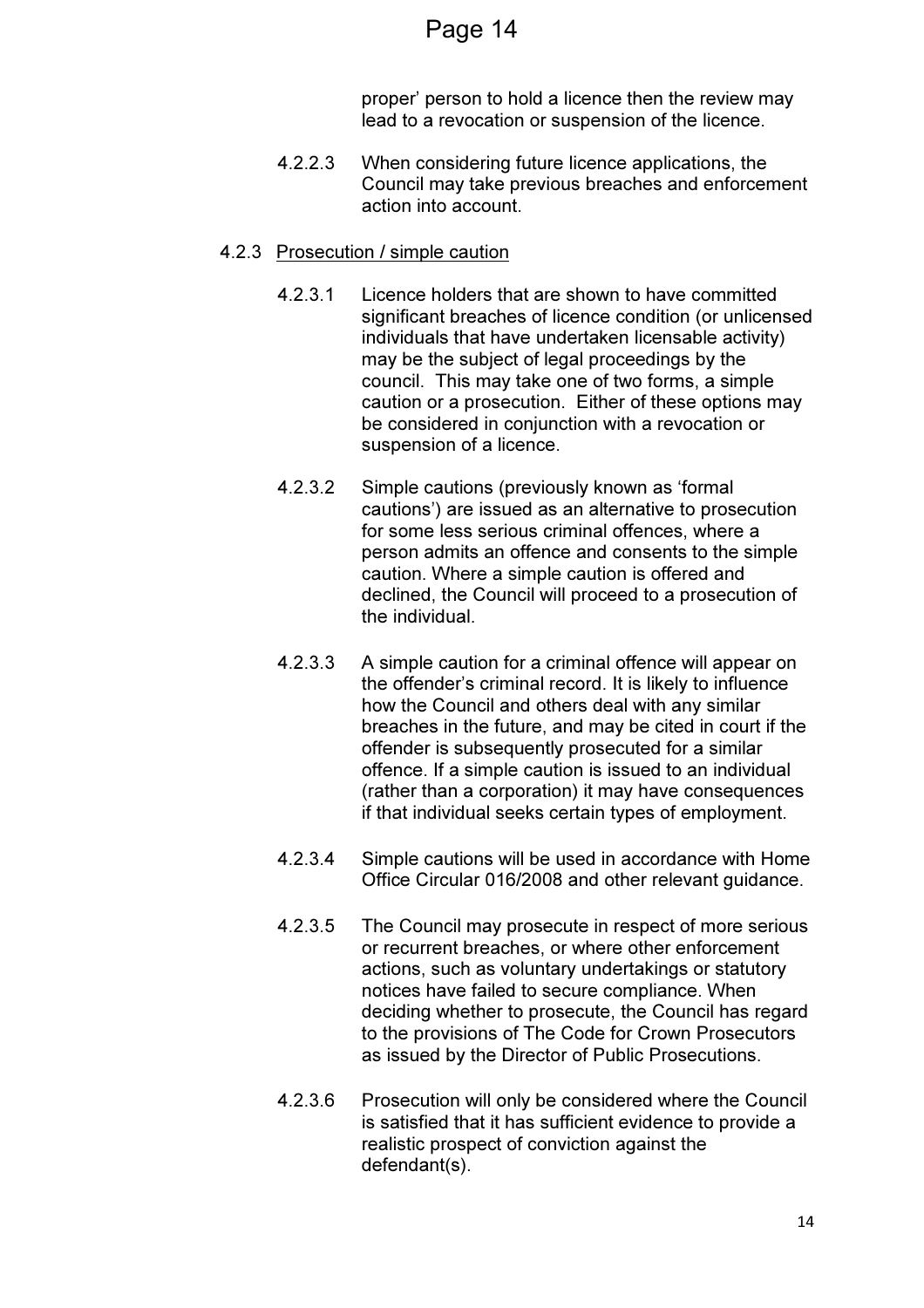## Page 15

- 4.2.3.7 Before deciding that prosecution is appropriate, the Council will consider all relevant circumstances carefully and will have regard to the following public interest criteria:
	- Seriousness of the offence committed
	- The level of culpability of the suspect
	- The circumstances of, and the harm caused to the victim?
	- Was the suspect under the age of 18 at the time of the offence?
	- What is the impact on the community?
	- Is prosecution a proportionate response?
	- Do sources of information require protecting?
- 4.2.3.8 A successful prosecution will result in a criminal record. The court may impose a fine and in respect of particularly serious breaches a prison sentence.
- 4.2.3.9 The conviction of an individual for an offence will require proof beyond reasonable doubt.
- 4.2.4 The selection of the most appropriate enforcement option in relation to a particular situation is determined by the investigating officer. That said, all enforcement cases are signed off by the Principal Licensing Officer prior to the investigation being closed. In addition, a sample of completed investigations is evaluated by service management as part of the Performance Management Framework in order to confirm that the correct action has been taken in all cases.

## 5. Consultation

- 5.1 Extensive consultation took place in relation to the development of the policy requirements.
- 5.2 Consultation with representatives of the licensed trade was undertaken during the development of the implementation scheme, with the proposed scheme was agreed by Commissioner Ney in August 2015 following consultation with members of the Advisory Licensing Board.

## 6. Timetable and Accountability for Implementing this Decision

6.1 This report is for information and comments only

## 7. Financial and Procurement Implications

7.1 There are no financial or procurement implications directly associated with this report.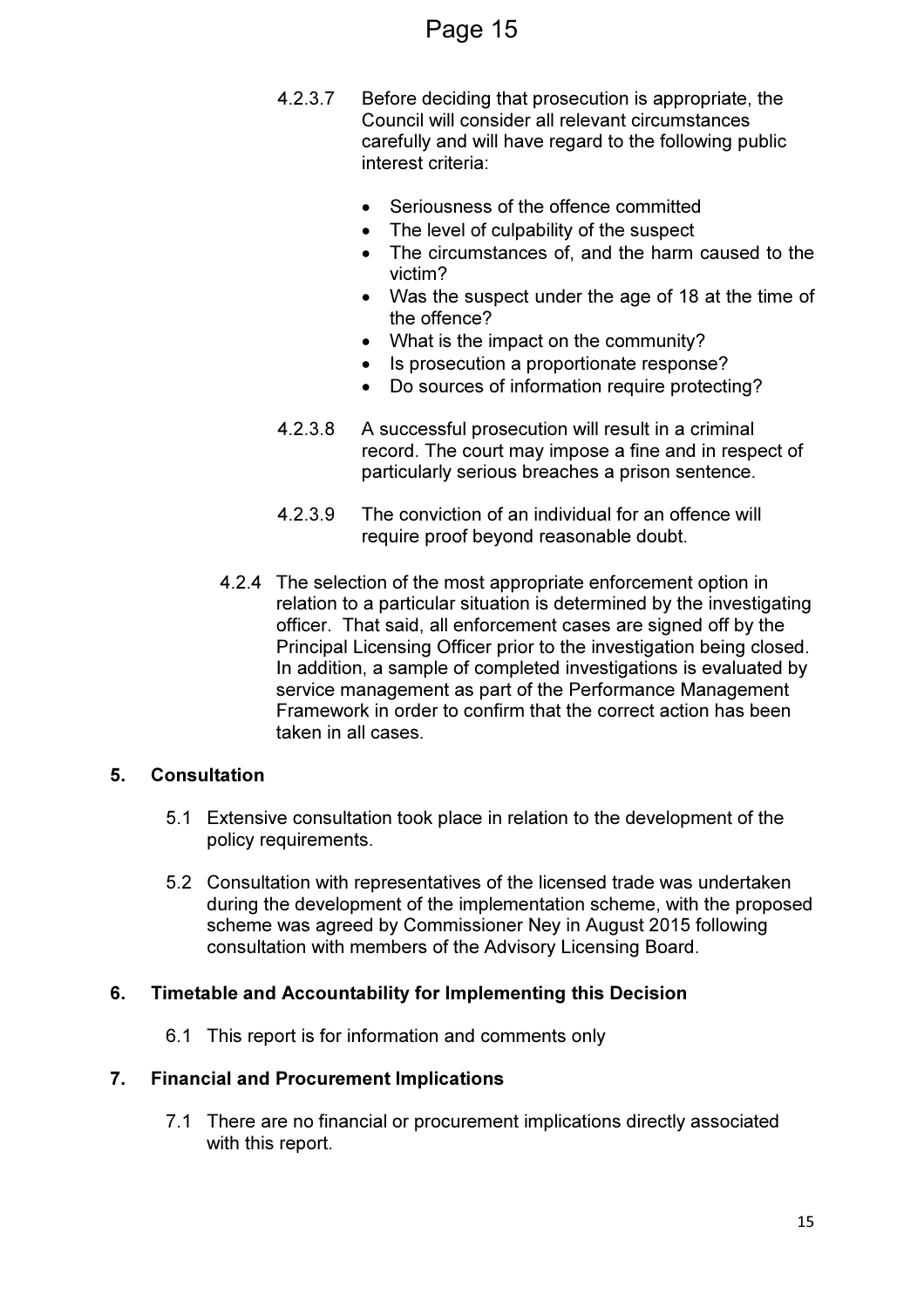7.2 There is, however, the risk of financial penalties (as outlined below) resulting from potential legal challenges if the Council does not provide an effective licensing service.

## 8. Legal Implications

- 8.1 Failure of the licensing service to effectively implement and administer the requirements of the council's policy may result in a legal challenge being made against the council.
- 8.2 A successful legal challenge will have a financial and reputational impact on the council – it is therefore essential that the policy is implemented effectively and administered appropriately.
- 8.3 The Council must be able to demonstrate effectiveness of the policy and provide confidence and reassurance regarding its implementation.

## 9. Human Resources Implication

- 9.1 In order to ensure the effective implementation and application of the policy and the ability to meet the performance measures, it is essential that all staff involved have the necessary knowledge and capability to undertake their role.
- 9.2 Staff understanding and awareness of the policy and its effective application will be monitored by team / service management at team meetings and periodic 1:1 meetings. Any development needs will be identified at these meetings and action taken as appropriate.
- 9.3 Effective communication within the team, particularly in relation to policy and performance matters, will ensure that the Council delivers a consistent approach to the implementation of the policy. This will also provide a common understanding and appreciation of any issues that arise as a result of the policy (and its implementation) – allowing the council to clarify or amend requirements as required.
- 9.4 In order to ensure the effective delivery of the council's licensing enforcement function it is essential that all staff involved have the necessary skills, knowledge and capability to undertake their role in accordance with legislative requirements, published guidance and the council's General Enforcement Policy.
- 9.5 Competency is maintained via the undertaking of appropriate training and continued professional development, and assessment of competency as 1:1 / supervision meetings which complement the annual Performance and Development Review cycle.
- 9.6 Any issues identified in relation to the enforcement work that is carried out are discussed with individual officers and corrective actions undertaken where necessary.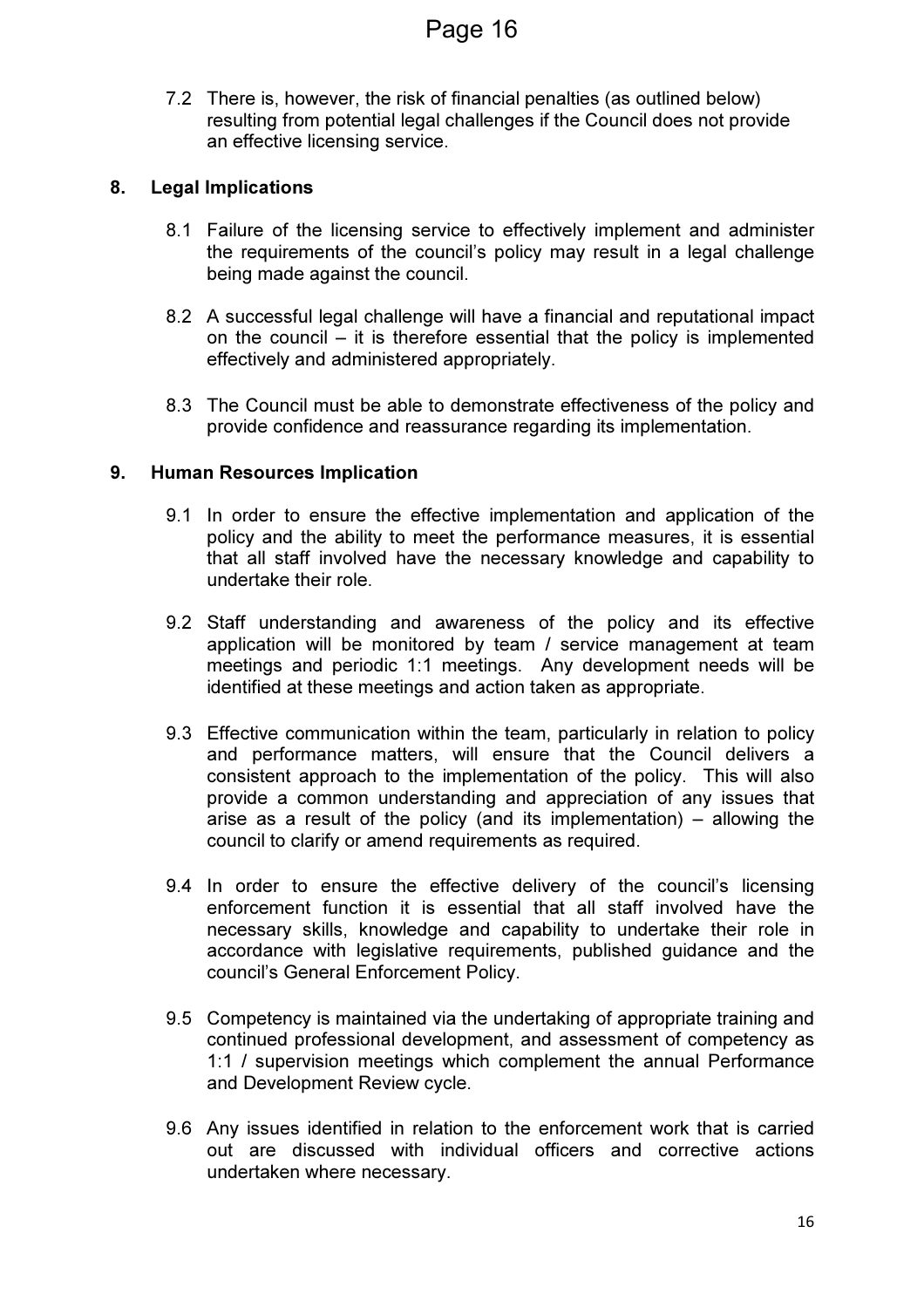## 10. Implications for Children and Young People and Vulnerable Adults

- 10.1 Both the Jay report into Child Sexual Exploitation (CSE) in Rotherham and the subsequent Corporate Governance Inspection led by Louise Casey CB identified issues, amongst which was the importance of having an effective taxi licensing service.
- 10.2 In order to ensure the Council's Licensing Service is effective, fit for purpose, and has addressed the concerns raised in Louise Casey's report; the following outcomes must be demonstrated:
	- All licence holders are "fit and proper" to hold licences.
	- Trained decision makers must make high quality, appropriate and timely decisions that protect the public from risk of harm.
	- The Licensing Service uses all available statutory powers appropriately, proactively and reactively, to disrupt criminal activity (including CSE and related activity).
	- The licensing team must consistently provide high quality, timely processing of licensing applications.
	- The Council's Private Hire and Hackney Carriage Licensing Policy will be effectively implemented.
- 10.3 In order to address this, the service has developed a performance management framework and improvement plan to provide assurance that the outcomes identified above are achieved.
- 10.4 At the heart of the new policy, service improvement plan and the performance framework lies a commitment to the protection of the public, safeguarding children and the vulnerable and the prevention of crime and disorder. The effective implementation of the licensing policy and the standards that it contains plays an important part in the protection of children and vulnerable people in Rotherham.
- 10.5 Since the publication of the report, the licensing team have been working with colleagues in Children's Services to ensure that those involved in the care and support of looked after children are aware of the key contacts within licensing, the nature of information that can be passed on to the licensing team and the action that the team can take as a result. This has been achieved by identifying single points of contact within the Business Regulation Service and Children's Services, and an agreed protocol for the sharing of information between services (making use of the formal, documented Local Authority Designated Officer procedures within Children's Services)
- 10.6 In addition, action has been taken to repair and formalise the information sharing processes within the council and between its partners. This includes the regular attendance of a senior manager from the council's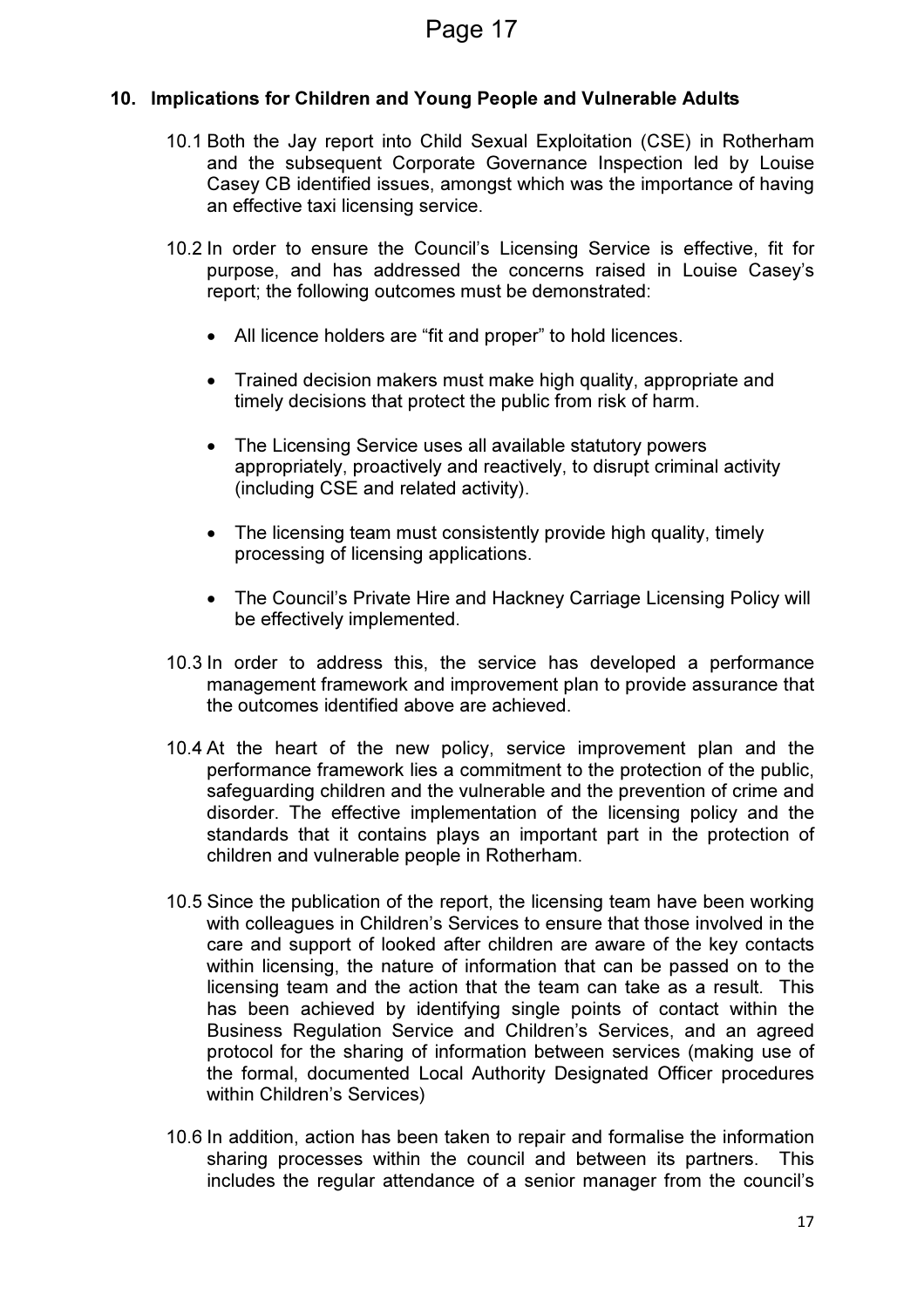regulatory service at the weekly CSE Intelligence Sharing Meetings that are chaired by South Yorkshire Police. Information that is discussed at the weekly meetings includes detail on offenders, victims and locations of concern. These meetings also provide a forum where a multiagency approach to a problem can be discussed – if need be with formation of a separate task and finish group consisting of the various council services and partner agencies.

- 10.7 The service has also developed an excellent working relationship with the National Crime Agency, this sees the regular exchange of information in relation to potential concerns around licensed individuals / premises – and on more than one occasion has resulted in the revocation of driver licenses with immediate effect.
- 10.8 The council's Hackney Carriage and Private Hire Licensing Policy makes it clear that non-conviction information can be taken into consideration when making decisions regarding licensing matters (there had previously been a criticism that officers acted only when a licence holder had actually been convicted of an offence). The policy confirms that the safety of the travelling public must be the paramount concern.

## 11. Equalities and Human Rights Implications

- 11.1 In undertaking its licensing function, the Council comply with relevant legislative requirements including the Human Rights Act 1998.
- 11.2 The policy (along with the council's General Enforcement Policy) will ensure the consistent and fair determination of licences – recognising that every individual is entitled to dignity and respect.
- 11.3 When making licensing decisions the Council and its officers aim to ensure there is no discrimination on the grounds of culture, ethnic or national origins, gender, disability, age, sexual orientation, political or religious beliefs, socio-economic status, or previous criminal conviction or caution which is not relevant to the current issue.
- 11.4 Adherence to these requirements are assured by means of officer awareness, observation, case reviews and both customer satisfaction and complaints received into the service. In addition, those affected by licensing decisions have the legal right to challenge that decision in the Magistrates Court.

## 12. Implications for Partners and Other Directorates

12.1 It is recognised that enforcement and compliance activity often cannot be carried out in isolation by the Council. Its key partnerships with other agencies e.g. South Yorkshire Police, HM Revenue and Customs and the Driver and Vehicle Standards Agency are critical to ensure a comprehensive approach to regulation.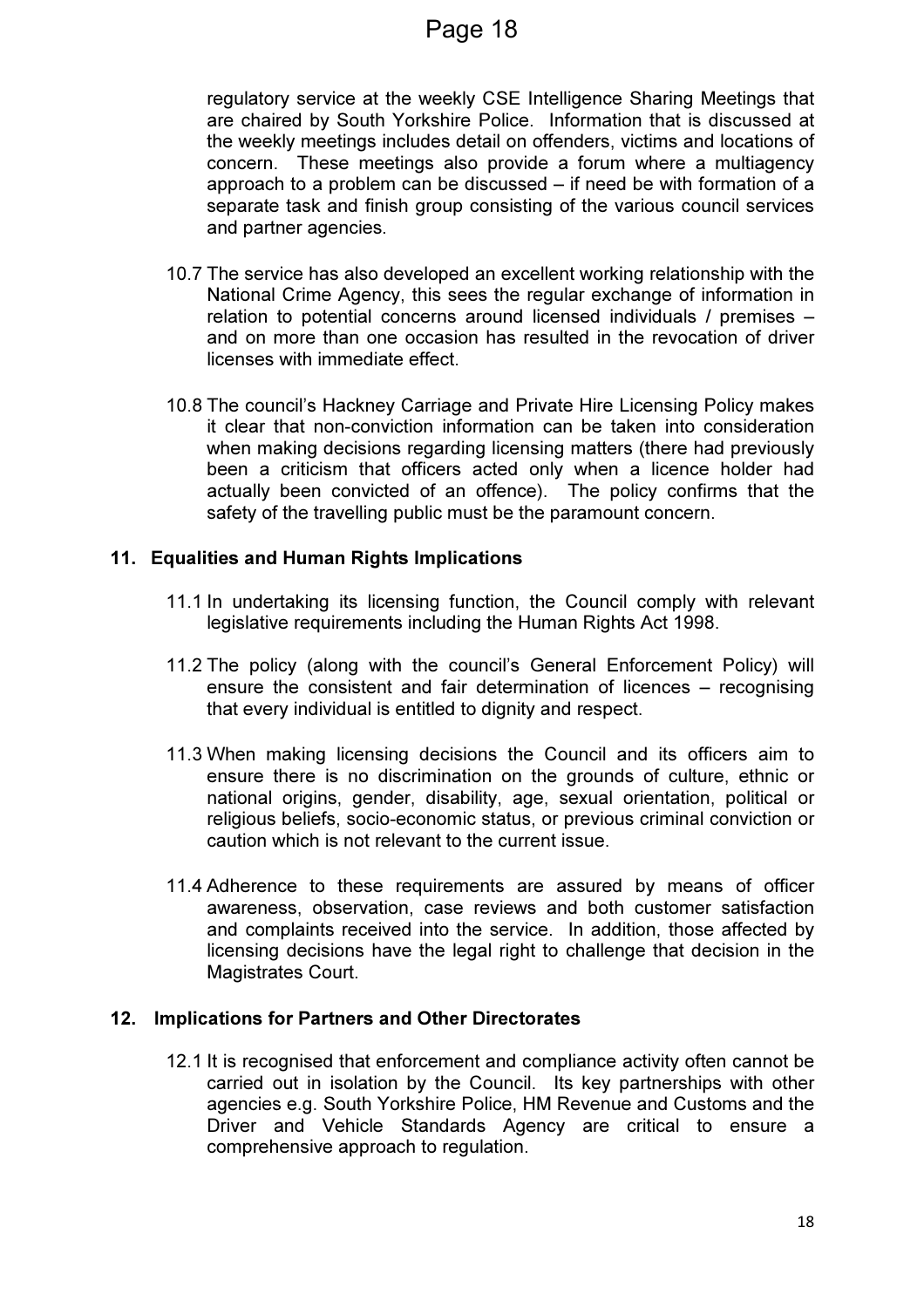## 13. Risks and Mitigation

- 13.1 Failure of the Council to effectively discharge its licensing function may compromise public safety.
- 13.2 The Hackney Carriage and Private Hire Licensing Policy and draft performance framework must give confidence to licence holders and the public of the effective performance management of Council processes and the transparency and fairness of the Council's approach to enforcement.
- 13.3 Responsibility for ensuring compliance with the policy rests with team and service management, with appropriate overview and scrutiny by Commissioner Ney and members of the Licensing Board.
- 13.4 Failure of the Council to effectively discharge its licensing enforcement functions may compromise public safety.
- 13.5 Compliance with the General Enforcement Policy gives confidence to business and individuals of the transparency and fairness of the Council's approach to enforcement, without which the Council's reputation might be at risk.

#### 14. Accountable Officer(s)

14.1 Alan Pogorzelec – Business Regulation Manager Regeneration and Environment 01709 254955, alan.pogorzelec@rotherham.gov.uk

This report is published on the Council's website or can be found at:-

http://moderngov.rotherham.gov.uk/ieDocHome.aspx?Categories=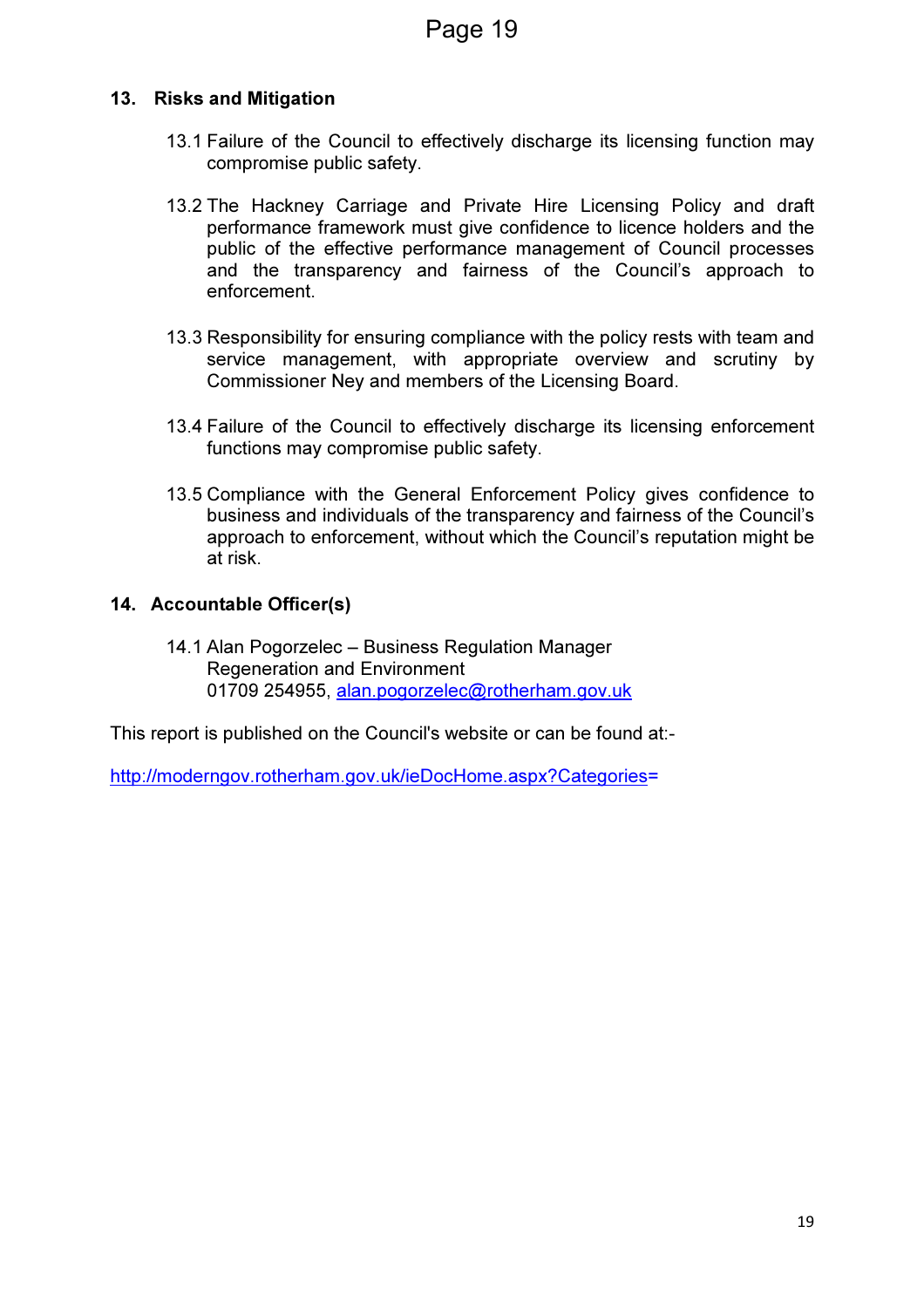| <b>Performance Measures</b>                                                                                                              | <b>Target</b> | Q2   | Q3   | Q <sub>4</sub> | <b>Comments</b>                                                                                                                                                                                                                                                                                                                                                                                                                                                                                                                                                     |  |  |  |  |
|------------------------------------------------------------------------------------------------------------------------------------------|---------------|------|------|----------------|---------------------------------------------------------------------------------------------------------------------------------------------------------------------------------------------------------------------------------------------------------------------------------------------------------------------------------------------------------------------------------------------------------------------------------------------------------------------------------------------------------------------------------------------------------------------|--|--|--|--|
| Outcome 1. All licence holders are "fit and proper" to hold licences.                                                                    |               |      |      |                |                                                                                                                                                                                                                                                                                                                                                                                                                                                                                                                                                                     |  |  |  |  |
| % of applications that are<br>determined only after all<br>required checks have been<br>undertaken.                                      | 100%          | 100% | 100% |                | Quarter 3 target has been met in full.                                                                                                                                                                                                                                                                                                                                                                                                                                                                                                                              |  |  |  |  |
| % of complaints / information<br>referrals where the initial<br>response meets service<br>standards (response within 3<br>working days). | 100%          | 80%  | 90%  |                | During a management review of<br>complaints received, it became apparent<br>that only 1 of the 10 complaints that were<br>reviewed during the third Quarter were<br>found not to comply with the service<br>target of an initial response within 3<br>working days.<br>This incident was referred to licensing<br>immediately prior to the Christmas / New<br>Year break and was unfortutely not<br>picked up until after the three day<br>response time had passed. There were<br>no safeguarding issues as a result of the<br>delay in responding to this matter. |  |  |  |  |
| % of complaints / service<br>requests where no formal<br>action has been taken that<br>have been appropriately<br>investigated.          | 100%          | 100% | 100% |                | Quarter 3 target has been met in full.                                                                                                                                                                                                                                                                                                                                                                                                                                                                                                                              |  |  |  |  |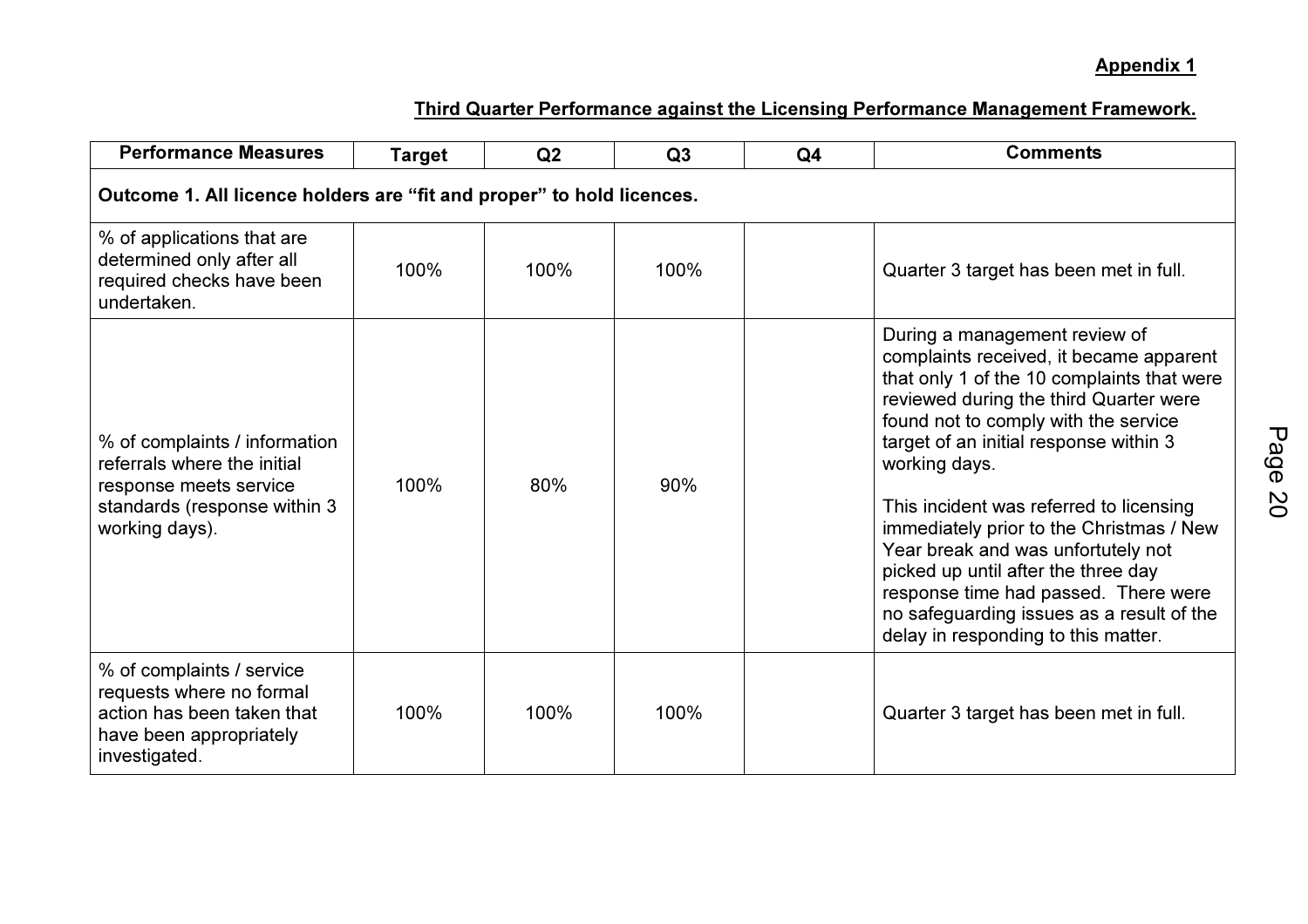| <b>Performance Measures</b>                                                                        | <b>Target</b> | Q2  | Q3  | Q <sub>4</sub> | <b>Comments</b>                                                                                                                                                                                                                                                                                                                                                                                                                                                                                                                                                                                                      |  |  |  |  |  |
|----------------------------------------------------------------------------------------------------|---------------|-----|-----|----------------|----------------------------------------------------------------------------------------------------------------------------------------------------------------------------------------------------------------------------------------------------------------------------------------------------------------------------------------------------------------------------------------------------------------------------------------------------------------------------------------------------------------------------------------------------------------------------------------------------------------------|--|--|--|--|--|
| Outcome 2. Decision makers make high quality judgements that protect the public from risk of harm. |               |     |     |                |                                                                                                                                                                                                                                                                                                                                                                                                                                                                                                                                                                                                                      |  |  |  |  |  |
| % of case hearing information<br>provided to Committee<br>Services by to the agreed<br>deadline.   | 100%          | 50% | 67% |                | There were three case hearings during<br>the third Quarter of 2016/17. Reports for<br>two of these hearings were provided<br>within the required timescale. The<br>remaining report was provided one day<br>after the deadline.                                                                                                                                                                                                                                                                                                                                                                                      |  |  |  |  |  |
| % of Licensing Board<br>members that have received<br>training in the role.                        | 100%          | 81% | 86% |                | The Licensing Board consists of 21<br>Councillors; all but three of these have<br>attended a training course outlining the<br>role and function of the Licensing Board.<br>The three Councillors that did not attend<br>were Cllrs Hague, Napper and Wilson -<br>they were unable to attend as a result of<br>prior commitments / engagements.<br>Any Councillor that has not attended the<br>training will not be involved in the<br>decision making process until they have<br>attended a training session. It is expected<br>that a further training session will take<br>place in the first Quarter of 2017/18 - |  |  |  |  |  |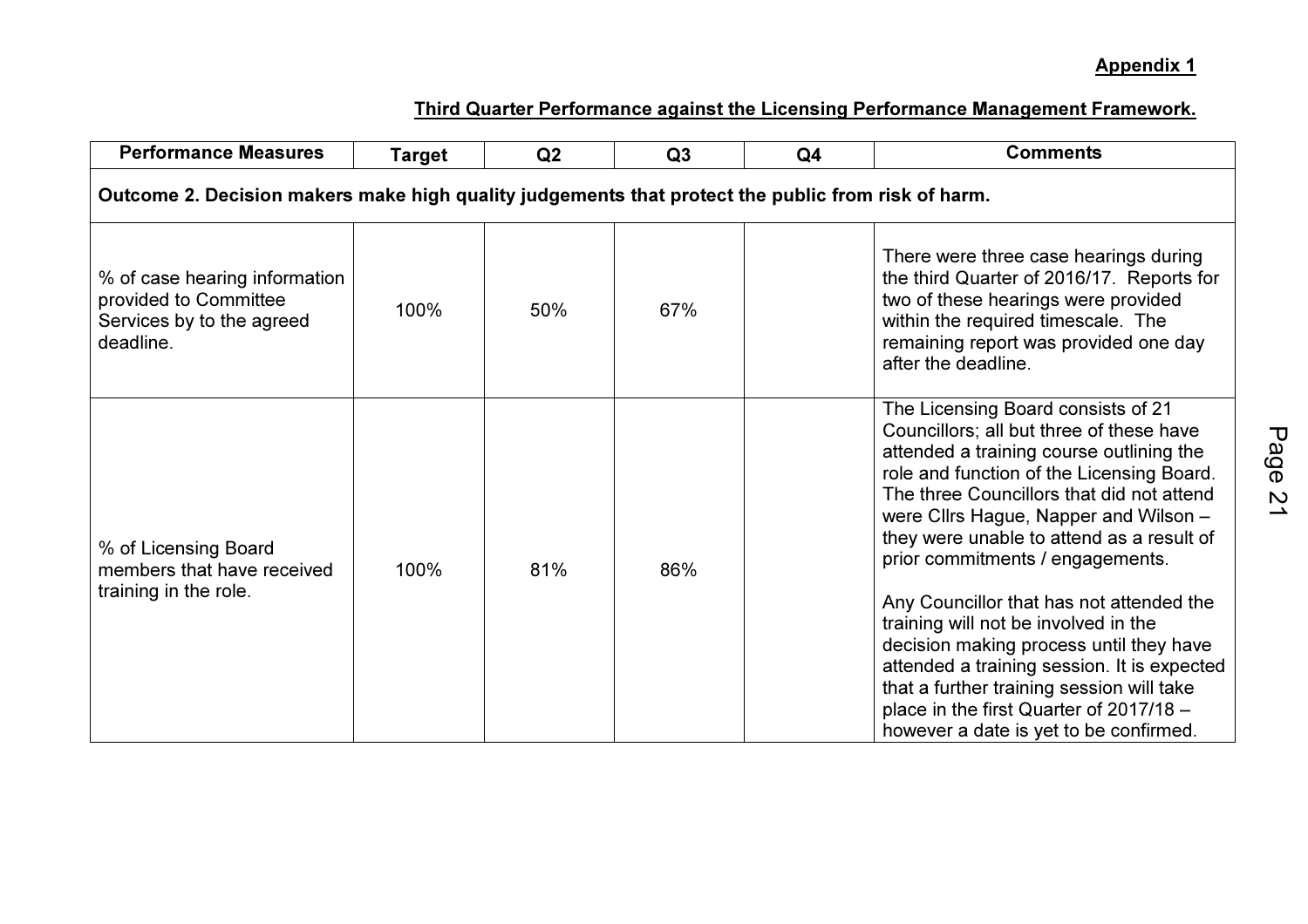| <b>Performance Measures</b>                                                                                                             | Target | Q <sub>2</sub> | Q <sub>3</sub> | Q4 | <b>Comments</b>                        |
|-----------------------------------------------------------------------------------------------------------------------------------------|--------|----------------|----------------|----|----------------------------------------|
| % of Licensing Board<br>decisions that are made in<br>accordance with the Council's<br>policy.                                          | 100%   | 100%           | 100%           |    | Quarter 3 target has been met in full. |
| % of licensing decisions that<br>are made in accordance with<br>the scheme of delegation to<br>officers and members /<br>commissioners. | 100%   | 100%           | 100%           |    | Quarter 3 target has been met in full. |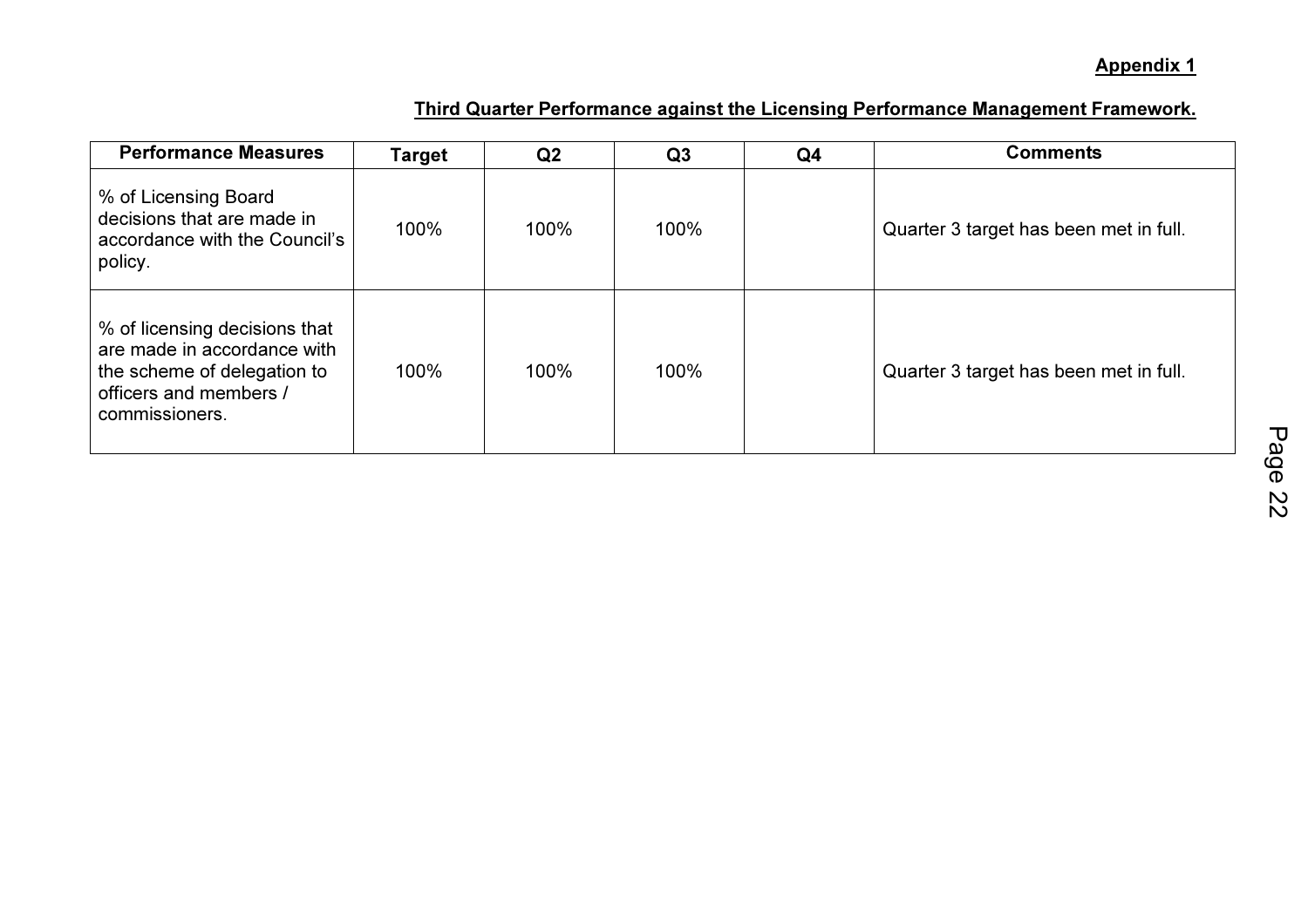| <b>Performance Measures</b>                                                                                                                                        | Target                   | Q2  | Q <sub>3</sub> | Q <sub>4</sub> | <b>Comments</b>                                                                                                                                                                                                                                                                                                                                                                                                                                                                                                                                                                                                                |  |  |  |  |  |  |
|--------------------------------------------------------------------------------------------------------------------------------------------------------------------|--------------------------|-----|----------------|----------------|--------------------------------------------------------------------------------------------------------------------------------------------------------------------------------------------------------------------------------------------------------------------------------------------------------------------------------------------------------------------------------------------------------------------------------------------------------------------------------------------------------------------------------------------------------------------------------------------------------------------------------|--|--|--|--|--|--|
| Outcome 3. The licensing service make maximum use their statutory powers (where appropriate) to disrupt criminal activity<br>(including CSE and related activity). |                          |     |                |                |                                                                                                                                                                                                                                                                                                                                                                                                                                                                                                                                                                                                                                |  |  |  |  |  |  |
| Attendance of licensing team<br>at weekly CSE intelligence<br>meetings (chaired by South<br>Yorkshire Police).                                                     | 80%                      | 69% | 58%            |                | There were 12 meetings held within the<br>third Quarter of 2016/17, the Business<br>Regulation Manager attended 7 of these.<br>Apologies were given due to annual<br>leave (3 occasions), attendance at an M3<br>managers meeting and attendance at a<br><b>Local Government Association Seminar</b><br>(presenting at the seminar).<br>The Chair of the group has previously<br>confirmed that it would not be appropriate<br>to send a delegate to the meeting in<br>normal circumstances, and that any<br>actions / relevant information will be<br>provided directly to the Business<br>Regulation Manager as appropriate. |  |  |  |  |  |  |
| Circulation of key contacts to<br>partners for use in cases of<br>referrals and for data sharing.                                                                  | Once every<br>six months |     |                |                | It is not clear whether this action was<br>completed during the third Quarter of the<br>year (due to the absence of the Principal<br>Licensing Officer during the whole of<br>Quarter 2), however the Business<br><b>Regulation Manager will circulate</b><br>contacts early in the final Quarter of the<br>year.                                                                                                                                                                                                                                                                                                              |  |  |  |  |  |  |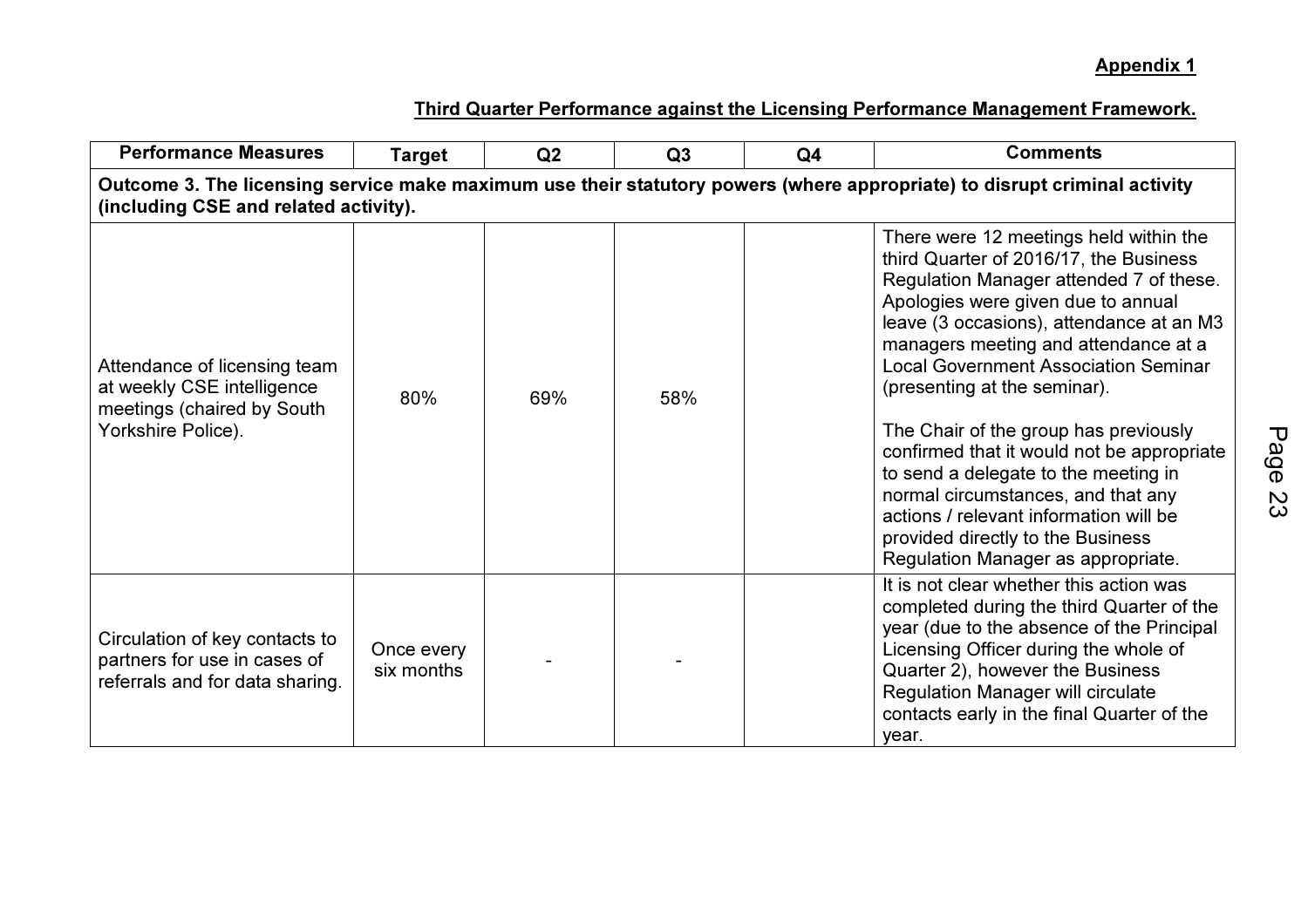| <b>Performance Measures</b>                    | <b>Target</b> | Q <sub>2</sub> | Q3                        | Q <sub>4</sub> | <b>Comments</b>                                                                                                                                                                                                                                                                                                                                                                                          |
|------------------------------------------------|---------------|----------------|---------------------------|----------------|----------------------------------------------------------------------------------------------------------------------------------------------------------------------------------------------------------------------------------------------------------------------------------------------------------------------------------------------------------------------------------------------------------|
| Number of multiagency<br>operations undertaken | 4 (annually)  | 3              | $0$ in $Q3$<br>3 in total |                | The target of 4 is an annual target based<br>on one multiagency operation per<br>Quarter. The operations may be<br>proactive or reactive in nature and will<br>include partners such as South Yorkshire<br>Police, Her Majesty's Revenue and<br>Customs and the Vehicle and Operator<br>Standards Agency.<br>There were no multiagency operations<br>undertaken during the third Quarter of the<br>year. |
| Number of proactive<br>operations undertaken   | 6 (annually)  | $\overline{2}$ | $3$ in $Q3$<br>5 in total |                | The target of 6 is an annual target based<br>on one RMBC lead proactive operation<br>every two months. Operations may<br>involve RMBC in isolation or may be<br>multiagency operations involving RMBC<br>and partners.<br>Three operations were undertaken in the<br>third Quarter - all in relation to the taxi<br>camera compliance requirement.                                                       |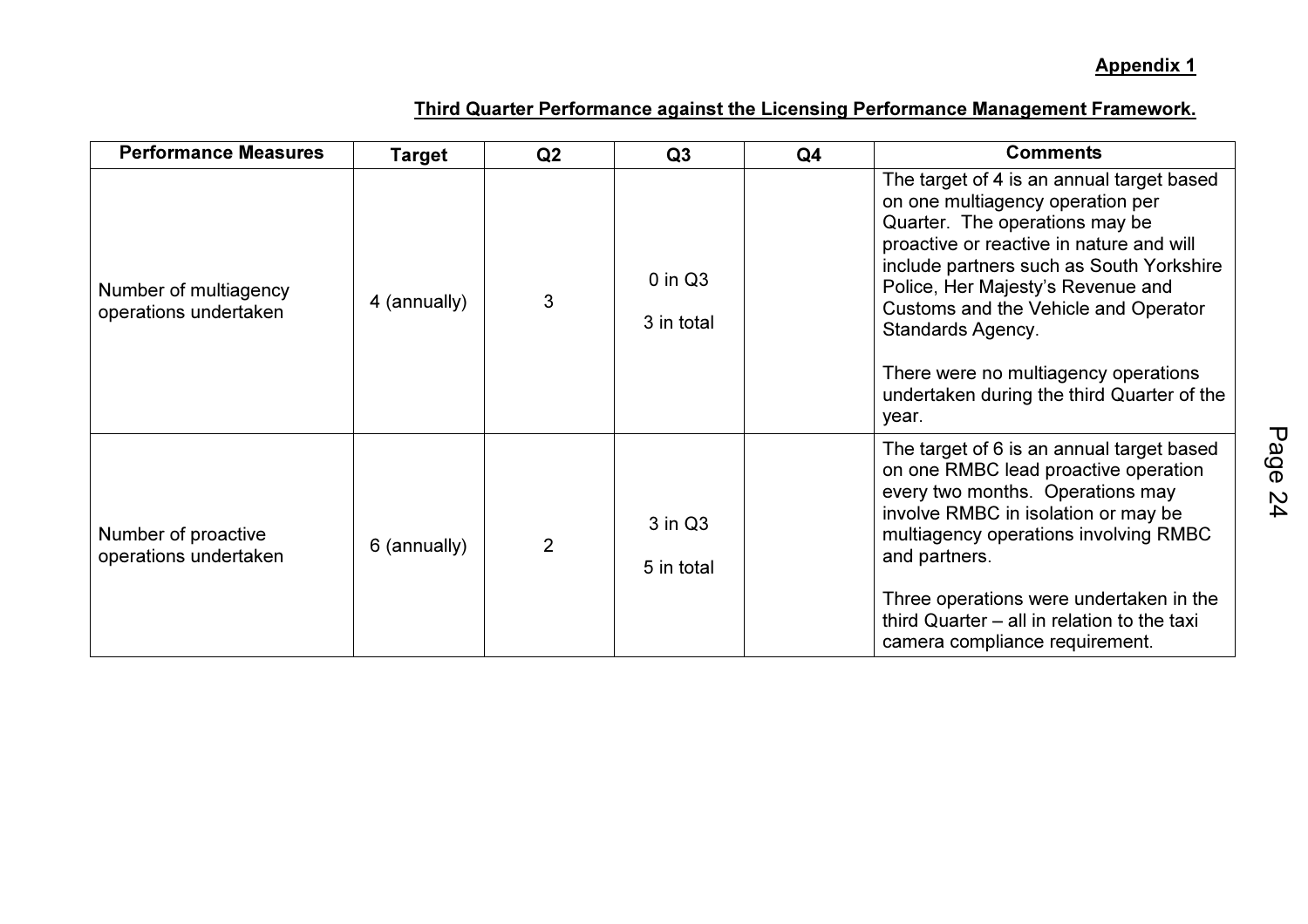| <b>Performance Measures</b>                                                                            | <b>Comments</b> |      |       |  |                                                                                                                                                                                                                                                                                                                                                                                                                                                                                                                                                                                                                                                                                                                                                                                                                                                                                                                                                                   |
|--------------------------------------------------------------------------------------------------------|-----------------|------|-------|--|-------------------------------------------------------------------------------------------------------------------------------------------------------------------------------------------------------------------------------------------------------------------------------------------------------------------------------------------------------------------------------------------------------------------------------------------------------------------------------------------------------------------------------------------------------------------------------------------------------------------------------------------------------------------------------------------------------------------------------------------------------------------------------------------------------------------------------------------------------------------------------------------------------------------------------------------------------------------|
| Outcome 4. The licensing team consistently provides high quality processing of licensing applications. |                 |      |       |  |                                                                                                                                                                                                                                                                                                                                                                                                                                                                                                                                                                                                                                                                                                                                                                                                                                                                                                                                                                   |
| % of applications that are<br>processed in accordance with<br>the licensing policy.                    | 100%            | 100% | 99.8% |  | Service standards require a licence to be<br>determined within 3 working days of all<br>required checks being completed (the<br>determination will either be for the licence<br>to be issued, or the application referred to<br>a case hearing meeting at a future date).<br>In the third Quarter of 2016:<br>111 driver licenses were determined, all<br>but 7 were determined within 3 working<br>days of all necessary checks being<br>completed.<br>438 vehicle licences / intermediate plates<br>were determined, all of which were<br>determined within 3 working days.<br>Two vehicle licences were issued<br>otherwise than in accordance with the<br>Council's policy. These related to two<br>vehicles that should have been licensed<br>to carry four passengers, but actually<br>received a licence to carry six<br>passengers. These errors were identified<br>prior to the licence taking effect (in one<br>case) and within a month of the licence |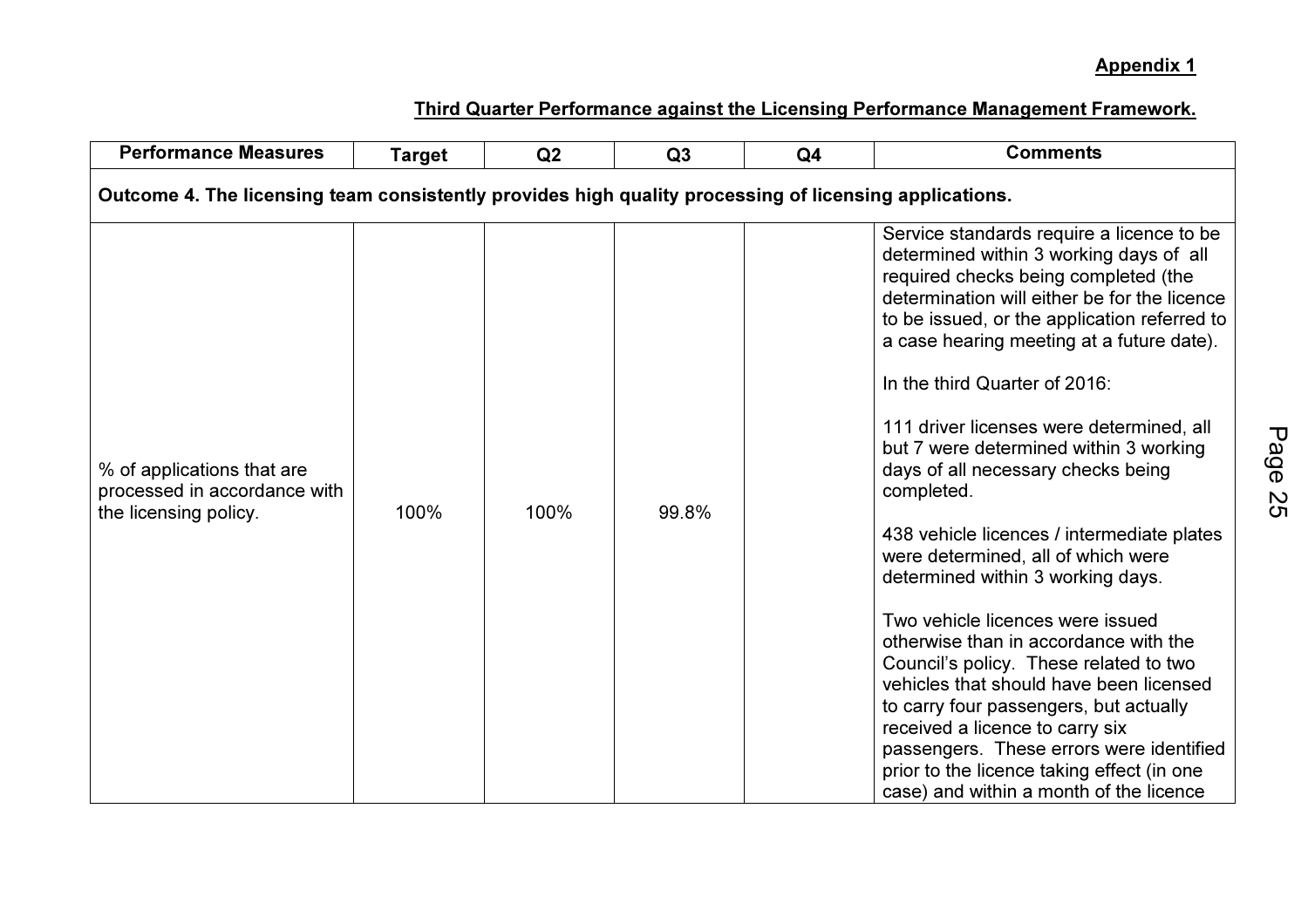| <b>Performance Measures</b>                                                                              | Target | Q <sub>2</sub> | Q <sub>3</sub> | Q <sub>4</sub> | <b>Comments</b>                                                                                                                                                                                                                                                                                                                     |
|----------------------------------------------------------------------------------------------------------|--------|----------------|----------------|----------------|-------------------------------------------------------------------------------------------------------------------------------------------------------------------------------------------------------------------------------------------------------------------------------------------------------------------------------------|
|                                                                                                          |        |                |                |                | being issued in the other case. Issuing<br>officers have been reminded of the need<br>to verify that the licence criteria match the<br>paperwork that is provided as part of the<br>application / approval process.<br>11 Private Hire Operator Licences were<br>determined, all of which were determined<br>within 3 working days. |
| % of licensing records that<br>contain all required<br>information in a secure but<br>accessible format. | 100%   | 90%            | 100%           |                | Management have reviewed 20 driver<br>and vehicle records within the third<br>Quarter of 2016/17. No instances were<br>identified where data had been recorded<br>inappropriately.                                                                                                                                                  |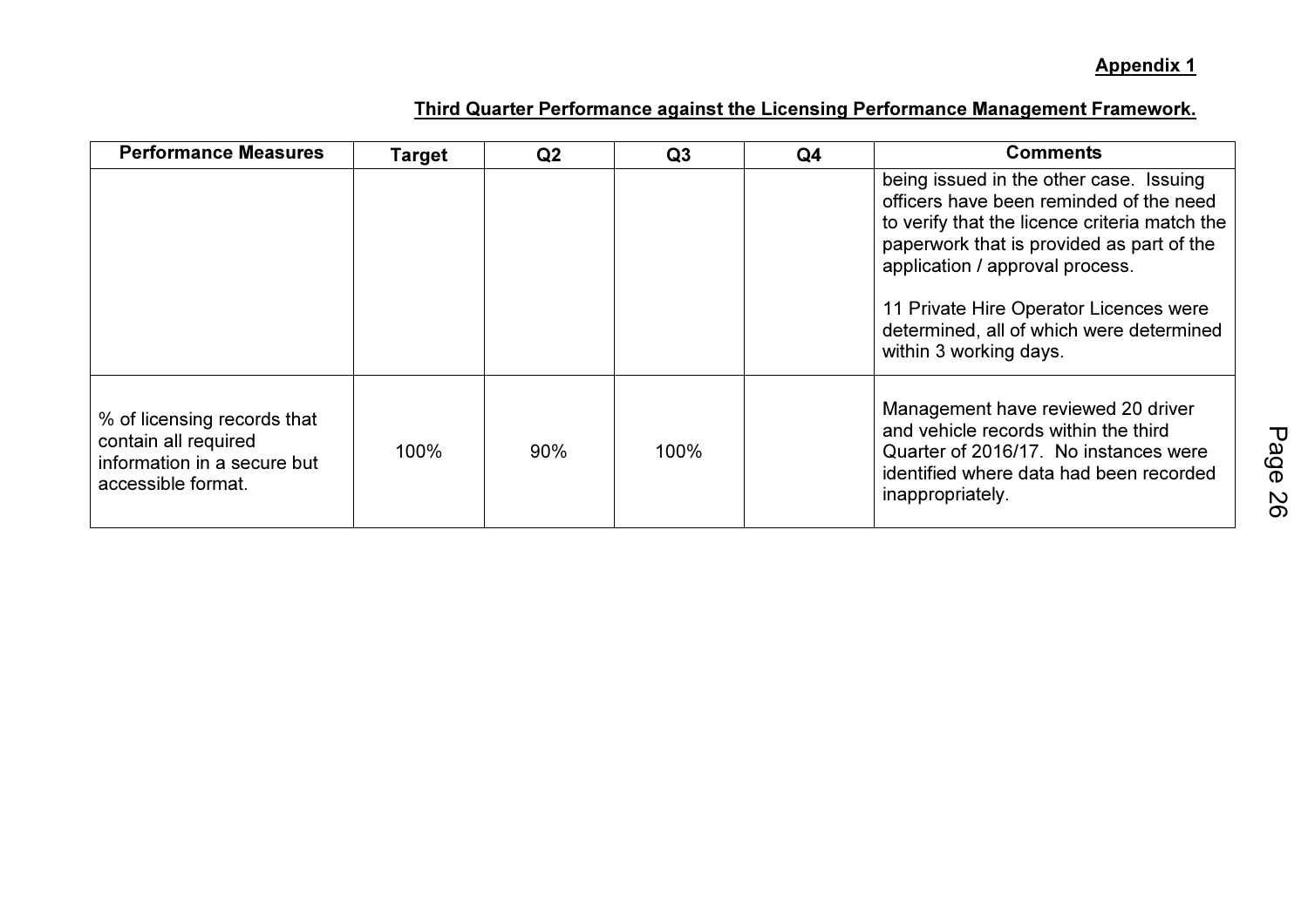| <b>Performance Measures</b>                                                                                  | <b>Target</b> | Q <sub>2</sub> | Q3  | Q <sub>4</sub> | <b>Comments</b>                                                                                                                                                                                                                                                                                                                                                                                                                                                                                                                                                                                                                                                                                                                                                                                                                                             |
|--------------------------------------------------------------------------------------------------------------|---------------|----------------|-----|----------------|-------------------------------------------------------------------------------------------------------------------------------------------------------------------------------------------------------------------------------------------------------------------------------------------------------------------------------------------------------------------------------------------------------------------------------------------------------------------------------------------------------------------------------------------------------------------------------------------------------------------------------------------------------------------------------------------------------------------------------------------------------------------------------------------------------------------------------------------------------------|
| Outcome 5. The Council's private hire and hackney carriage licensing policy will be effectively implemented. |               |                |     |                |                                                                                                                                                                                                                                                                                                                                                                                                                                                                                                                                                                                                                                                                                                                                                                                                                                                             |
| % of licensed vehicles that<br>have a taxi camera fitted in<br>accordance with the Council's<br>policy.      | 100%          | 96%            | 98% |                | This figure represents the number of<br>licensed vehicles that require a camera<br>and have had one installed.<br>Licences (and intermediate plates) are<br>not issued unless a camera system has<br>been fitted into the vehicle.<br>For the purposes of this indicator, those<br>vehicles that have made a commercial<br>commitment to have a camera fitted are<br>counted as though they have had a<br>system fitted.<br>Enforcement action will continue to be<br>taken in relation to any of the 2% that<br>have not had a camera fitted (or made an<br>arrangement to do so) and the deadline<br>for installation has passed.<br>At the time of writing this report, 100% of<br>vehicles had met the appropriate<br>deadline. The 2% of vehicles that have<br>not had a camera fitted were not required<br>to do so until after the end of Quarter 3. |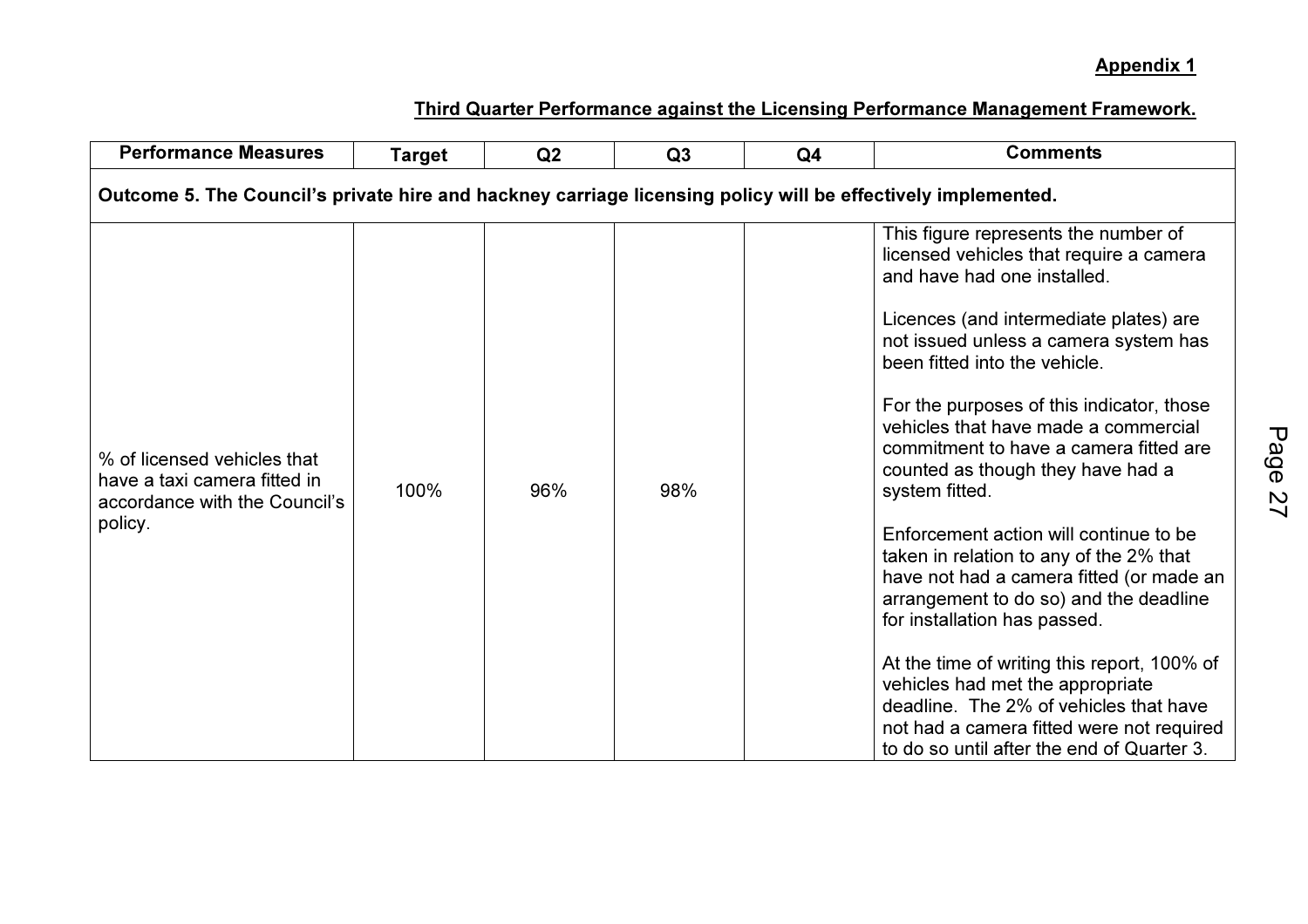| <b>Performance Measures</b>                                                                                                                    | <b>Target</b>                                                | Q2                                                         | Q3                                                         | Q <sub>4</sub> | <b>Comments</b>                                                                                                                                                                                                                                                                                                                                                                                                                                                                                                                       |
|------------------------------------------------------------------------------------------------------------------------------------------------|--------------------------------------------------------------|------------------------------------------------------------|------------------------------------------------------------|----------------|---------------------------------------------------------------------------------------------------------------------------------------------------------------------------------------------------------------------------------------------------------------------------------------------------------------------------------------------------------------------------------------------------------------------------------------------------------------------------------------------------------------------------------------|
| % of driver licence holders<br>that are required to have<br>maintained a subscription to<br>the DBS online update<br>service and have done so. | 100%                                                         | 100%                                                       | 100%                                                       |                | This figure indicates the number of<br>eligible licence holders that have<br>subscribed to the DBS online update<br>service. The subscription is an annual<br>subscription; however there are a number<br>of licence holders that have been<br>required to renew their subscription within<br>the third Quarter of the year. Any licence<br>holders that have failed to maintain their<br>subscription will be identified in the final<br>Quarter of the year and action taken as<br>appropriate.                                     |
| % of licence holders that<br>demonstrate adherence to<br>the requirements of the<br>Council's policy.                                          | Figures for<br>each sub-<br>indicator:<br>1) 100%<br>2) 100% | Figures for<br>each sub-<br>indicator:<br>1) 97%<br>2) 56% | Figures for<br>each sub-<br>indicator:<br>1) 98%<br>2) 62% |                | Adherence to the policy is demonstrated<br>by compliance levels in relation to four<br>sub-indicators. Two of these sub-<br>indicators are dealt with above, with the<br>remaining two being as follows:<br>1) % of drivers that have completed the<br>Council's safeguarding awareness<br>course.<br>98% of drivers have completed the<br>Council's safeguarding training, the<br>remaining 2% of licence holders remain<br>suspended and are not currently driving a<br>licensed vehicle.<br>2) % of drivers that have obtained the |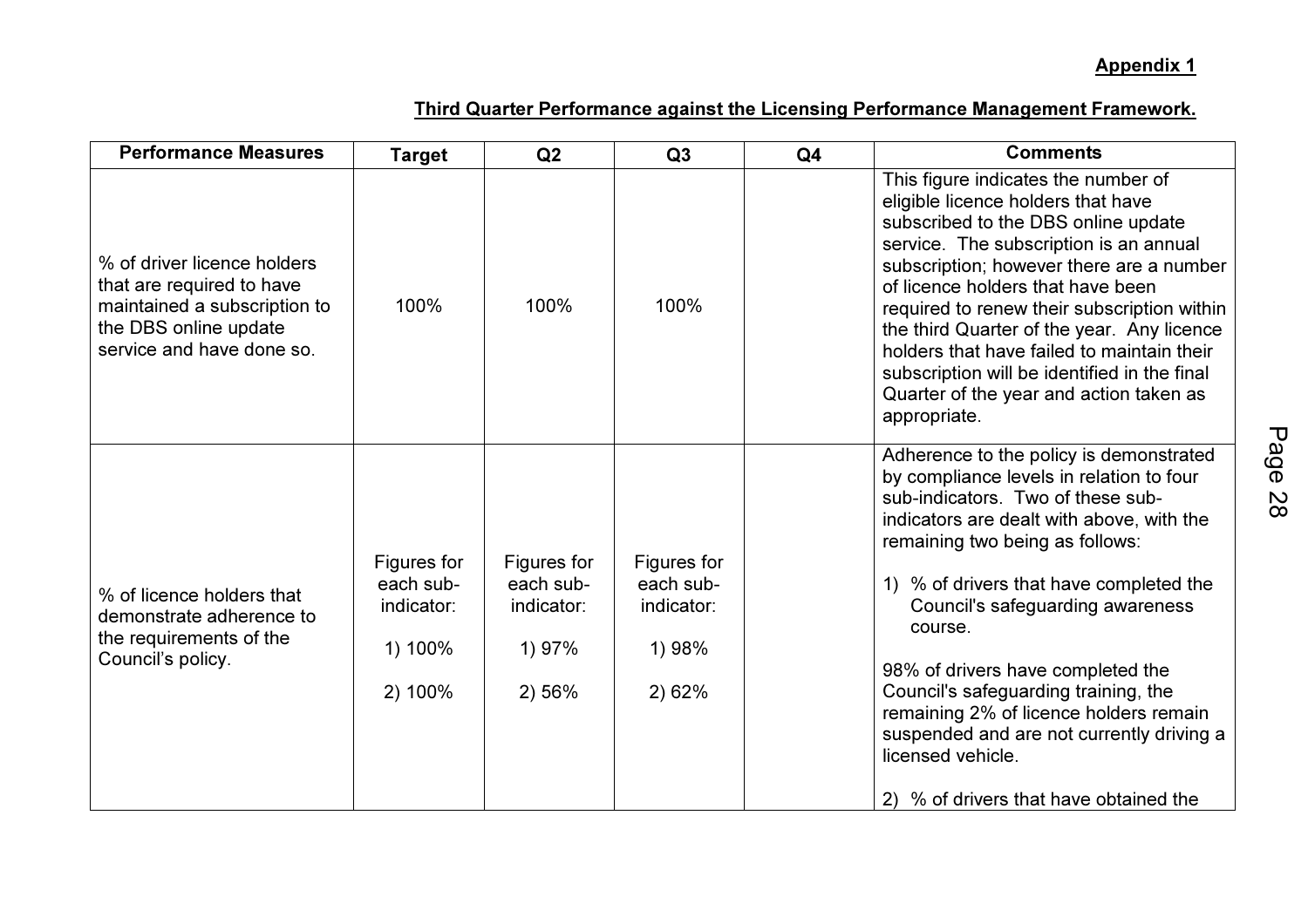| <b>Performance Measures</b> | Target | Q <sub>2</sub> | Q <sub>3</sub> | Q4 | <b>Comments</b>                                                                                                                                                                                                                                                                                                                                                                                                               |
|-----------------------------|--------|----------------|----------------|----|-------------------------------------------------------------------------------------------------------------------------------------------------------------------------------------------------------------------------------------------------------------------------------------------------------------------------------------------------------------------------------------------------------------------------------|
|                             |        |                |                |    | BTEC / NVQ qualification.                                                                                                                                                                                                                                                                                                                                                                                                     |
|                             |        |                |                |    | 62% of drivers (682) have obtained the<br>BTEC / NVQ qualification. Those drivers<br>that have not yet made sufficient<br>progress in relation to the obtaining the<br>requirement will be identified and<br>appropriate enforcement action taken in<br>relation their failure to obtain the required<br>qualification - this may include<br>suspension of their licence until such time<br>as they obtain the qualification. |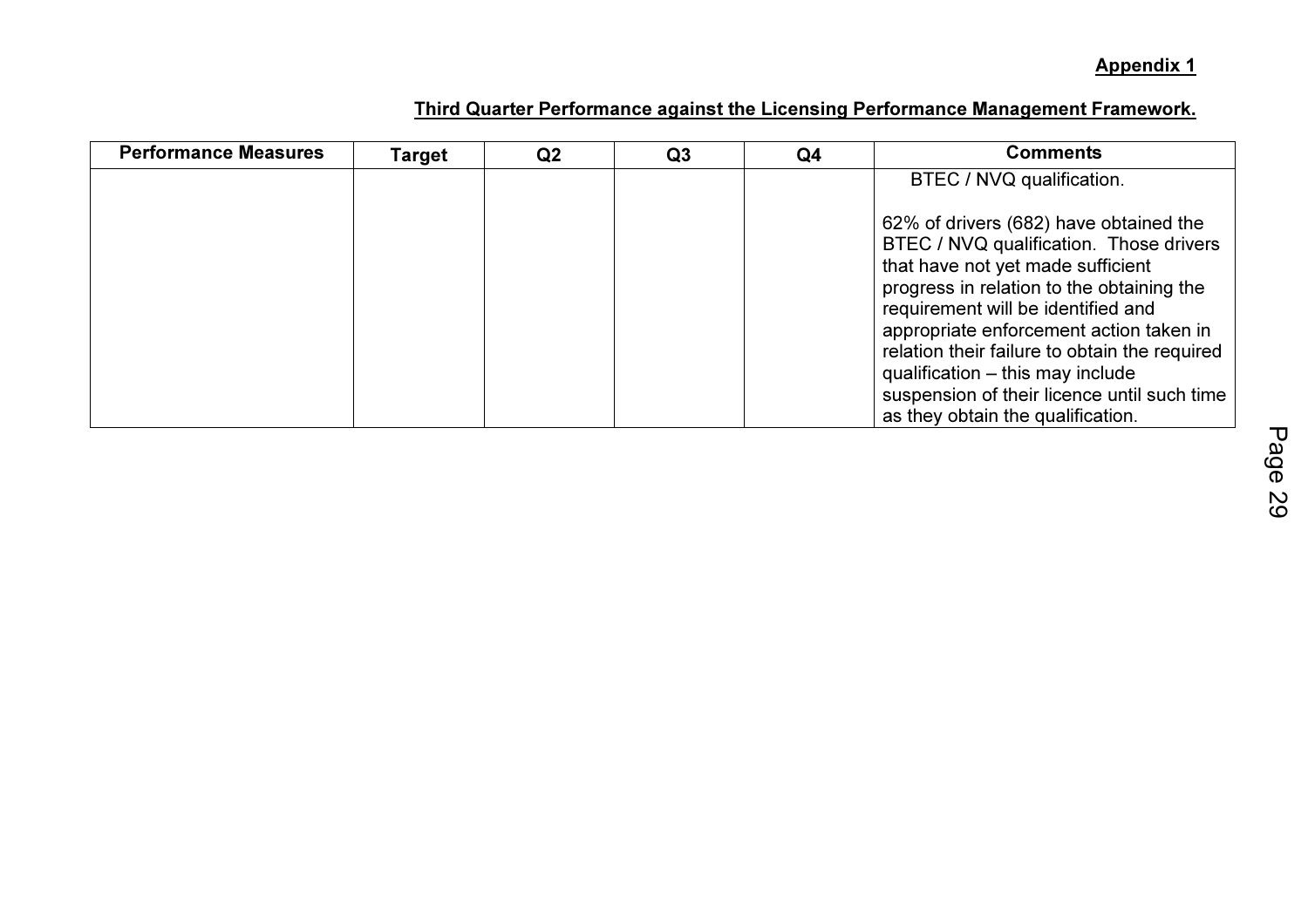## APPENDIX 2 – 2016 / 17 Quarter 3 Enforcement Data Page 30

| <b>Detail</b>               | Number         | Prosecution | Revoked / refused       | Suspended   | Notice Issued | Warning        | Advice Given | No further action | Insufficient evidence<br>proceed<br>$\overline{\mathbf{c}}$ | Investigation ongoing |
|-----------------------------|----------------|-------------|-------------------------|-------------|---------------|----------------|--------------|-------------------|-------------------------------------------------------------|-----------------------|
| Operator complaint          | 1              |             | $\mathbf{1}$            |             |               |                |              |                   |                                                             |                       |
| Dangerous Driving           | $\overline{2}$ |             |                         |             |               | $\overline{2}$ |              |                   |                                                             |                       |
| Indecency - child           | $\overline{0}$ |             |                         |             |               |                |              |                   |                                                             |                       |
| Indecency - adult           | 1              |             | 1                       |             |               |                |              |                   |                                                             |                       |
| Conduct of driver           | 57             |             | $\overline{\mathbf{4}}$ |             |               | 25             | 13           | 15                |                                                             |                       |
| Charging issue              | $\overline{2}$ |             |                         |             |               | $\mathbf{1}$   | 1            |                   |                                                             |                       |
| Plying for hire             | $\mathbf 0$    |             |                         |             |               |                |              |                   |                                                             |                       |
| Parking issue               | 1              |             |                         |             |               |                | 1            |                   |                                                             |                       |
| Disability issue            | 1              |             |                         |             |               | $\mathbf{1}$   |              |                   |                                                             |                       |
| Smoking in vehicle          | $\overline{0}$ |             |                         |             |               |                |              |                   |                                                             |                       |
| Using phone whilst driving  | 3              |             |                         |             |               |                | 3            |                   |                                                             |                       |
| In-car camera issue         | 5              |             |                         |             | 5             |                |              |                   |                                                             |                       |
| <b>Breach of conditions</b> | $\overline{7}$ |             |                         |             |               | 3              | 3            | 1                 |                                                             |                       |
| <b>Condition of vehicle</b> | 12             |             |                         |             | 12            |                |              |                   |                                                             |                       |
| <b>Total</b>                | 92             | 0           | 6                       | $\mathbf 0$ | 17            | 32             | 21           | 16                | $\mathbf 0$                                                 | $\mathbf 0$           |

## Proactive / multiagency enforcement operations:

Three operations were undertaken in the third Quarter – all in relation to the taxi camera compliance requirement.

There were no multi-agency operations undertaken during the third Quarter of the financial year 2016 / 17.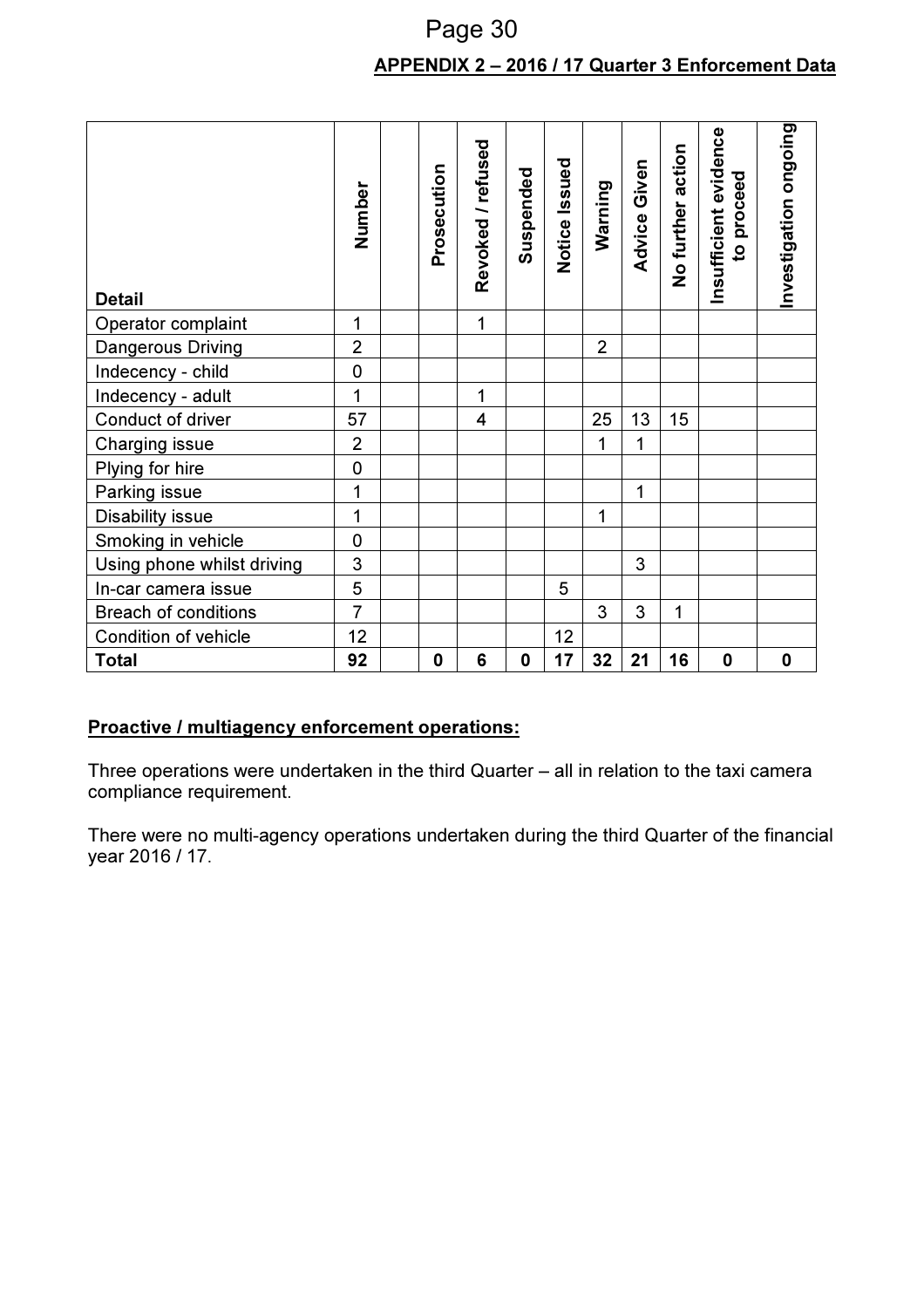# Page 31

## APPENDIX 3

|                                                                      |                                                          | Commissioner /<br><b>Licensing Board</b> | Officer                          | Total          |
|----------------------------------------------------------------------|----------------------------------------------------------|------------------------------------------|----------------------------------|----------------|
| Driver licences granted                                              |                                                          | $\overline{2}$                           | 111<br>113                       |                |
| <b>Driver Licences Granted with additional</b><br>conditions         |                                                          | 0                                        | 0 <sup>a</sup>                   | 0              |
| Driver licences suspended                                            |                                                          | 0 <sup>a</sup><br>0                      |                                  | 0              |
| Driver licences revoked                                              |                                                          | $\overline{2}$                           | 0 <sup>a</sup><br>$\overline{2}$ |                |
| Driver licences immediately <sup>b</sup> revoked for:                |                                                          |                                          |                                  |                |
|                                                                      | Medical reasons                                          | 0                                        | $\mathbf 0$                      | $\mathbf 0$    |
|                                                                      | Driver conduct<br>$\overline{\phantom{a}}$               | 0                                        | 1                                | 1              |
|                                                                      | <b>DVLA</b> licence<br><b>issues</b>                     | 0                                        | $\mathbf{0}$                     | 0              |
|                                                                      | $\overline{2}$<br>Driver licence – formal warning issued |                                          | 0 <sup>a</sup>                   | $\overline{2}$ |
| Driver licence - licence reviewed, no further<br>formal action taken |                                                          | 0                                        | 0 <sup>a</sup>                   | 0              |
| Driver Licence – application refused                                 |                                                          | 11                                       | 0 <sup>a</sup>                   | 11             |
| PH Operator licences issued                                          |                                                          | 0 <sup>c</sup>                           | 11<br>11                         |                |
| PH Operator licences refused                                         |                                                          | 0                                        | $\mathbf 0$                      | $\mathbf 0$    |
| Vehicle licences issued:                                             |                                                          |                                          |                                  |                |
|                                                                      | <b>Hackney Carriage</b><br>$\overline{\phantom{a}}$      | 0 <sup>d</sup>                           | 25                               | 25             |
|                                                                      | <b>Private Hire</b><br>$\overline{\phantom{a}}$          | 0 <sup>d</sup>                           | 351                              | 351            |
|                                                                      |                                                          |                                          |                                  |                |
| Current licence numbers (at time of report<br>drafting):             |                                                          |                                          |                                  |                |
| Hackney Carriage / Private Hire Driver<br>Licences <sup>e</sup>      |                                                          | 1030                                     |                                  |                |
| Private Hire Vehicle Licences <sup>f</sup>                           |                                                          | 757                                      |                                  |                |
| Hackney Carriage Licences <sup>t</sup>                               |                                                          | 52                                       |                                  |                |
| Private Hire Operator Licences <sup>9</sup>                          |                                                          |                                          | 76                               |                |

## 2016 / 17 Quarter 3 Enforcement Data – Licensing Admin Team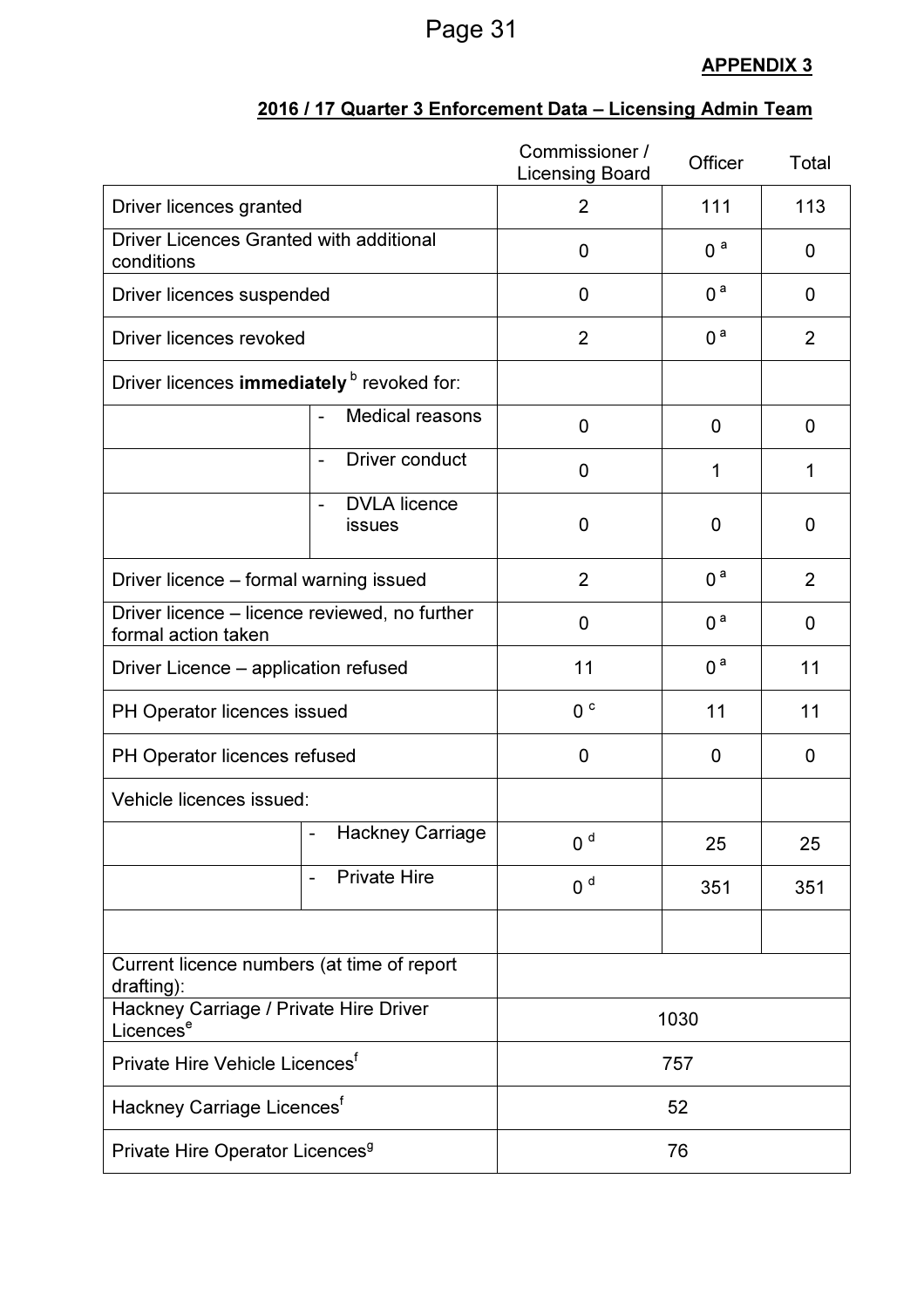## 2016 / 17 Quarter 3 Enforcement Data – Licensing Admin Team

## Footnotes:

e

- <sup>a</sup> Officers do not have the delegated authority to attach conditions, suspend or revoke a licence (except if the circumstances require a revocation or suspension to take effect immediately).
- b Suspensions or revocations of a licence may take effect immediately if it is considered necessary in the interests of public safety. In any other circumstance a revocation or suspension will take effect at the end of 21 days beginning on the day on which the suspension or revocation notice is issued.
- <sup>c</sup> Only referred to a hearing if the removal / amendment of a condition is required officers do not have the delegated authority to amend licence conditions.
- <sup>d</sup> The determination of vehicle licences is largely an administrative process as there is no subjective assessment of fitness. As such, vehicle licence applications are almost always determined by officers using delegated authority.
- Licences typically valid for a three year period.
- f From  $6<sup>th</sup>$  January 2016, all vehicle licences issued will be valid for a period of 12 months. g

Licences are valid for a one year period.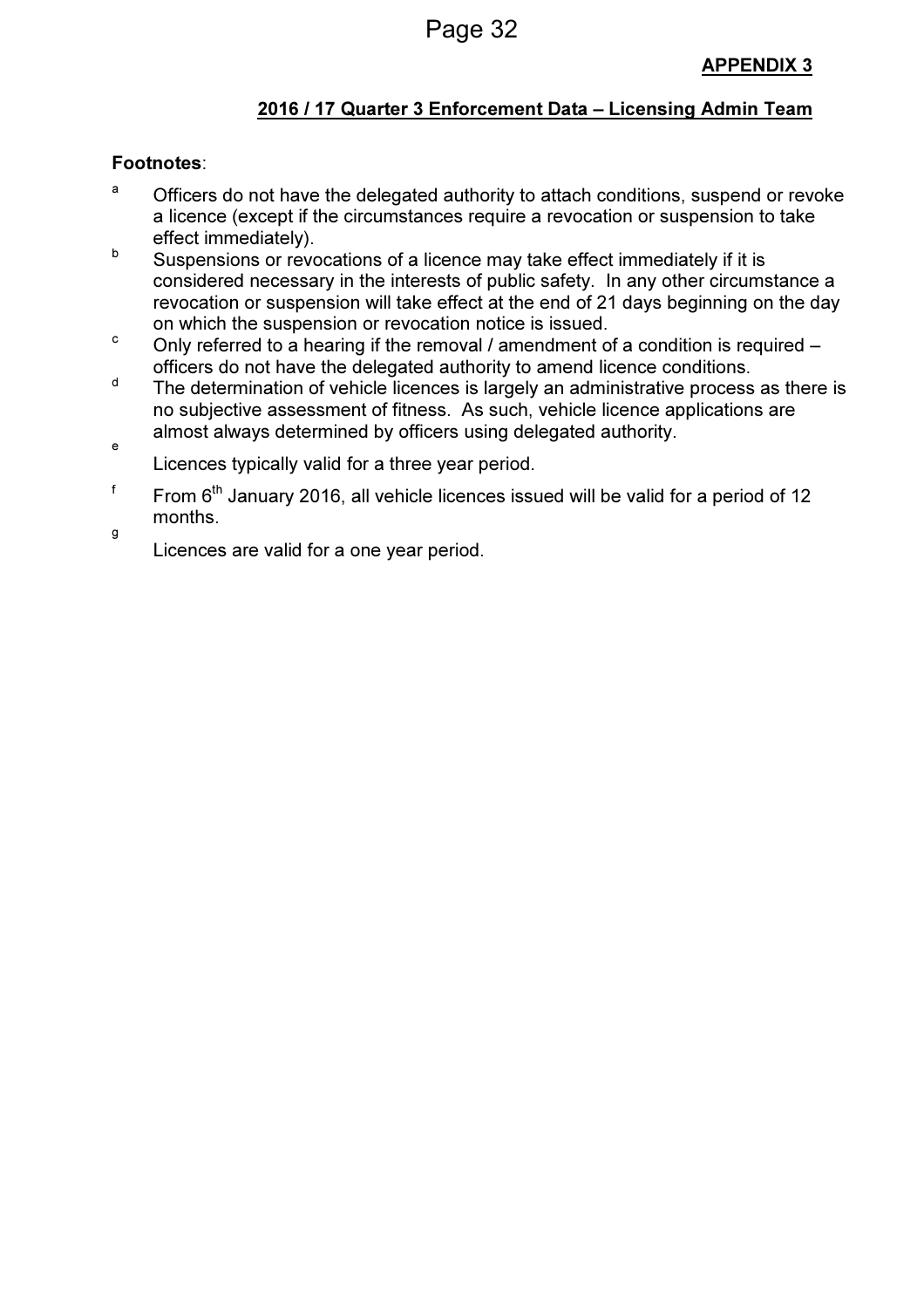# Page 33 **Agenda Item 5**



Public Report Council or Other Formal Meeting

## Summary Sheet

## Council Report

Licensing Board 20<sup>th</sup> February 2017

## Title

Hackney Carriage and Private Hire Licensing Decision Making – Delegation and **Oversight** 

## Is this a Key Decision and has it been included on the Forward Plan?

This is not a key decision.

## Director Approving Submission of the Report

Karen Hanson – Assistant Director of Community Safety and Street Scene

## Report author(s):

Alan Pogorzelec – Business Regulation Manager Regeneration and Environment 01709 254955, alan.pogorzelec@rotherham.gov.uk

## Ward(s) Affected

All wards

#### Executive Summary

On 27th February 2015, the UK Government directed that all of the powers conferred upon Rotherham MBC should be removed from the Council and exercised instead by Government appointed Commissioners. Since that time, a number of local authority functions and powers have been returned; powers in relation to licensing matters were restored to the Council on 13th December 2016.

This report provides detail on the statutory responsibility for decision making in relation to taxi and private hire licensing, outlines the decision making process and provides a summary of the processes that are in place to ensure effective oversight of the licensing function post 13th December 2016.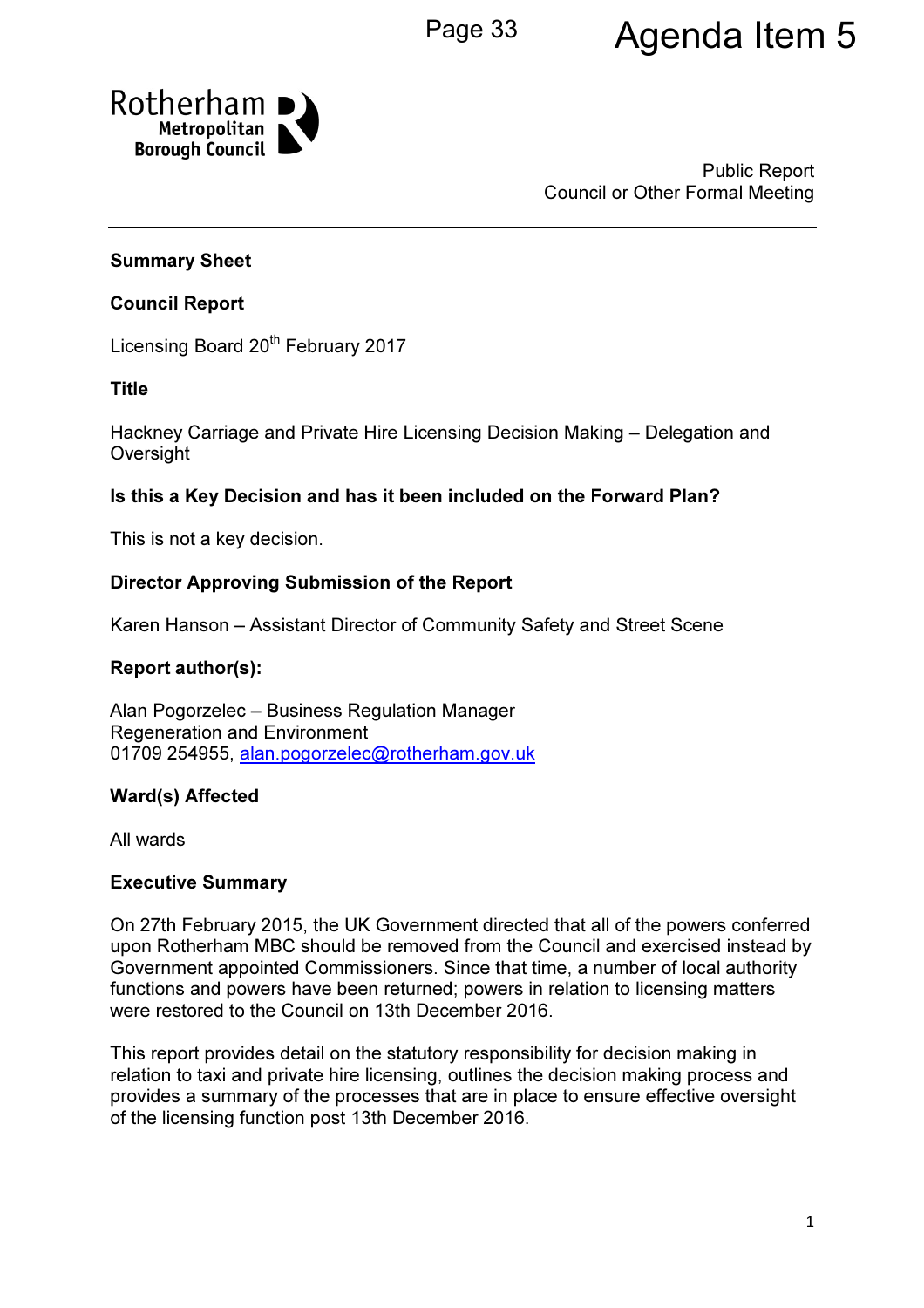## Recommendations

• That Members consider and approve the proposed scheme outlining the decision making and oversight processes related to Hackney Carriage and Private Hire Licensing.

## List of Appendices Included

Appendix 1 - Proposed scheme outlining the decision making and oversight processes related to Hackney Carriage and Private Hire Licensing.

## Background Papers

• None

## Consideration by any other Council Committee, Scrutiny or Advisory Panel

Not applicable.

## Council Approval Required

No.

## Exempt from the Press and Public

Not exempt.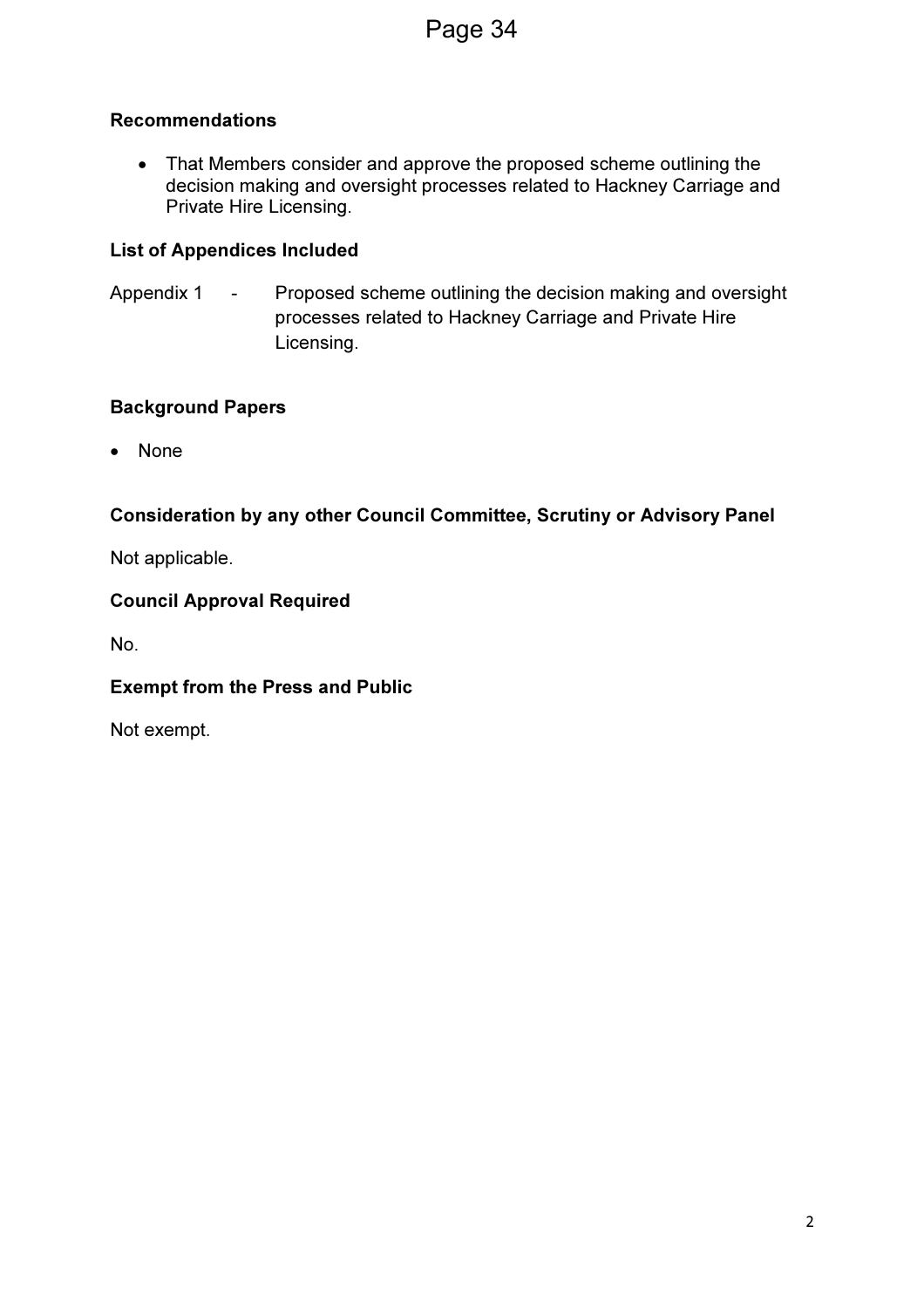## Title (main report)

Proposed amendments to certain fees charged in relation to vehicle licences

## 1. Recommendations

1.1 That Members consider and approve the proposed scheme outlining the decision making and oversight processes related to Hackney Carriage and Private Hire Licensing.

## 2. Background

2.1 Compliance tests in relation to licensed vehicles are currently undertaken on behalf of the council by Essential Fleet Services (EFS). The testing is delivered as part of the Corporate Fleet Management Contract, and the prices charged for the testing of vehicles are specified in that contract.

## 3. Key Issues

- 3.1 The Local Authorities (Functions and Responsibilities) (England) Regulations 2000 allocate responsibility for licensing functions to the Council (i.e. the elected members of the authority) and prohibit the Executive (i.e. the Cabinet or Members of the Cabinet) from exercising them. The Regulations specify that the following functions are allocated to the Council:
	- Power to license hackney carriages and private hire vehicles.
	- Power to license drivers of hackney carriages and private hire vehicles.
	- Power to license operators of hackney carriages and private hire vehicles.
- 3.2 The regulations state that the functions include the imposition of conditions; the determination of terms to which any licence is subject; and decisions whether and how to take enforcement action.
- 3.3 It is clear that casework decisions about licensing matters fall to the Council; however it is appropriate for wider consultation relating to the adoption of general and/or specific policies in relation to licensing to take place to include the Lead Cabinet Member responsible for Waste, Roads and Community Safety (which includes responsibility for licensing enforcement policy).
- 3.4 Although the matters referred to above are the responsibility of the Council, they are in practice delegated to the Licensing Board / Sub Committee – with further delegation to officers as appropriate.
- 3.5 The proposed scheme outlining the decision making and oversight processes related to Hackney Carriage and Private Hire Licensing.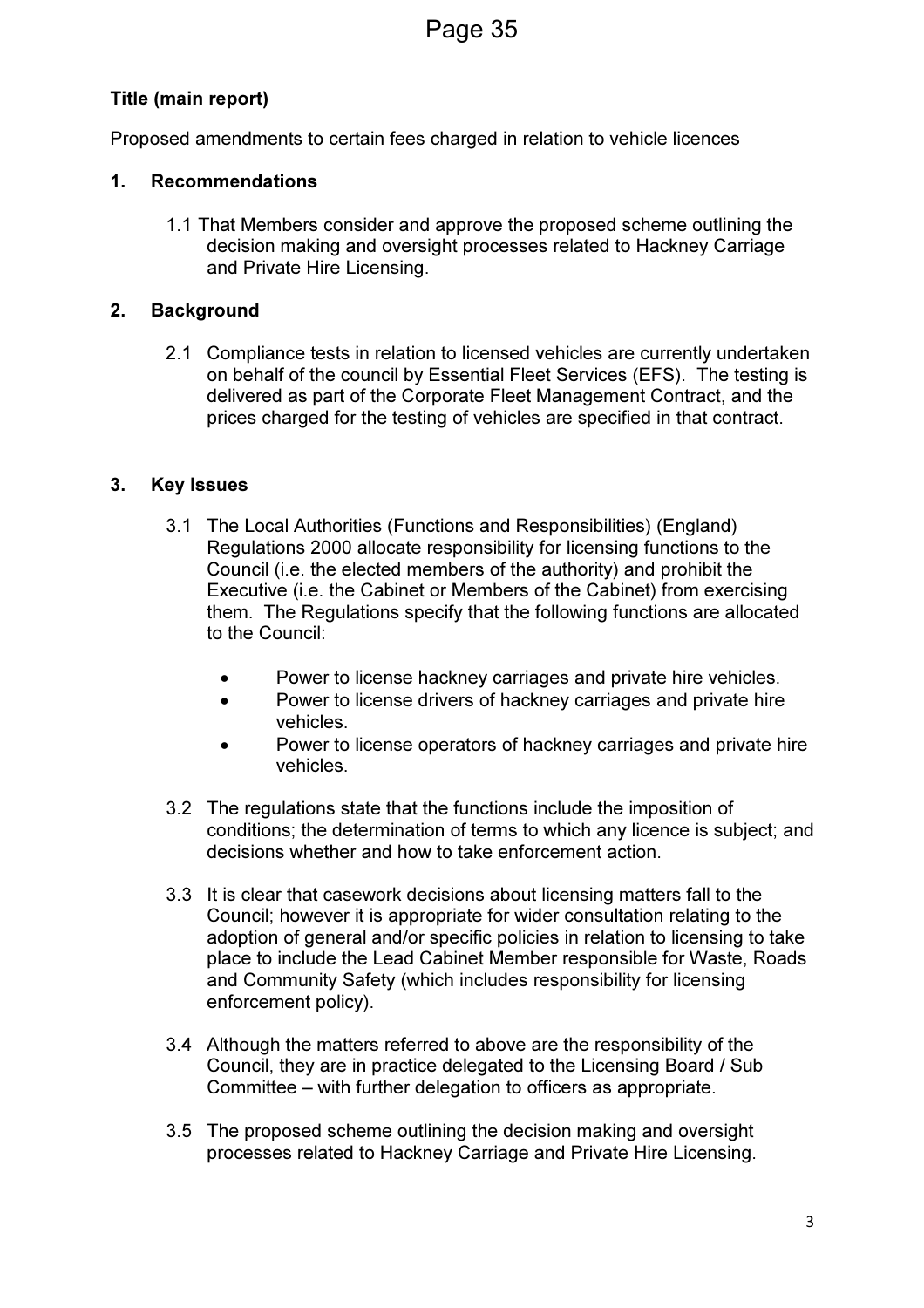## 4. Options considered and recommended proposal

4.1 Only one option is put forward for consideration, and it is recommended that this is adopted.

## 5. Consultation

5.1 Consultation on the scheme of delegation has been undertaken with Commissioner Ney and Councillors Ellis and Hoddinott. Further consultation will take place with all Members through appropriate forums.

## 6. Timetable and Accountability for Implementing this Decision

6.1 It is expected that the scheme outlining the decision making and oversight processes related to Hackney Carriage and Private Hire Licensing will be agreed at the Annual Council Meeting in May 2017.

## 7. Financial and Procurement Implications

7.1 None.

#### 8. Legal Implications

8.1 Legal services will provide input during the development of the final proposal, and all legal implications will be identified during this process.

#### 9. Human Resources Implications

9.1 There are no specific implications for children, young people or vulnerable adults introduced by this report.

#### 10. Implications for Children and Young People and Vulnerable Adults

- 10.1 Both the Jay report into Child Sexual Exploitation (CSE) in Rotherham and the subsequent Corporate Governance Inspection led by Louise Casey CB identified issues, amongst which was the importance of having an effective taxi licensing service.
- 10.2 In order to ensure the Council's Licensing Service is effective, fit for purpose, and has addressed the concerns raised in Louise Casey's report; the following outcomes must be demonstrated:
	- All licence holders are "fit and proper" to hold licences.
	- Trained decision makers must make high quality, appropriate and timely decisions that protect the public from risk of harm.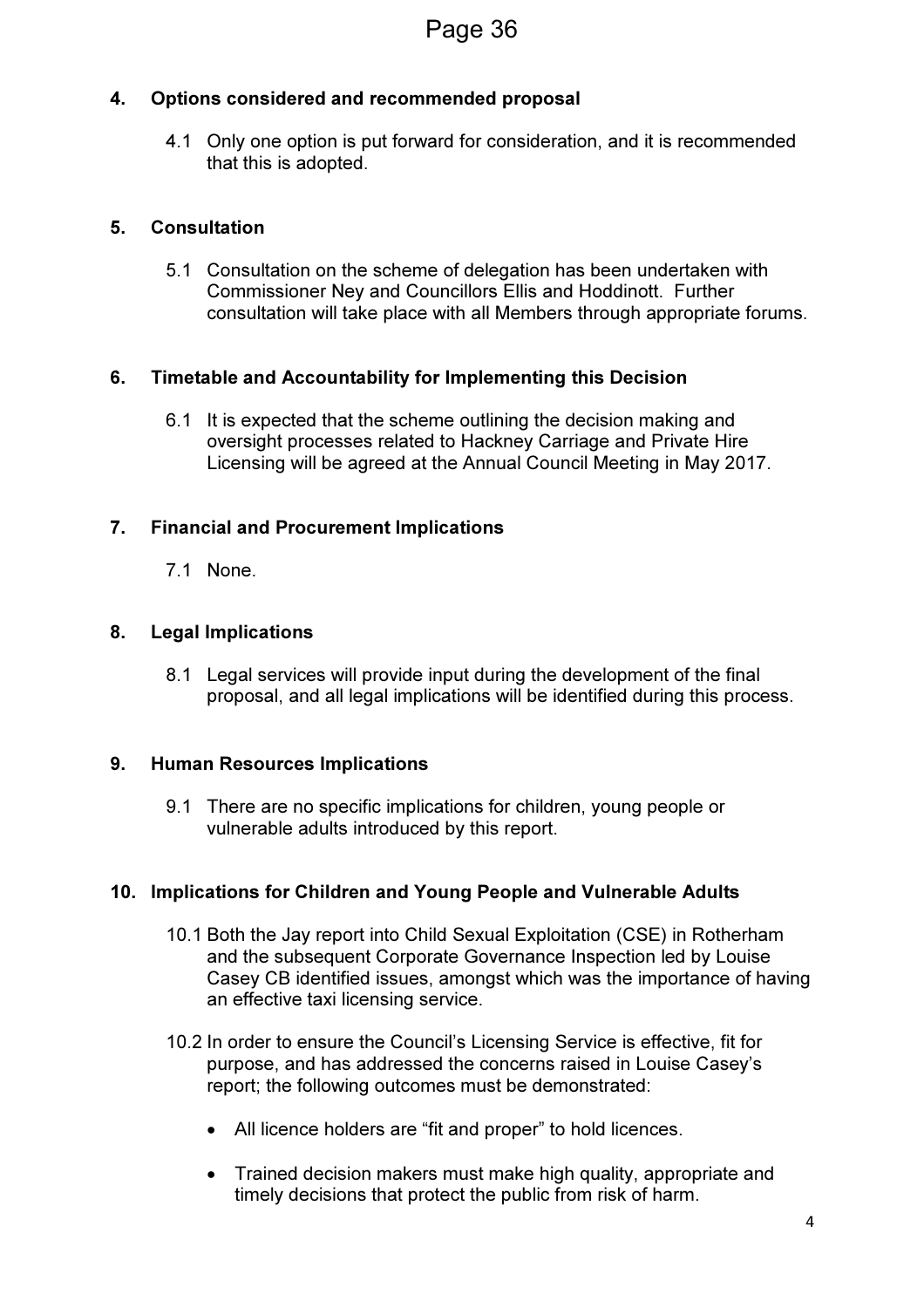- The Licensing Service uses all available statutory powers appropriately, proactively and reactively, to disrupt criminal activity (including CSE and related activity).
- The licensing team must consistently provide high quality, timely processing of licensing applications.
- The Council's Private Hire and Hackney Carriage Licensing Policy will be effectively implemented.
- 10.3 In order to address this, the service has developed a performance management framework and improvement plan to provide assurance that the outcomes identified above are achieved.
- 10.4 At the heart of the new policy, service improvement plan and the performance framework lies a commitment to the protection of the public, safeguarding children and the vulnerable and the prevention of crime and disorder. The effective implementation of the licensing policy and the standards that it contains plays an important part in the protection of children and vulnerable people in Rotherham.

## 11. Equalities and Human Rights Implications

11.1 There are no specific equalities or human rights implications introduced by this report.

## 12. Implications for Partners and Other Directorates

12.1 There are no specific implications for partners and other directorates introduced by this report.

## 13. Risks and Mitigation

- 13.1 Failure of the Council to effectively discharge its licensing function may compromise public safety.
- 13.2 Responsibility for ensuring compliance with the policy rests with team and service management, with appropriate overview and scrutiny by Commissioner Ney and members of the Licensing Board.

## 14. Accountable Officer(s)

Alan Pogorzelec – Business Regulation Manager Regeneration and Environment 01709 254955, alan.pogorzelec@rotherham.gov.uk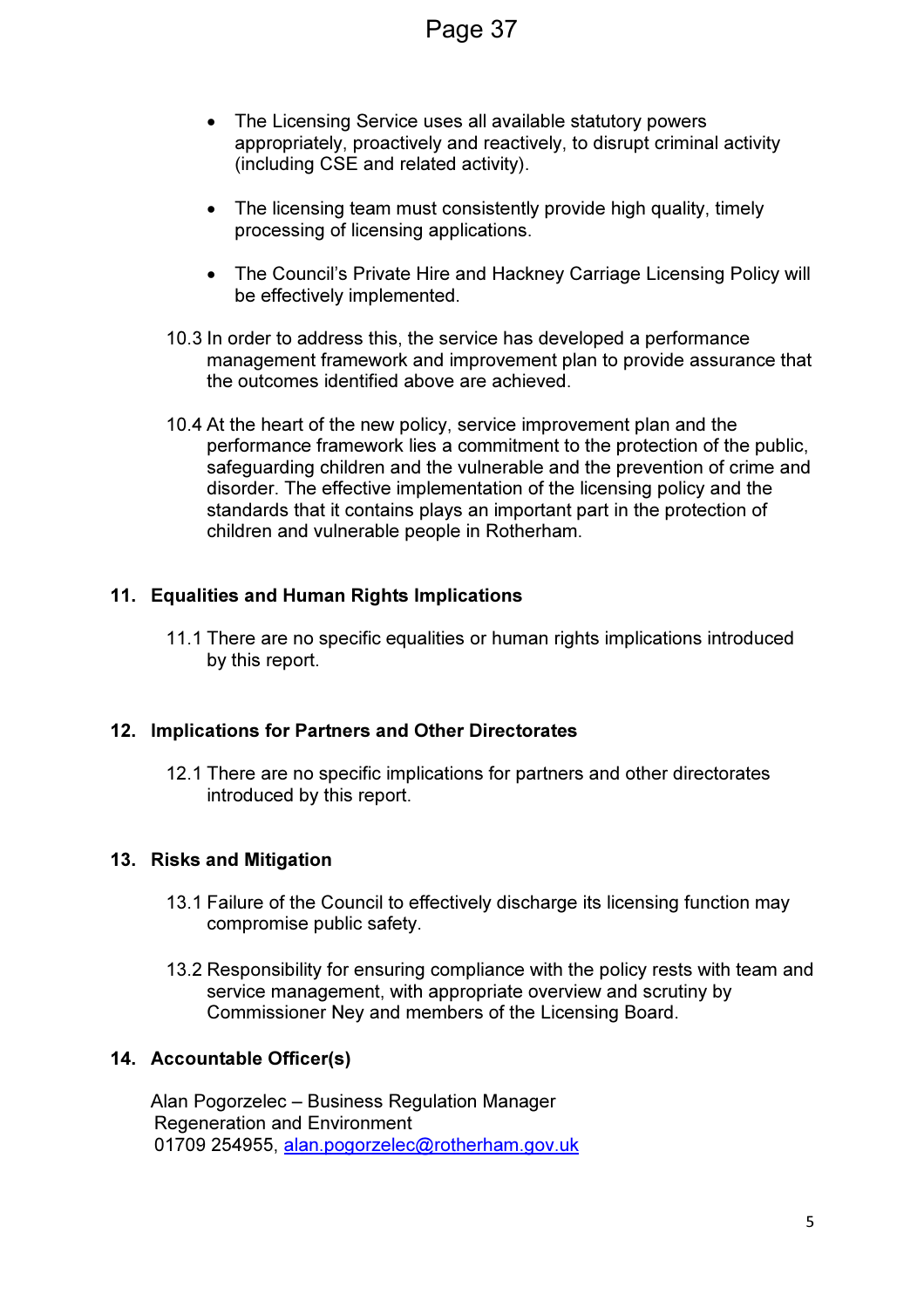## Proposed scheme outlining the decision making and oversight processes related to Hackney Carriage and Private Hire Licensing.

## Delegation of decision making responsibility – hackney carriage and private hire licensing

The Council has appointed a Licensing Board to discharge the licensing functions which are outlined in the Scheme of Delegation for Members and Officers (appendix 9 of the Council's Constitution). The Scheme of Delegation states that the determination of matters relating to the Council's Statutory Licensing functions regarding hackney carriage and private hire licensing are the responsibility of the Licensing Board. Specific reference is made to the review and approval of fees and charges, and the review / approval of any terms and conditions that relate to a licence.

The Scheme of Delegation also provides for the Licensing Board to establish Sub-Committees as required from time to time.

In order to provide for the effective discharge of the Council's functions in relation to hackney carriage and private hire licensing, the Licensing Board will establish a subcommittee to consider individual applications for the review, renewal or grant of hackney carriage and private hire licences. All applications relating to hackney carriage and / or private hire licensing will be determined by a Licensing Board Sub-Committee, with the following exemptions:

#### Grant or renewal of driver licences:

The Assistant Director of Community Safety and Street Scene (or an officer authorised or appointed by them) is authorised to issue licences in the following circumstances:

- A new application where the applicant's DBS Disclosure Certificate shows no convictions or adverse information.
- A new application where the applicant's DBS Disclosure Certificate shows only convictions / cautions under the following circumstances:
	- o 11 years have elapsed since the date of the most recent conviction, and
	- $\circ$  it is the applicant's only offence, and
	- $\circ$  the offence did not result in a custodial sentence, and
	- o the offence did not involve a sexual element, violence (or fear of violence) or illegal / controlled drugs, and
	- o there is no additional information on the Disclosure Certificate that has been provided at the discretion of the Chief Officer of Police.
- A renewal application where the applicant's DBS Disclosure Certificate shows no additional convictions or adverse information that has not previously been considered by the Commissioner or Licensing Board, and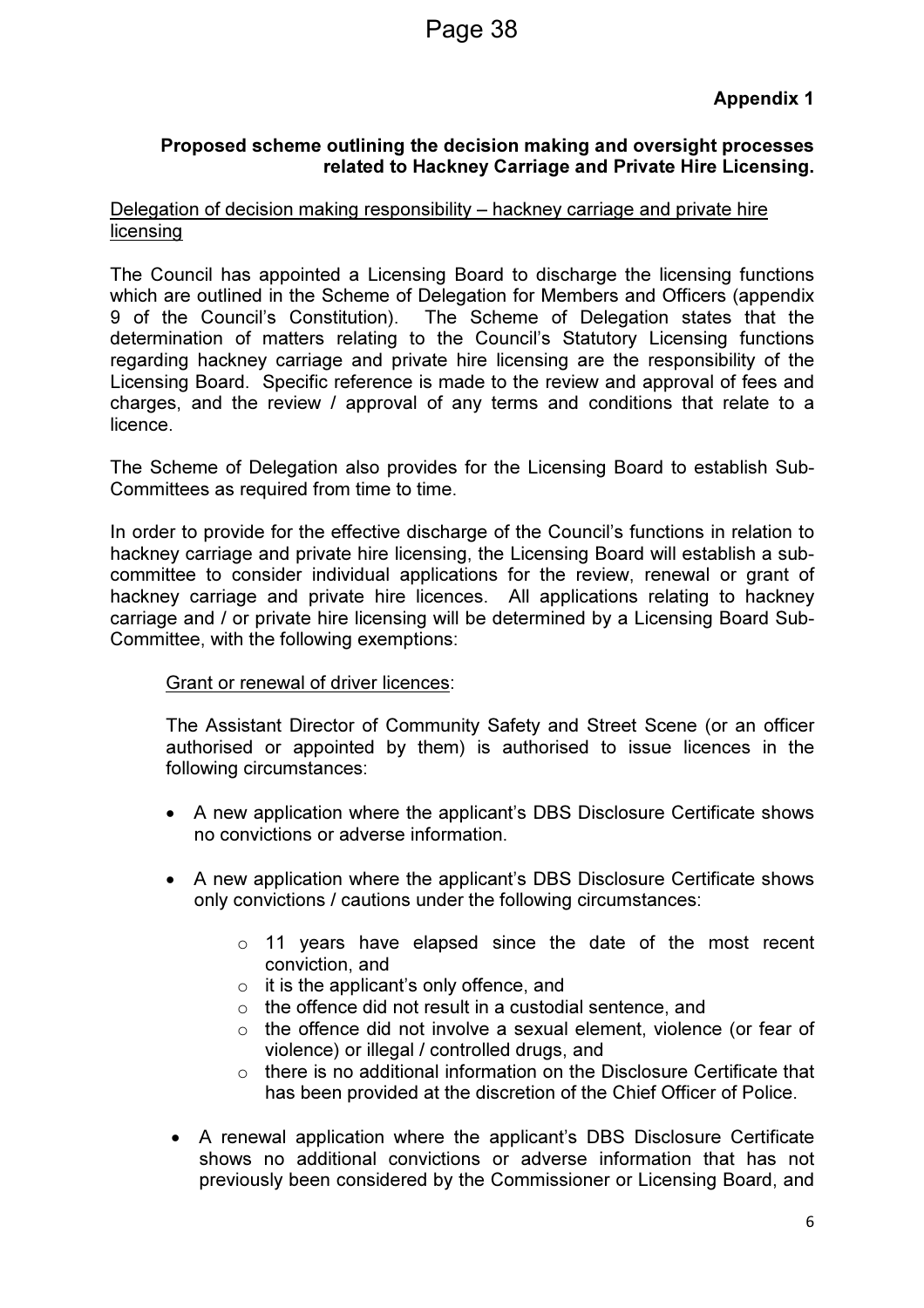there has been no break in the licence period since the matter was considered.

#### Immediate revocation or suspension of driver licences:

The Assistant Director of Community Safety and Street Scene (or in their absence the Strategic Director for Regeneration and Environment or an officer authorised or appointed by them) is authorised to revoke or suspend driver licences in the following circumstances:

- Where an immediate revocation or suspension is considered to be necessary in the interests of public safety. This decision will only be taken following consultation with the Chair of the Licensing Board, where possible.
- Where a suspension is required for administrative reasons, such as failure to provide satisfactory documentation.

#### Grant or renewal of vehicle licences:

The Assistant Director of Community Safety and Street Scene (or an officer authorised or appointed by them) is authorised to determine all vehicle licence applications.

#### Suspension of vehicle licences:

The Assistant Director of Community Safety and Street Scene (or an officer authorised or appointed by them) is authorised to suspend vehicle licences in the following circumstances:

- Where a suspension is considered to be necessary in the interests of public safety (such as when the vehicle is in such a state of disrepair that it presents a risk to public safety).
- Where a suspension is required for administrative reasons, such as failure to provide satisfactory documentation.

#### Grant or renewal of Private Hire Operator Licences:

The Assistant Director of Community Safety and Street Scene (or an officer authorised or appointed by them) is authorised to issue licences in the following circumstances:

- A new application where the applicant's DBS Disclosure Certificate shows no convictions or adverse information.
- A new application where the applicant's DBS Disclosure Certificate shows only convictions / cautions under the following circumstances:
	- o 11 years have elapsed since the date of the most recent conviction, and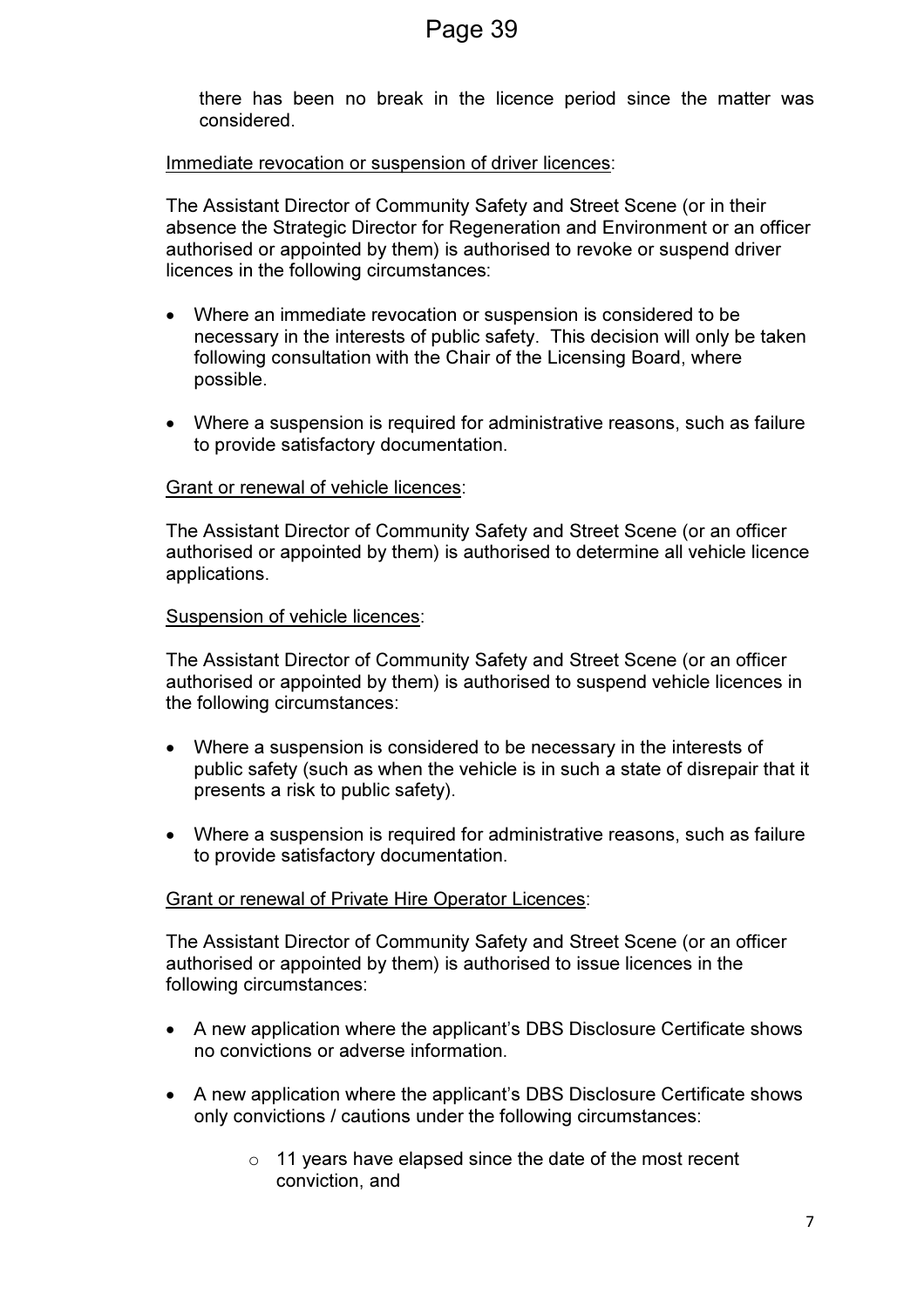- $\circ$  it is the applicant's only offence, and
- o it did not result in a custodial sentence, and
- $\circ$  the offence did not involve a sexual element, violence (or fear of violence) or illegal / controlled drugs, and
- $\circ$  there is no additional information on the Disclosure Certificate that has been provided at the discretion of the Chief Officer of Police.
- A renewal application where the applicant's DBS Disclosure Certificate shows no additional convictions or adverse information that has not previously been considered by the Commissioner or the Licensing Board, and there has been no break in the licence period since the matter was considered.

#### Suspension of Private Hire Operator licences:

The Assistant Director of Community Safety and Street Scene (or an officer authorised or appointed by them) is authorised to suspend operator licences in the following circumstances:

- Where a suspension is considered to be necessary in the interests of public safety. This decision will only be taken following consultation with the Chair of the Licensing Board, where possible.
- Where a suspension is required for administrative reasons, such as failure to provide satisfactory documentation.

#### Revocation of licences:

The Assistant Director of Community Safety and Street Scene (or an officer authorised or appointed by them) is authorised to revoke operator licences and / or driver licences in the following circumstances:

• Where a revocation is considered to be necessary in the interests of public safety. This decision will only be taken following consultation with the Chair of the Licensing Board, where possible.

The Licensing Board (or sub-committee) retains the right to review any licence / licence application and take further action should the Chair of the Licensing Board consider it necessary to do so.

The Assistant Director of Community Safety and Street Scene reserves the right to refer any application to the Licensing Board (or sub-committee) should the Assistant Director consider it necessary to do so.

In addition to the determination of licence applications, the following functions are delegated to the Licensing Board (or sub-committee in appropriate cases):

> • The power to make amendments to the Council's Hackney Carriage and Private Hire Licensing Policy is delegated to the Licensing Board.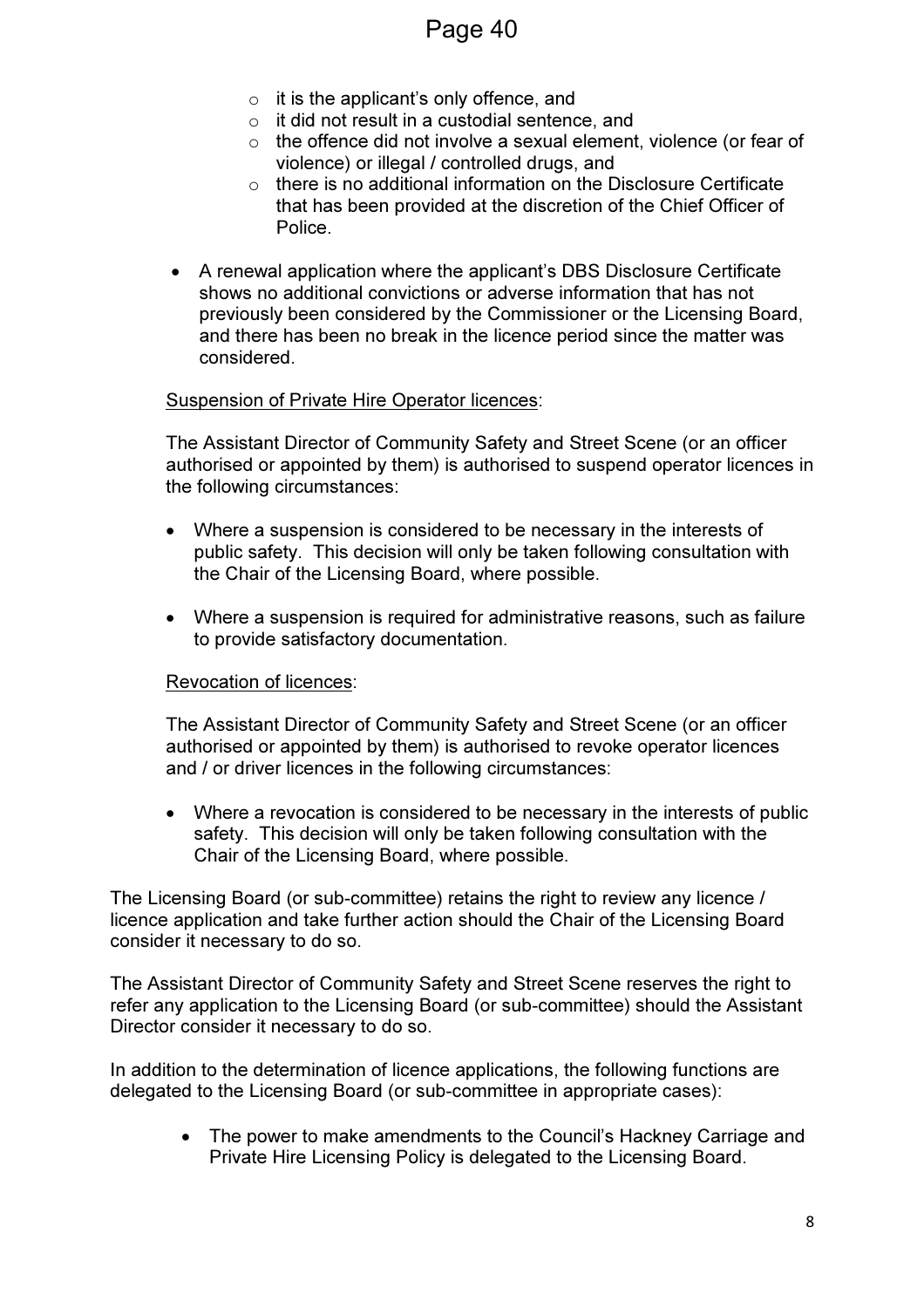- The power to authorise officers to deviate from the requirements of the Hackney Carriage and Private Hire Licensing Policy is delegated to the Licensing Board. In urgent cases, the Licensing Board has authorised the Chair and / or Vice Chair of the Licensing Board to act on behalf of the Licensing Board on a case by case basis. In cases where the Chair and / or Vice Chair have acted in accordance with this delegation, the matter will be reported to the next available Licensing Board (or subcommittee) for review and ratification.
- In cases where an appeal against a council decision has been upheld by a court, the decision to instruct the council's legal service to lodge an appeal to a higher court is delegated to the Chair and / or Vice Chair of the Licensing Board. This decision will be made in consultation with appropriate officers from the council's Licensing and Legal Services. In cases where the Chair and / or Vice Chair have acted in accordance with this delegation, the matter will be reported to the next available Licensing Board (or sub-committee) for review and ratification.

The Licensing Board will also provide an oversight role in relation to the delivery of the licensing service – further detail on this is provided later in this briefing note.

#### Oversight by Service and Senior Management

The responsibility for the effective delivery of the Council's licensing service is that of the Assistant Director for Community Safety and Street Scene.

In order to ensure the Council's Licensing Service is effective, fit for purpose, and has addressed the concerns raised in Louise Casey's report; it is considered that the following outcomes must be demonstrated:

**Outcome 1** All licence holders are "fit and proper" to hold licences.

Outcome 2 Trained decision makers must make high quality, appropriate and timely decisions that protect the public from risk of harm.

Outcome 3 The Licensing Service uses all available statutory powers appropriately, proactively and reactively, to disrupt criminal activity (including CSE and related activity).

Outcome 4 The licensing team must consistently provide high quality, timely processing of licensing applications.

Outcome 5 The Council's Private Hire and Hackney Carriage Licensing Policy will be effectively implemented.

A series of performance measures have been developed to provide confidence and reassurance in the effectiveness of the Licensing Service. This performance framework addresses each of the outcomes referred to above, and gives detail on a number of measures are that will indicate whether the desired outcomes are being met. The Licensing Performance Framework has been agreed by the Senior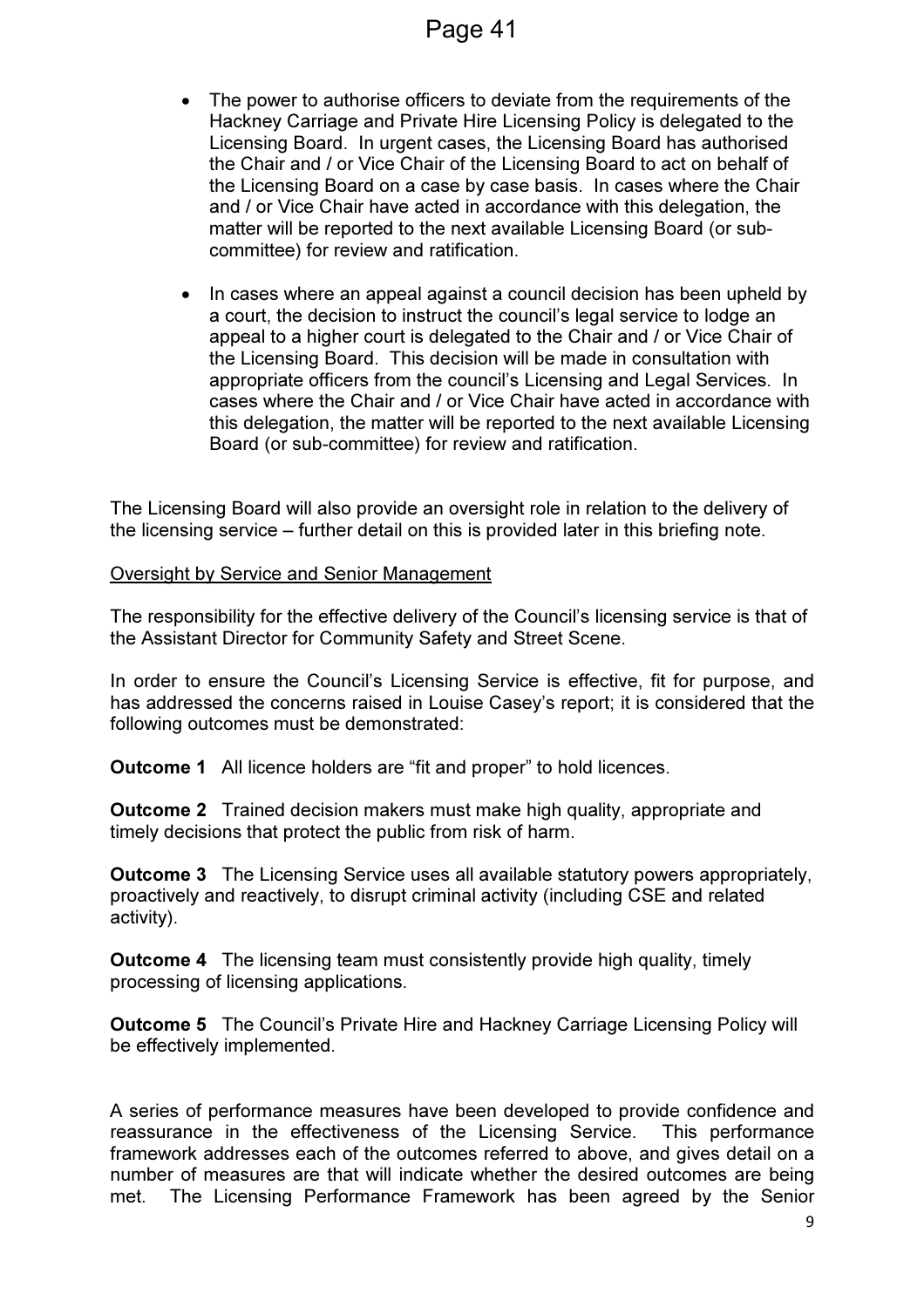Leadership Team. A report is presented to the Senior Leadership team each quarter that details performance against the framework, and provides reassurance to the senior team that the service is being delivered effectively.

In addition, the Licensing function features heavily on the Council's Internal Audit Programme and service management have taken ownership of any action / improvement plans that are developed as a result of the findings of an Internal Audit review.

#### Oversight by Elected Members of the Council

It is essential that there is effective Member oversight in relation to the delivery of the Council's Licensing function. This includes oversight of both the Licensing Board itself, and of those functions that are delegated to officers. Oversight by Elected Members will take place via three separate strands.

1. The Licensing Board will be provided with a report each quarter that details performance against the Licensing Performance Framework. This report will be similar to the quarterly report presented to the Senior Leadership Team, but will also include the outcome of any comments made by the Senior Team regarding the report, and give details of any actions that were requested in order to address any areas of concern / note.

In addition, the quarterly report will include detail on the following matters:

- Policy implementation or revision to the policy content
- An overview of decisions made in relation to applications
- A summary of appeal cases that have been considered by the Courts
- An overview of enforcement activity and the results of pre-planned enforcement operations
- Any general issues affecting the licensing service (staffing issues for example).

The quarterly report will be presented by a Senior Manager from the service, with a recommendation that the Licensing Board formally note the report and provide comments in relation to it.

- 2. The formal minutes of each Licensing Board and / or Sub-Committee will be referred to the next Council Meeting for review and acceptance. This will ensure that matters regarding Licensing are brought to the attention of all Council Members, and information is not restricted to those that have been appointed to the Licensing Board.
- 3. It is within the Terms of Reference of the Overview and Scrutiny Management Board (OSMB) to monitor and hold to account the performance of service delivery within the council. In addition, the OSMB may review and scrutinise the decision making processes or actions taken in connection with the discharge of statutory functions.

It is therefore proposed that the work programme of the OSMB includes an appraisal of decisions made by officers (in line with the Scheme of Delegation) and those of the Licensing Board / Sub-Committee. These appraisals will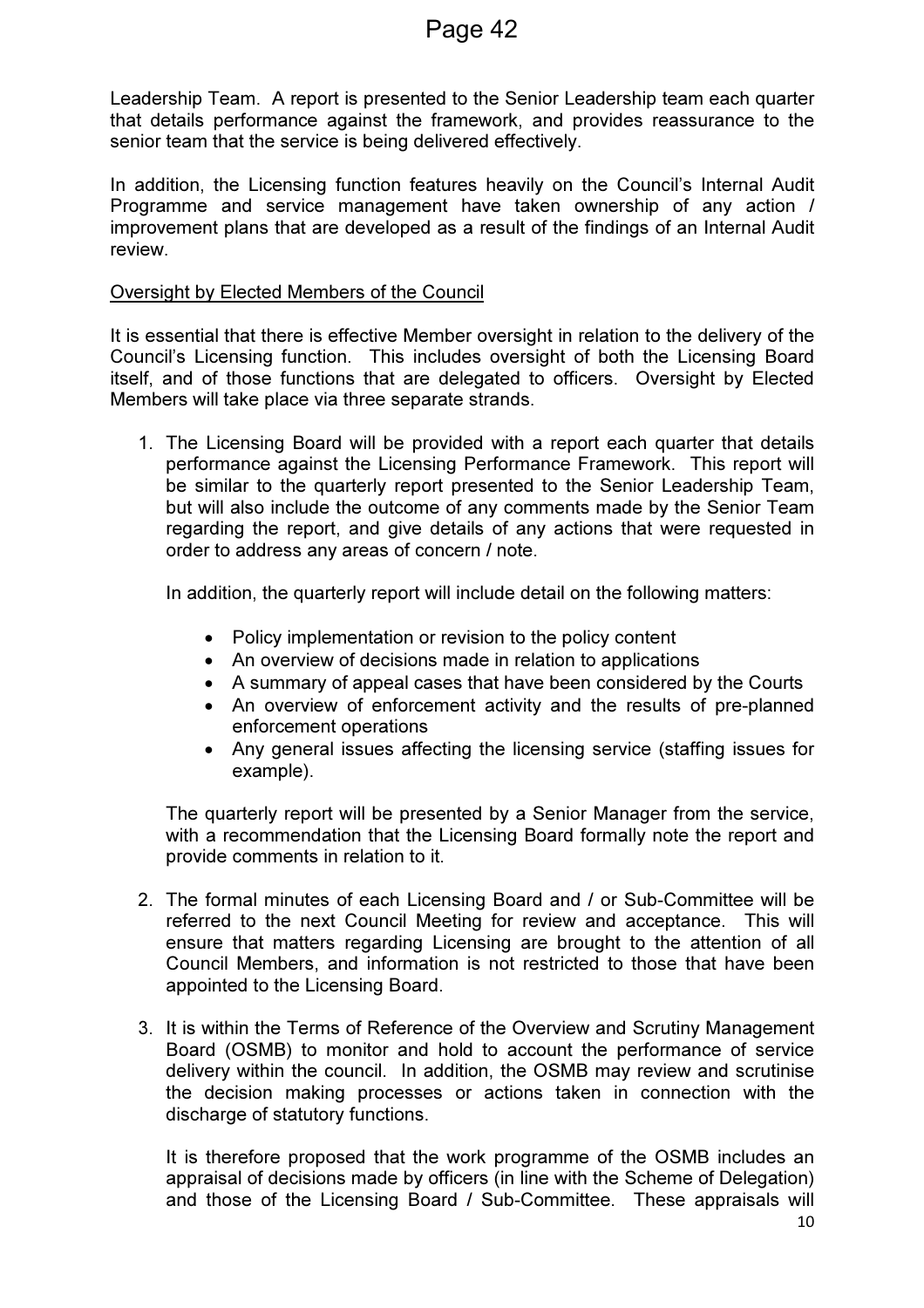include a review of the paperwork that was provided to the Board / Committee prior to the decision being made, and consideration of the decision in light of the information presented at the meeting (and detailed in the decision notice issued following the meeting). Although the OSMB will not have the ability to amend decisions (except in extreme cases where the decision was clearly wrong), it will nonetheless provide an additional level of scrutiny of both officer and Elected Member decision making.

In addition, the OSMB will consider in detail the report (or elements of it) that is reported to the Licensing Board on a quarterly basis. Members of the OSMB will request further information as necessary in order to provide themselves with appropriate assurance that the Licensing service is being delivered in accordance with statutory and policy requirements.

#### Oversight by Commissioner Ney

Although the powers of the local authority in relation to all licensing matters have been exercised been restored to the Council, there is an ongoing requirement for oversight by Commissioners. This role will be undertaken by Commissioner Mary Ney. The arrangements below will be in place until March 2016 and will then be reviewed with a view to scaling back the oversight as appropriate:

- Monthly Meeting of Business Regulation Manager and Chair of Licensing with Commissioner Ney for the period to March 2016 when the frequency will be reviewed . Meetings to include review of position with regard to implementing the new policy, the position regarding appeals, the position on dealing with remaining cases from the audit of drivers and review of archives, any issues arising regarding National Crime Agency and South Yorkshire Police investigations, a review of the service performance plan and functioning of the team and any other significant issues. A representative of the Council's Legal Services team is to attend as required.
- Licensing Update included on the agenda of any briefing meetings of Commissioner Ney with Cabinet Member.
- Commissioner Ney to be provided by email with agendas for all Licensing Boards, sub-committees and hearings.
- A meeting of Licensing Board is to be held in February 2017 to review progress on implementing the new Policy. Commissioner Ney is to attend this meeting.
- Commissioner Ney is to be copied into final statement of decision following any case hearings.
- Commissioner Ney to be copied into the consultation emails to the Chair of Licensing on the exercise of officer delegation to immediately revoke licenses in the interests of public safety.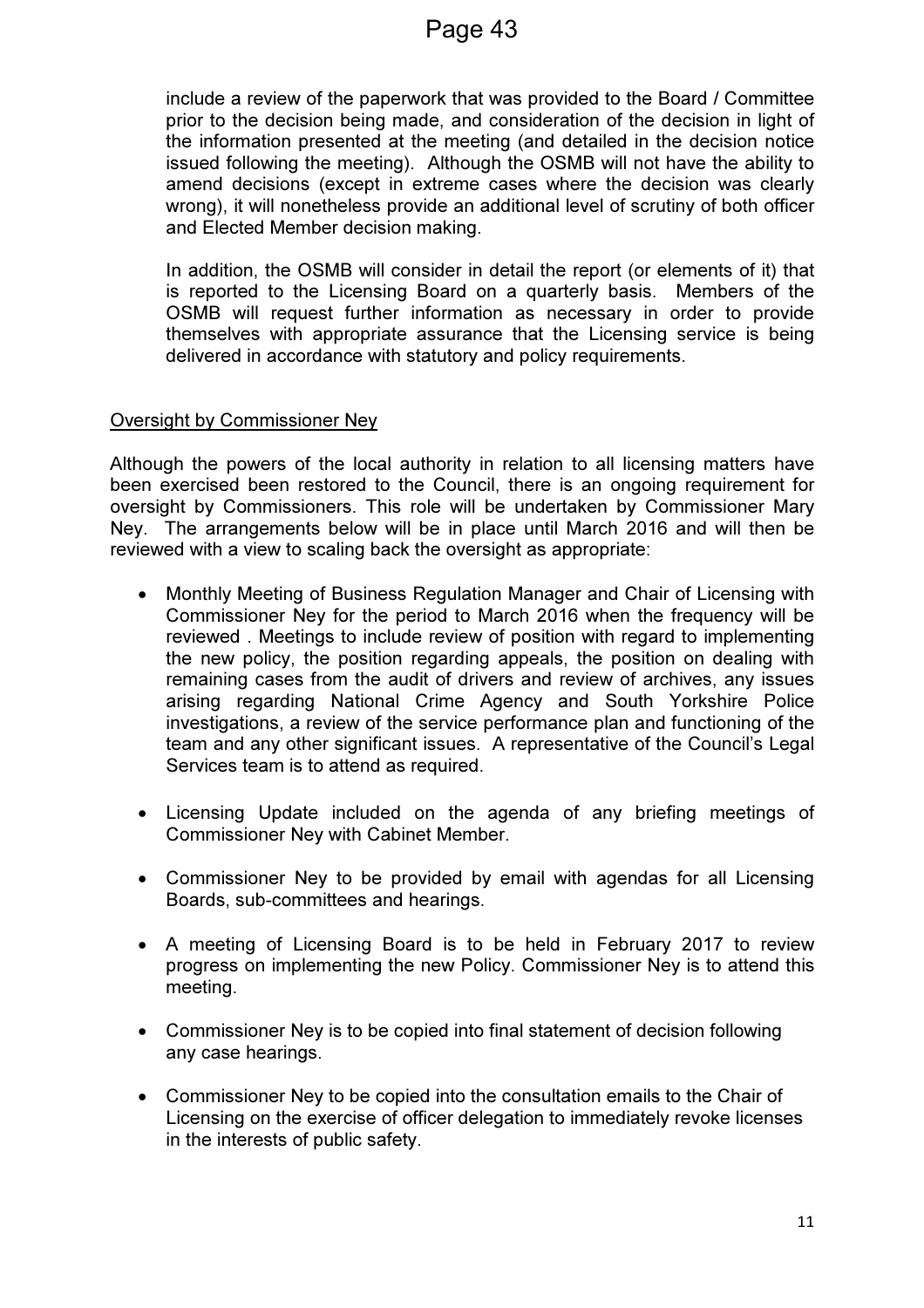- Commissioner Ney to be advised of any taxi trade issues emerging from Police investigations, criminal trials or media comment.
- Commissioner Ney to see final draft of the Council's response to any Government consultation on licensing matters.
- The Chair of the Licensing Board and /or the Business Regulation Manager to identify any case hearings which they would wish to invite Commissioner Ney to attend in an advisory role (e.g. cases previously adjourned or outstanding, cases of specific concern).
- Commissioner Ney to meet with the Strategic Director / Assistant Director as and when required in order to provide notice of concerns or issues which need resolution.

Commissioner Ney will review, and if necessary amend, the extent of her oversight as she considers appropriate from time to time.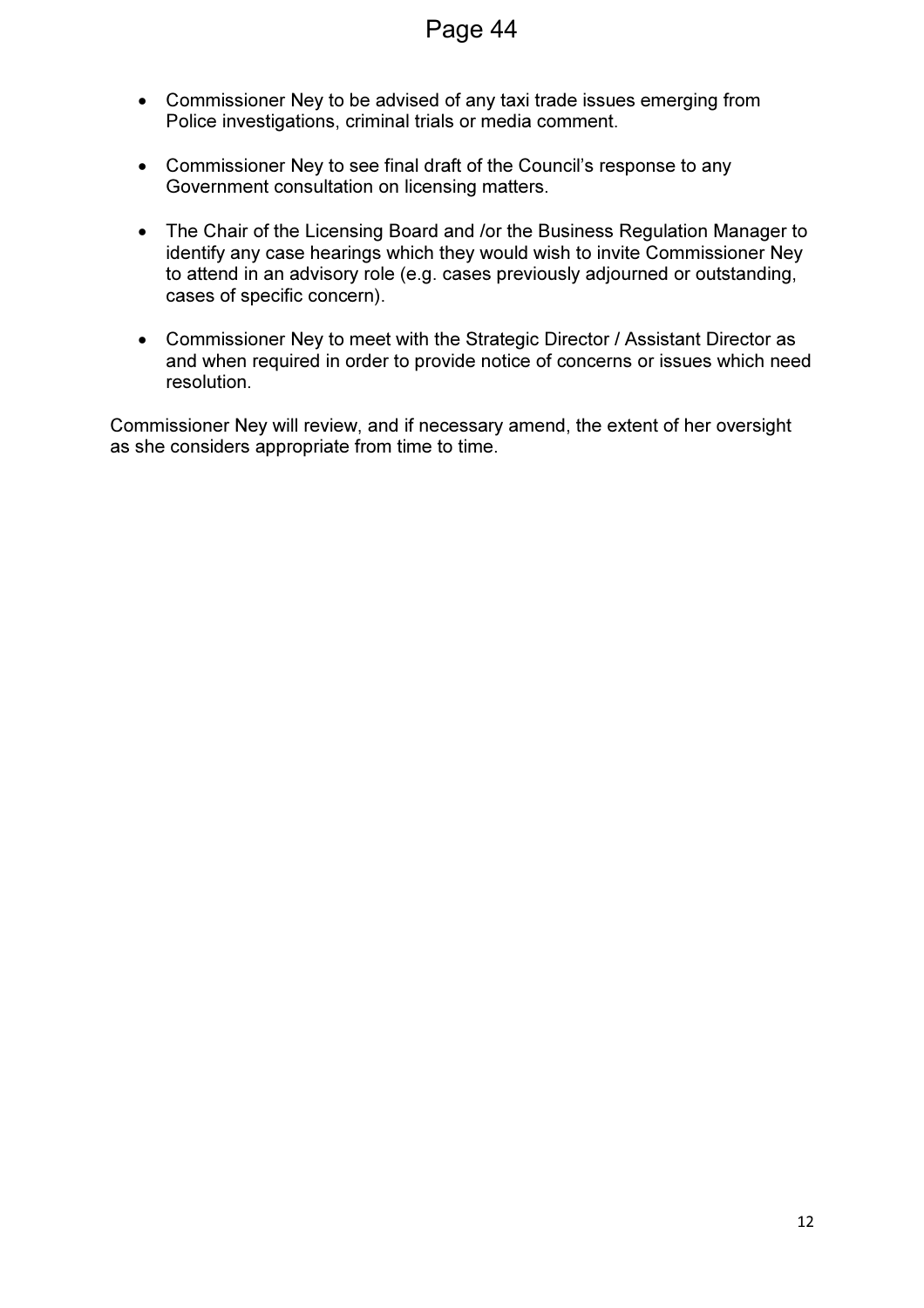# Page 45 Agenda Item 6



Public Report Council or Other Formal Meeting

## Summary Sheet

## Council Report

Licensing Board 20<sup>th</sup> February 2017

## Title

Proposal to increase Hackney Carriage Tariffs

## Is this a Key Decision and has it been included on the Forward Plan?

This is not a key decision.

## Director Approving Submission of the Report

Karen Hanson – Assistant Director of Community Safety and Street Scene

## Report author(s):

Alan Pogorzelec – Business Regulation Manager Regeneration and Environment 01709 254955, alan.pogorzelec@rotherham.gov.uk

## Ward(s) Affected

All wards

## Executive Summary

A representation has been received on behalf of members of the Rotherham Hackney Carriage Association requesting a rise in the metered fares currently being charged in hackney carriage vehicles.

In addition, the association are requesting an additional multiplier to be applied when carrying more than four passengers, and an increase of the soiling charge.

The tariffs are set by the Council in accordance with Section 65 of the Local Government (Miscellaneous Provisions) Act 1976 – this function has been delegated to the Licensing Board.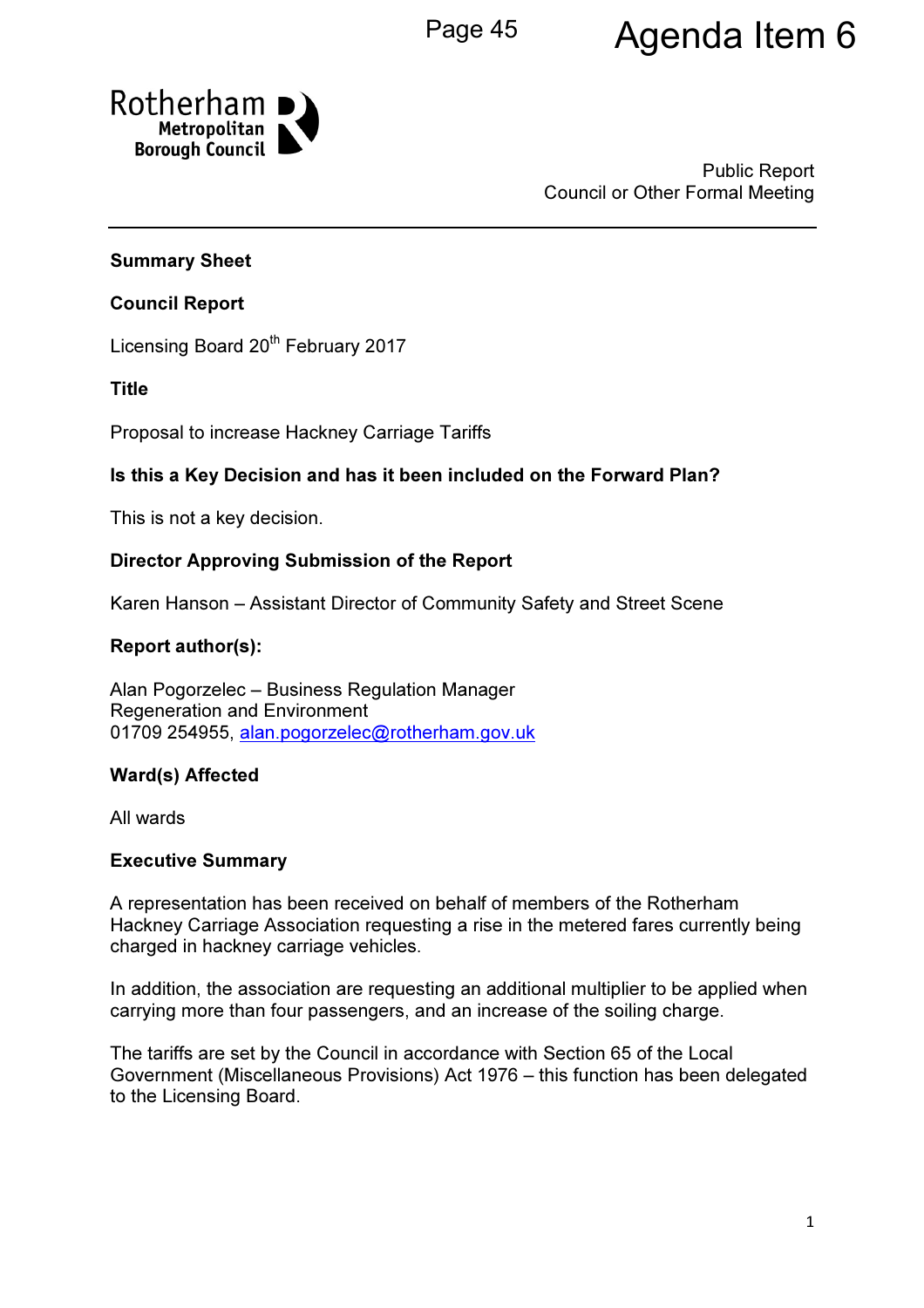## Recommendations

- That the requested increase in tariffs 1, 2 and 3 be considered and if appropriate approved.
- That the requested introduction of a 'large group surcharge' be considered and if appropriate approved.
- That the Licensing Board authorise Council officers to advertise the any changes in the tariffs in accordance with Section 65(2)(a) of the Local Government (Miscellaneous Provisions) Act 1976.
- That Licensing Board delegate the authority to approve the final tariffs to a Sub-Committee of the Licensing Board.

## List of Appendices Included

| Appendix 1 | -                        | <b>Current Hackney Carriage Tariffs</b>  |
|------------|--------------------------|------------------------------------------|
| Appendix 2 | $\overline{\phantom{0}}$ | <b>Proposed Hackney Carriage Tariffs</b> |

## Background Papers

• None

## Consideration by any other Council Committee, Scrutiny or Advisory Panel

Not applicable.

#### Council Approval Required

No.

#### Exempt from the Press and Public

Not exempt.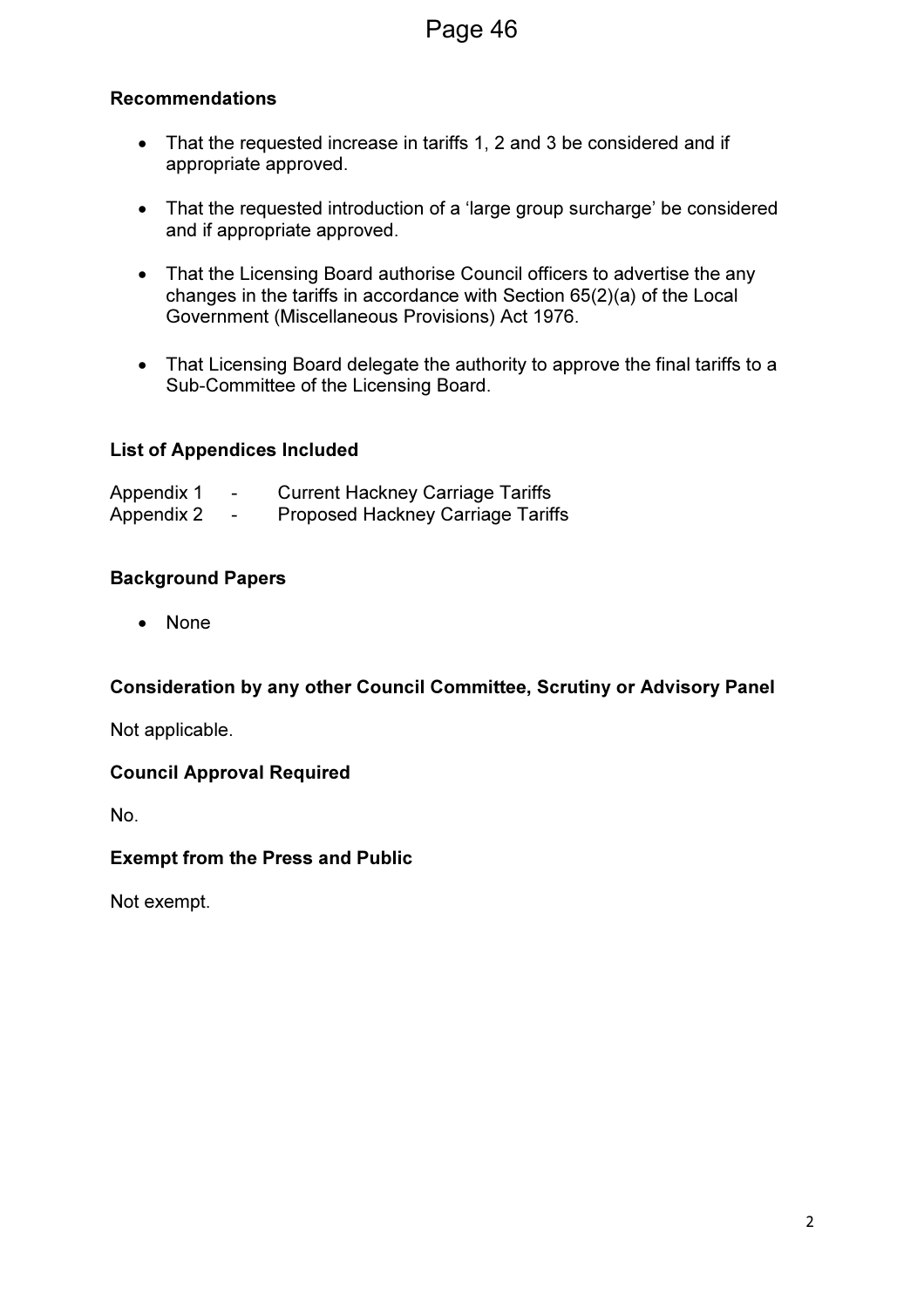## Title (main report)

Proposal to increase Hackney Carriage Tariffs

## 1. Recommendations

- 1.1 That the requested increase in tariffs 1, 2 and 3 be considered and if appropriate approved.
- 1.2 That the requested introduction of a 'large group surcharge' be considered and if appropriate approved.
- 1.3 That the Licensing Board authorise Council officers to advertise the any changes in the tariffs in accordance with Section 65(2)(a) of the Local Government (Miscellaneous Provisions) Act 1976.
- 1.4 That Licensing Board delegate the authority to approve the final tariffs to a Sub-Committee of the Licensing Board.

## 2. Background

- 2.1 A representation has been received on behalf of members of the Rotherham Hackney Carriage Association requesting a rise in the metered fares currently being charged in hackney carriage vehicles.
- 2.2 In addition, the association are requesting an additional multiplier to be applied when carrying more than four passengers, and an increase of the soiling charge.
- 2.3 The tariffs are set by the Council in accordance with Section 65 of the Local Government (Miscellaneous Provisions) Act 1976 – this function has been delegated to the Licensing Board.

## 3. Key Issues

- 3.1 The current and proposed tariffs are detailed in Appendices 1 and 2.
- 3.2 The request was received by the council on  $16<sup>th</sup>$  January 2017, and was made by Mr Tariq Sadiq as Chair of the Rotherham Hackney Carriage Association.
- 3.3 The revised tariffs represent the costs that passengers must pay when taking a journey in a Hackney Carriage, and are considered by the Association to be a fair balance for passenger and licence holder alike.
- 3.4 The current tariffs were set in 2007. Since this time, the cost of fuel, insurance and vehicle servicing has increased significantly. Fuel alone has increased by around 9% since 2007 (according to the AA Fuel Price Report). Licence holders are therefore requesting this increase to cover running costs and allow then to see sufficient return for their business.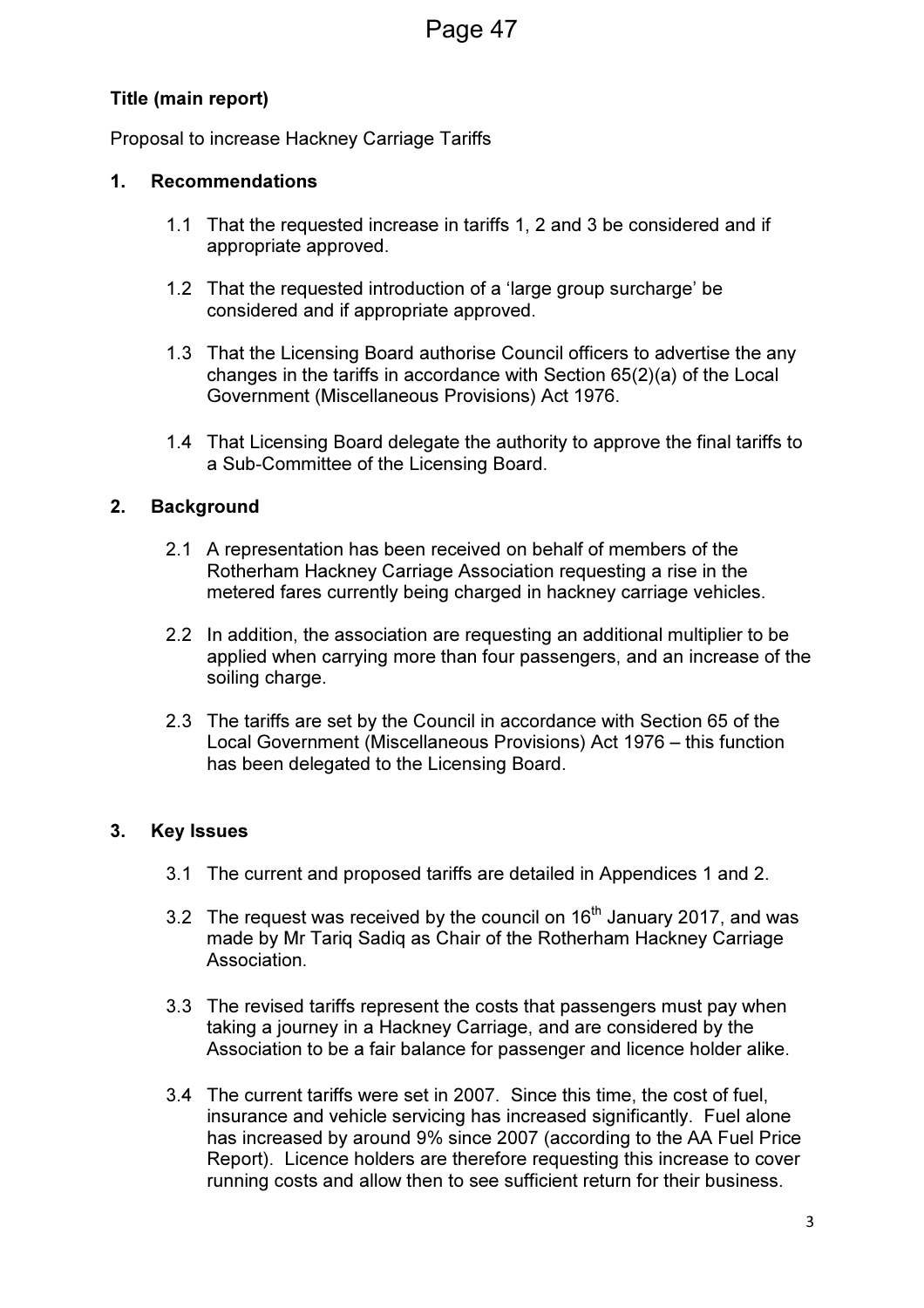3.5 The increase in tariffs will see the following charges being paid customers:

#### Tariff 1

The current charge for first mile is £3.60, with each additional mile costing the passenger £1.20. This will increase to £3.80 for the first mile (an increase of 5.6%), and £1.40 for each additional mile thereafter (an increase of 16.7%).

## Tariff 2

The current charge for first mile is £3.80, with each additional mile costing the passenger £1.40. This will increase to £4.00 for the first mile (an increase of 5.3%), and £1.60 for each additional mile thereafter (an increase of 14.3%).

#### Tariff 3

The current charge for first mile is £6.40, with each additional mile costing the passenger £1.50. This will increase to £6.60 for the first mile (an increase of 3.1%), and £1.70 for each additional mile thereafter (an increase of 13.3%).

- 3.6 In addition to the above, the trade are also requesting the ability to activate an additional surcharge in the event that more than four passengers are being carried in the vehicle. This surcharge would comprise of a multiplier if 1.5 being applied to whichever tariff is in operation, and would be applied for the whole of the fare if more than four passengers are present in the vehicle during any part of the journey. This additional surcharge would be activated manually by the driver.
- 3.7 The trade have requested that the current soiling charge is increased from £25 to £45. This charge is paid by the customer in the event that a passenger is sick, or spills food or drink in the vehicle. In the event that this happens, the vehicle must be taken off the road and cleaned before it can operate as a licensed vehicle. The trade believe that the current charge of £25 is insufficient to cover the cost of both an interior valet and the associated "down time".
- 3.8 Any change in the proposed tariffs must be advertised in the local press, this will take place following agreement of the tariffs by the Licensing Board. Should any comments be received then these will need to be considered prior to the tariffs being implemented. Final approval of the fees will need to be confirmed by the Licensing Board (or Licensing Board Sub-Committee).
- 3.9 On implementation, the meters fitted in Hackney Carriages will require reprogramming – this activity will be undertaken by specialist meter programmers under supervision from licensing officers, and officers will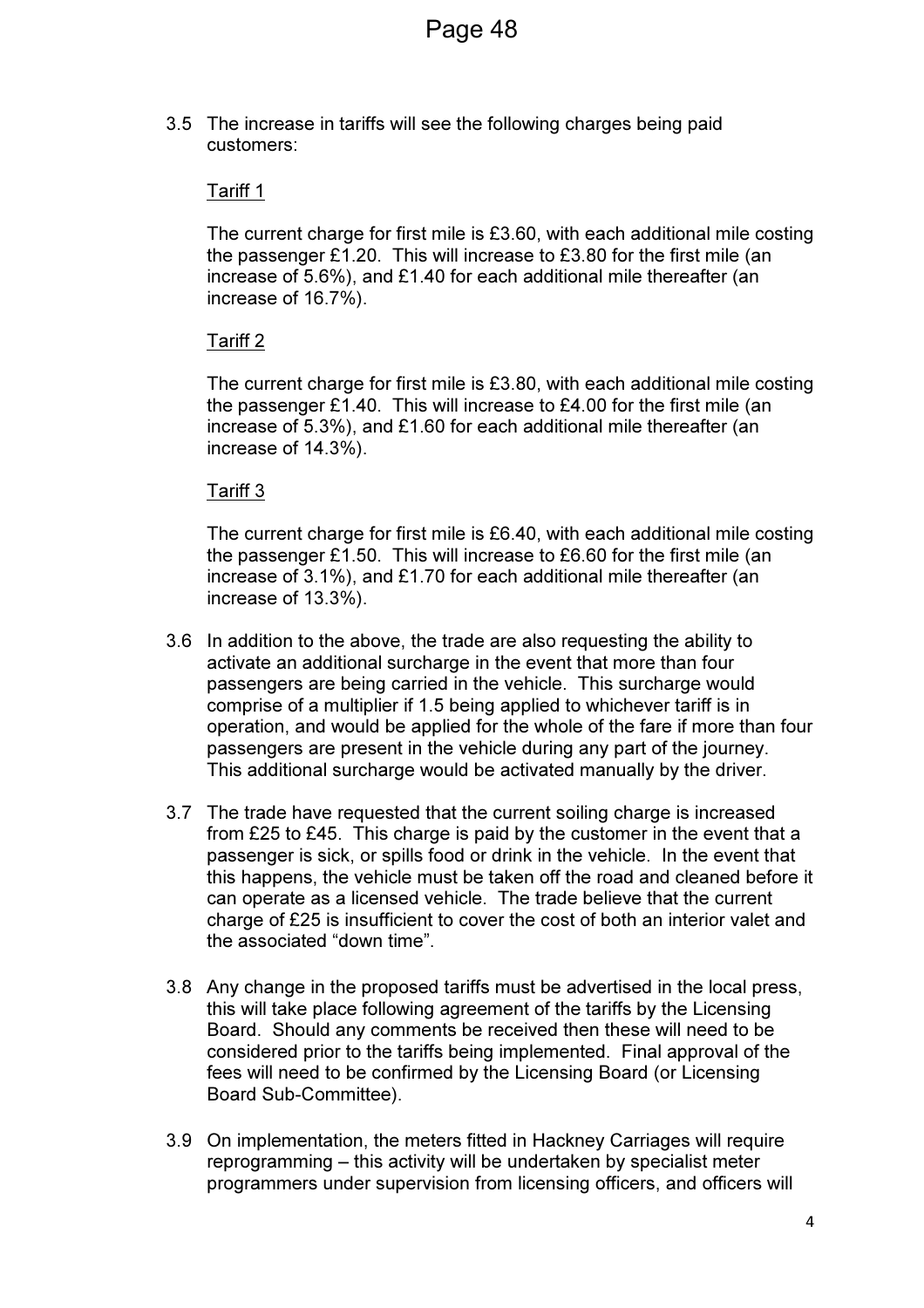verify the accuracy of the meter following reprogramming. The costs associated with the reprogramming of the meters will be met by the licence holder.

3.10 The proposed tariffs will only apply to Hackney Carriages licensed by Rotherham MBC. Private Hire Vehicles licensed by Rotherham MBC are at liberty to set their tariffs at whatever level they deem appropriate.

## 4. Options considered and recommended proposal

4.1 Only one option is proposed, and this is detailed above.

## 5. Consultation

- 5.1 A notice will be placed in the local press allowing 28 days for comments regarding the proposed tariffs to be submitted to the council.
- 5.2 Any comments received will be assessed and a final report submitted to a meeting of Licensing Board (or Licensing Board Sub Committee) for approval.

## 6. Timetable and Accountability for Implementing this Decision

- 6.1 Once the proposed tariffs are agreed, they will be communicated to the local licensed trade representatives by email. In addition, a notice will be placed in the local press.
- 6.2 The trade and members of the public will be given a period of 28 days within which to comment on the proposed fees, it is anticipated that this process will be completed by mid-March 2017.
- 6.3 Subject to any comments that are received, the fees will be brought before the Licensing Board (or Sub-Committee) prior to the end of March 2017 for final agreement of the fees.
- 6.4 The revised fees will be introduced with effect from 1<sup>st</sup> April 2017.

## 7. Financial and Procurement Implications

- 7.1 Costs will be incurred by the service in the advertisement of the fees in the local press, and the production of revised tariff cards. These costs will be met using the existing service budget.
- 7.2 The costs associated with the introduction of the new tariffs, and the reprogramming of the meters, will be met by the individual hackney carriage drivers.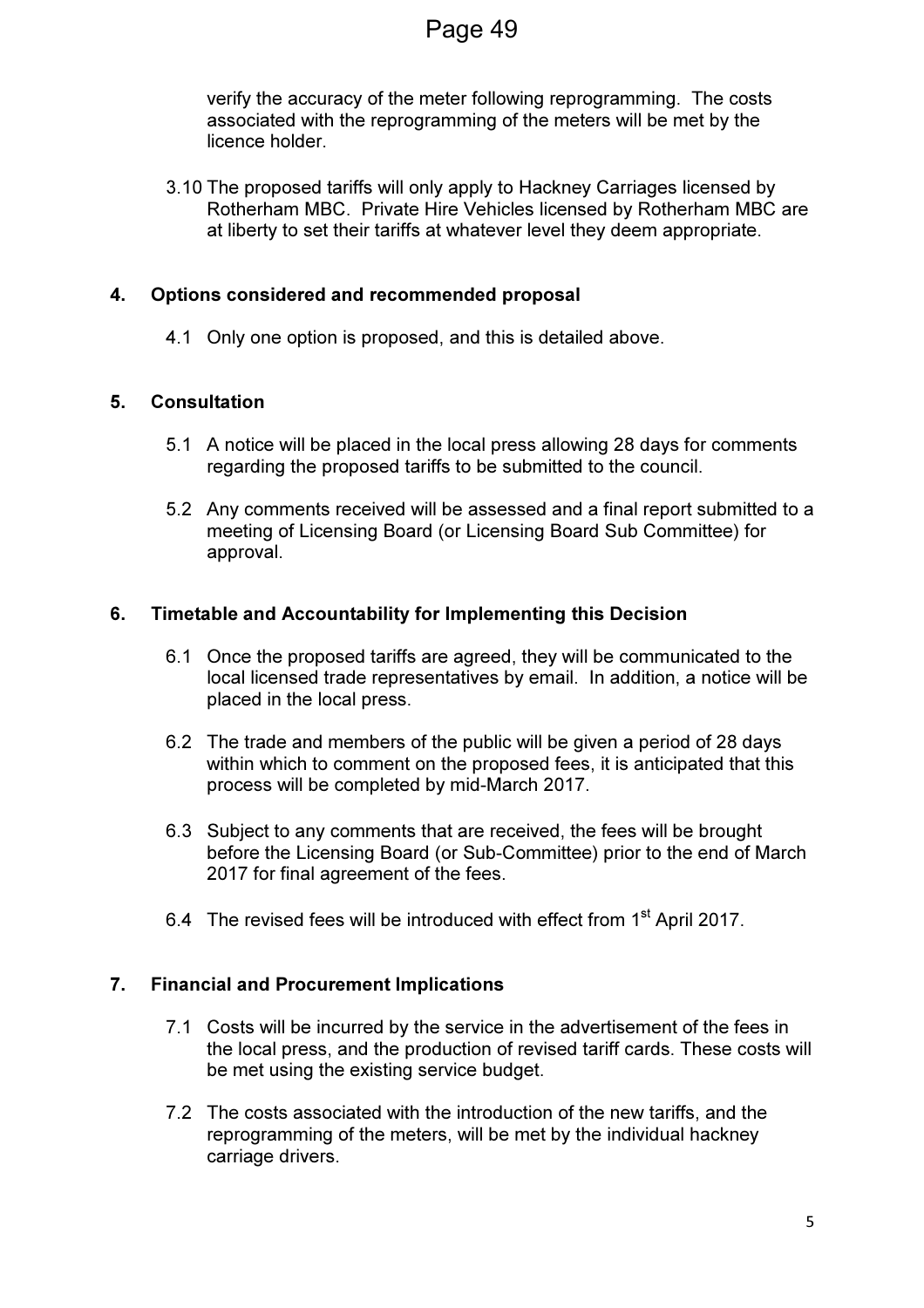## 8. Legal Implications

8.1 When setting tariffs, the Council must adhere to the statutory process that is detailed in legislation. Failure to do this may lead to the Council being challenged which may result in reputational and / or financial damage.

## 9. Human Resources Implications

9.1 There are no specific implications for children, young people or vulnerable adults introduced by this report.

## 10. Implications for Children and Young People and Vulnerable Adults

10.1 There are no specific implications for children, young people or vulnerable adults introduced by this report.

## 11. Equalities and Human Rights Implications

11.1 There are no specific equalities or human rights implications introduced by this report.

## 12. Implications for Partners and Other Directorates

12.1 There are no specific implications for partners and other directorates introduced by this report.

## 13. Risks and Mitigation

- 13.1 Setting the tariffs excessively high may cause fewer people to use hackney carriages, and it has been suggested that this may result in an increased temptation for drink driving.
- 13.2 Fewer people using hackney carriages may also lead to difficulties in clearing the town centre on a Friday and Saturday evening. This may lead to an increase in disorder. However, the proposed rates compare favourably with those in the rest of the region, and are invariably lower than private hire tariffs, and it is felt that the impact of the increased tariffs would be negligible.
- 13.3 There is a belief that a reduction in the number of hackney carriages will increase the likelihood of private hire drivers illegally plying for hire.

## 14. Accountable Officer(s)

 Alan Pogorzelec – Business Regulation Manager Regeneration and Environment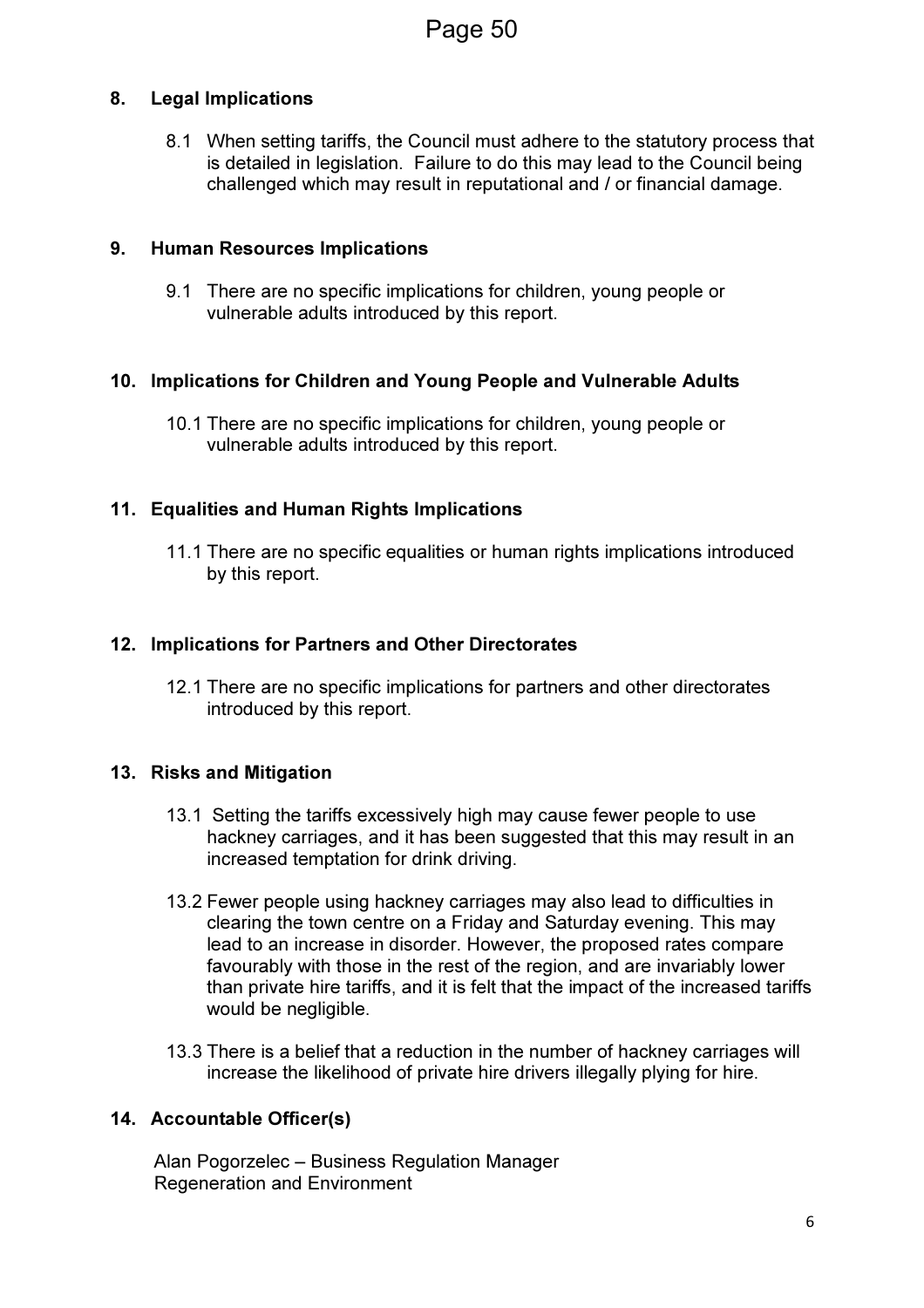# Page 51

01709 254955, alan.pogorzelec@rotherham.gov.uk

This report is published on the Council's website or can be found at:-

http://moderngov.rotherham.gov.uk/ieDocHome.aspx?Categories=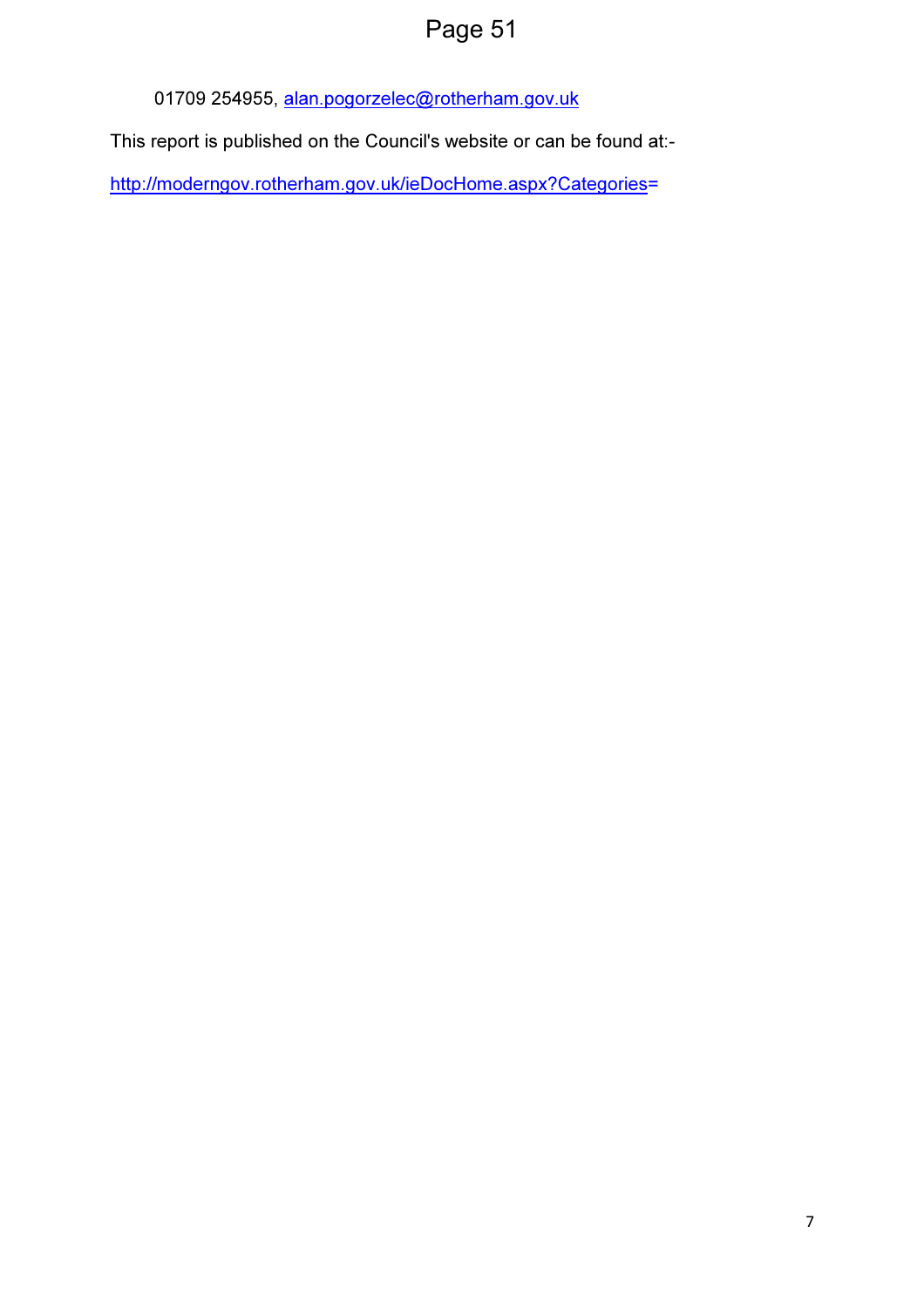## Appendix 1 – Current Hackney Carriage Tariff

| Tariff 1                                               |                                                                                                                                                                                                                                      |                                                                                                                       | £    |
|--------------------------------------------------------|--------------------------------------------------------------------------------------------------------------------------------------------------------------------------------------------------------------------------------------|-----------------------------------------------------------------------------------------------------------------------|------|
|                                                        | <b>Distance</b><br>For the first 1/12 <sup>th</sup> mile                                                                                                                                                                             |                                                                                                                       | 2.50 |
|                                                        | Subsequently for each 1/12 <sup>th</sup> mile or uncompleted part<br>thereof                                                                                                                                                         |                                                                                                                       | 0.10 |
| 2                                                      | <b>Waiting time</b><br>For each period of one minute or uncompleted part thereof                                                                                                                                                     |                                                                                                                       | 0.20 |
| Tariff 2                                               | Bank Holidays (excluding Christmas Day, Boxing Day and<br>New Year's Day) for the first 1/14 <sup>th</sup> mile                                                                                                                      | For hirings between 2200hrs and 0600hrs and Sundays and                                                               | 2.50 |
|                                                        | Subsequently for each 1/14 <sup>th</sup> mile or uncompleted part<br>thereof                                                                                                                                                         |                                                                                                                       | 0.10 |
| 2                                                      | <b>Waiting time</b><br>For each period of one minute or uncompleted part thereof                                                                                                                                                     |                                                                                                                       | 0.20 |
| Tariff 3                                               | For hirings between 1700hrs on 24 <sup>th</sup> December to 0500hrs<br>5.00<br>on 27 <sup>th</sup> December, and 1700hrs on 31 <sup>st</sup> December to<br>0500hrs on 2 <sup>nd</sup> January for the first 1/15 <sup>th</sup> mile |                                                                                                                       |      |
|                                                        | Subsequently for each 1/15 <sup>th</sup> mile or uncompleted part<br>thereof                                                                                                                                                         |                                                                                                                       | 0.10 |
| $\overline{2}$                                         | <b>Waiting time</b><br>For each period of one minute or uncompleted part thereof                                                                                                                                                     |                                                                                                                       | 0.20 |
| <b>Additional Charges</b><br>New Year's Day<br>May Day | each year are classified as Bank Holidays:-<br>Good Friday<br><b>Spring Holiday</b>                                                                                                                                                  | For the purpose of extra charges hereinafter authorised the following days in<br>Easter Monday<br>Late Summer Holiday |      |
| <b>Christmas Day</b>                                   | Boxing Day                                                                                                                                                                                                                           |                                                                                                                       |      |

All meters are Calendar controlled so the amount displayed will be the amount to be paid by the customer, all Tariffs will be charged automatically by the meter.

Soiling Charge £25.00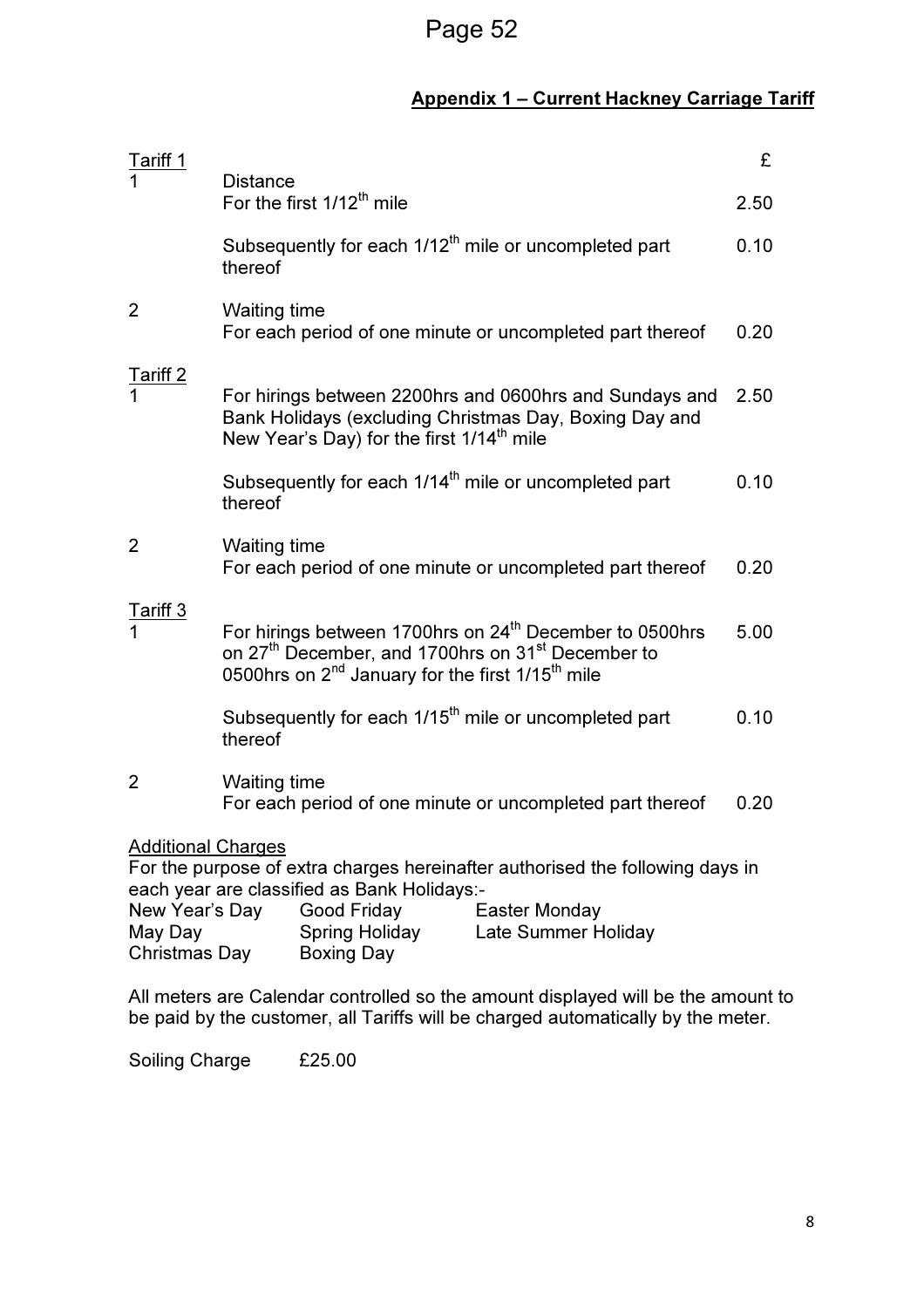## Page 53

## Appendix 2 – Proposed Hackney Carriage Tariff

| Tariff 1                                                                                                                                                                                                                                                                                              |                                                                                                                                                                                                                             | £           |  |
|-------------------------------------------------------------------------------------------------------------------------------------------------------------------------------------------------------------------------------------------------------------------------------------------------------|-----------------------------------------------------------------------------------------------------------------------------------------------------------------------------------------------------------------------------|-------------|--|
|                                                                                                                                                                                                                                                                                                       | <b>Distance</b><br>For the first 1/7 <sup>th</sup> mile                                                                                                                                                                     | <u>2.70</u> |  |
|                                                                                                                                                                                                                                                                                                       | Subsequently for each 1/7 <sup>th</sup> mile or uncompleted part thereof                                                                                                                                                    | 0.20        |  |
| 2                                                                                                                                                                                                                                                                                                     | <b>Waiting time</b><br>For each period of one minute or uncompleted part thereof                                                                                                                                            | 0.20        |  |
| <b>Fariff 2</b>                                                                                                                                                                                                                                                                                       | For hirings between 2200hrs and 0600hrs and Sundays and<br>Bank Holidays (excluding Christmas Day, Boxing Day and<br>New Year's Day) for the first 1/8 <sup>th</sup> mile                                                   | <u>2.80</u> |  |
|                                                                                                                                                                                                                                                                                                       | Subsequently for each 1/8 <sup>th</sup> mile or uncompleted part thereof                                                                                                                                                    | 0.20        |  |
| 2                                                                                                                                                                                                                                                                                                     | <b>Waiting time</b><br>For each period of one minute or uncompleted part thereof                                                                                                                                            | 0.20        |  |
| Fariff 3                                                                                                                                                                                                                                                                                              | For hirings between 1700hrs on 24 <sup>th</sup> December to 0600hrs on<br>27 <sup>th</sup> December, and 1700hrs on 31 <sup>st</sup> December to 0600hrs on<br>2 <sup>nd</sup> January for the first 1/9 <sup>th</sup> mile | 5.00        |  |
|                                                                                                                                                                                                                                                                                                       | Subsequently for each 1/9 <sup>th</sup> mile or uncompleted part thereof                                                                                                                                                    | 0.20        |  |
| 2                                                                                                                                                                                                                                                                                                     | <b>Waiting time</b><br>For each period of one minute or uncompleted part thereof                                                                                                                                            | 0.20        |  |
| <b>Additional Charges</b><br>For the purpose of extra charges hereinafter authorised the following days in<br>each year are classified as Bank Holidays:-<br>New Year's Day<br>Good Friday<br>Easter Monday<br><b>Spring Holiday</b><br>Late Summer Holiday<br>May Day<br>Christmas Day<br>Boxing Day |                                                                                                                                                                                                                             |             |  |
| All meters are Calendar controlled so the amount displayed will be the amount to<br>be paid by the customer, all Tariffs will be charged automatically by the meter.                                                                                                                                  |                                                                                                                                                                                                                             |             |  |
| <b>Soiling Charge</b>                                                                                                                                                                                                                                                                                 | £45.00                                                                                                                                                                                                                      |             |  |
|                                                                                                                                                                                                                                                                                                       |                                                                                                                                                                                                                             |             |  |

Large group surcharge Relevant tariff multiplied by 1.5 (This charge is to be applied in cases where there are more than four passengers present in the vehicle at any one time – the multiplier will be applied to the whole of the final fare as stated on the meter).

| <b>Tariff 1</b> | $\mathbf{r}$ | first mile £3.90, each subsequent mile £1.40 |
|-----------------|--------------|----------------------------------------------|
| Tariff 2        |              | first mile £4.20, each subsequent mile £1.60 |

Tariff 3 - first mile £6.60, each subsequent mile £1.80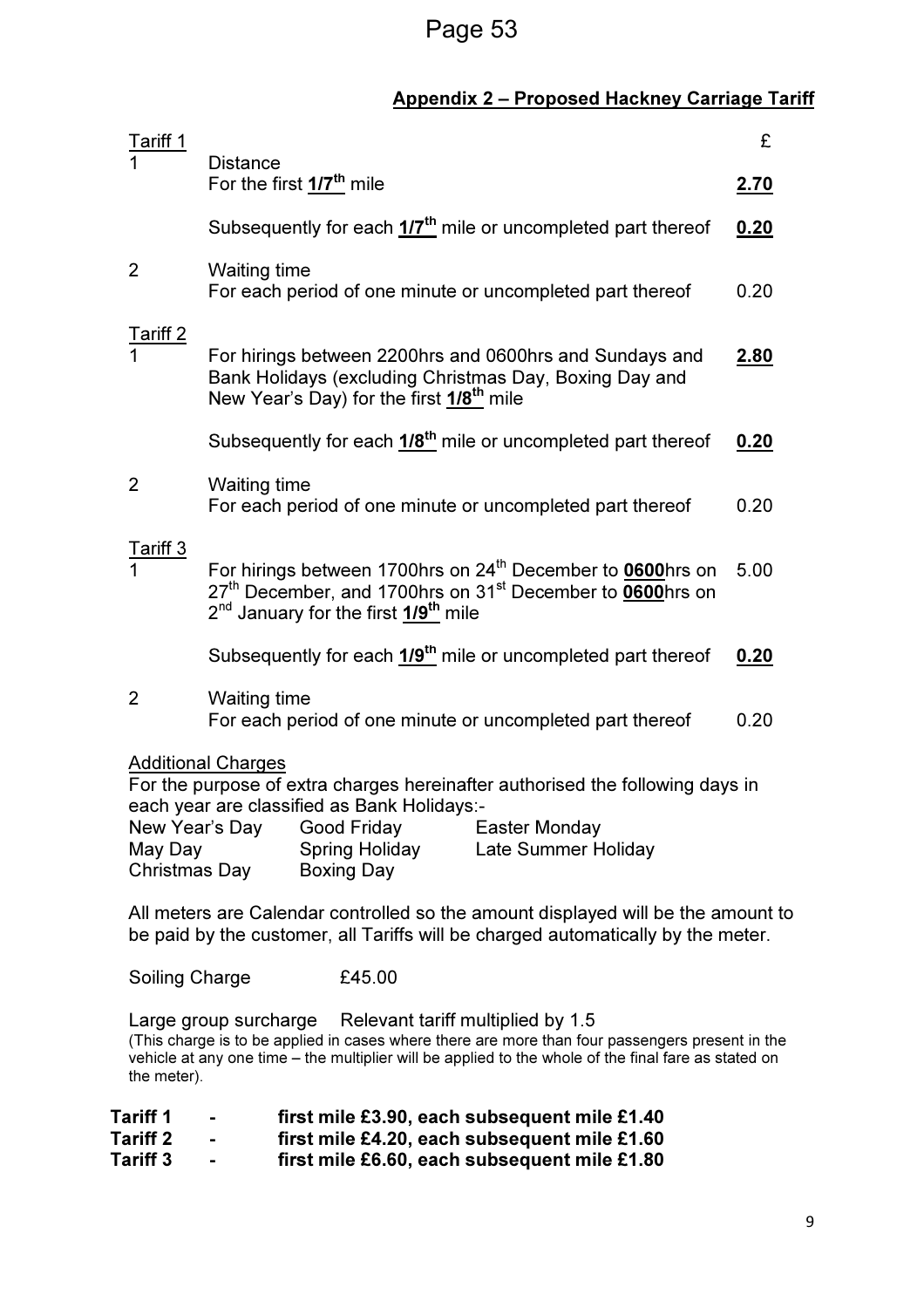# Page 54 **Agenda Item 7**



Public Report Council or Other Formal Meeting

## Summary Sheet

## Council Report

Licensing Board 20<sup>th</sup> February 2017

## Title

Proposed amendments to certain fees charged in relation to vehicle licences

## Is this a Key Decision and has it been included on the Forward Plan?

This is not a key decision.

## Director Approving Submission of the Report

Karen Hanson – Assistant Director of Community Safety and Street Scene

## Report author(s):

Alan Pogorzelec – Business Regulation Manager Regeneration and Environment 01709 254955, alan.pogorzelec@rotherham.gov.uk

## Ward(s) Affected

All wards

#### Executive Summary

Compliance tests in relation to licensed vehicles are currently undertaken on behalf of the council by Essential Fleet Services (EFS). The testing is delivered as part of the Corporate Fleet Management Contract, and the prices charged for the testing of vehicles are specified in that contract.

The Fleet Management Contract was recently due for renewal and following a comprehensive procurement process, the contract with EFS was renewed. As part of this renewal, the fees charged by EFS in relation to vehicle testing were revised. This report provides further detail on this revision, and seeks Member approval to commence the process of introducing the fees in Rotherham.

#### Recommendations

• That Members approve the proposed licensed vehicle testing fees.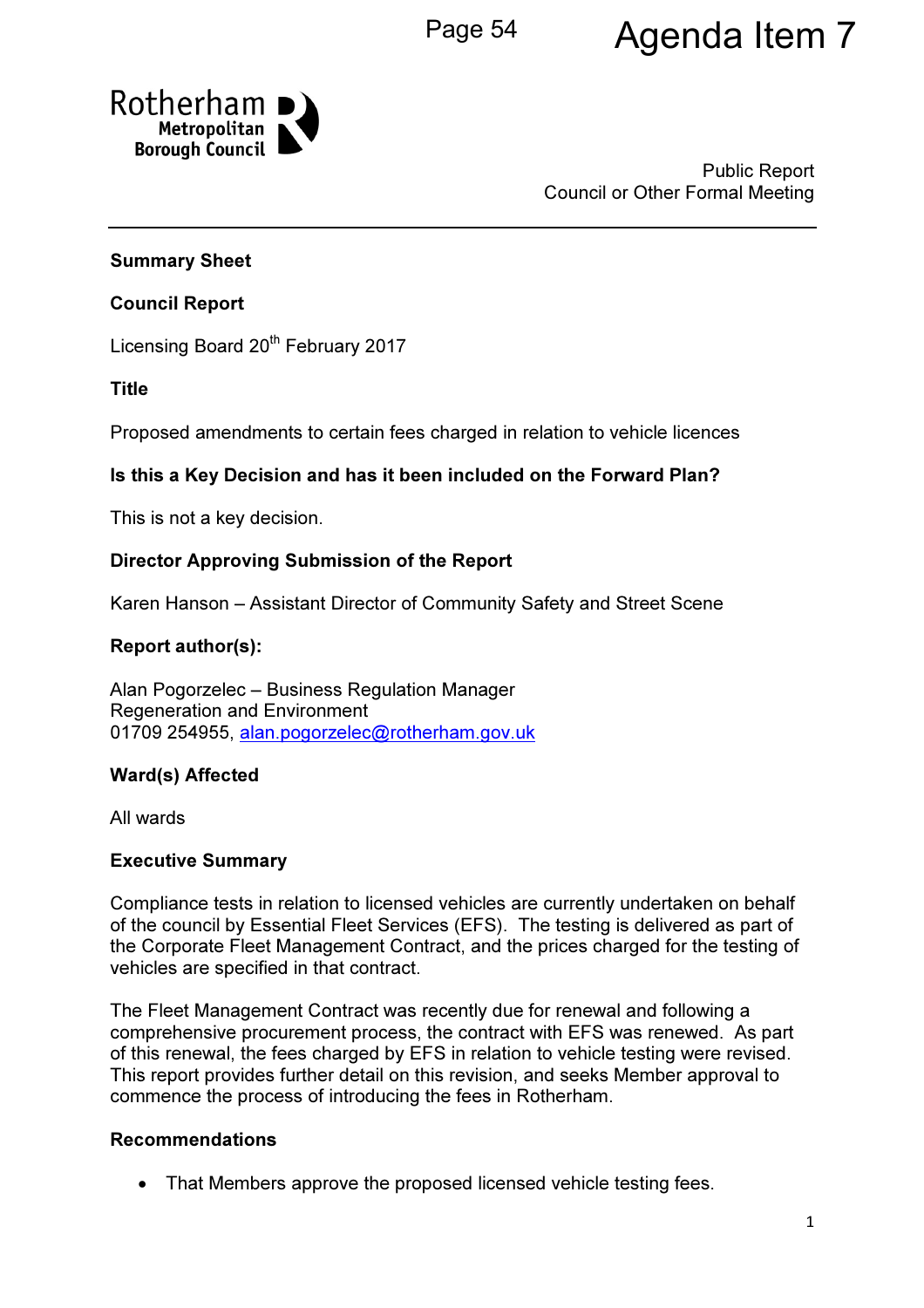- That Members direct officers to undertake the necessary consultation with the hackney carriage and private hire trade associations and place a notice in the local press outlining the proposed fee increases in relation to vehicle test fees.
- That a further report be presented for consideration and determination of the private hire / hackney carriage vehicle and private hire operator fees at the next meeting of the Licensing Board (or Licensing Board Sub-Committee) following the end of the consultation period.
- That Licensing Board delegate the authority to approve the final fees to a Sub-Committee of the Licensing Board.

## List of Appendices Included

Appendix 1 - Table of proposed fees in relation to vehicle testing

## Background Papers

• None

## Consideration by any other Council Committee, Scrutiny or Advisory Panel

Not applicable.

## Council Approval Required

No.

## Exempt from the Press and Public

Not exempt.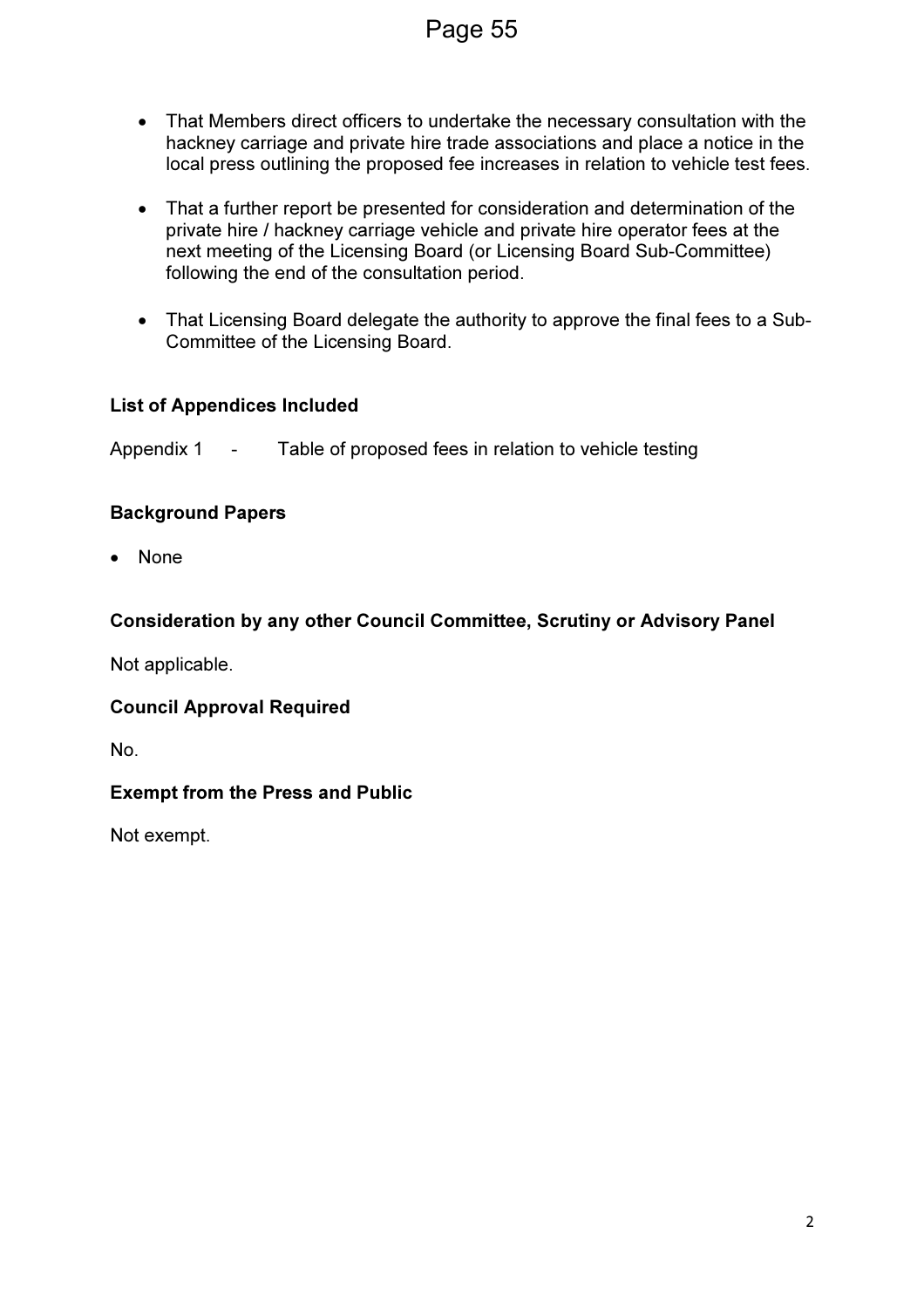## Title (main report)

Proposed amendments to certain fees charged in relation to vehicle licences

## 1. Recommendations

- 1.1 That Members approve the proposed licensed vehicle testing fees.
- 1.2 That Members direct officers to undertake the necessary consultation with the hackney carriage and private hire trade associations and place a notice in the local press outlining the proposed fee increases in relation to vehicle test fees.
- 1.3 That a further report be presented for consideration and determination of the private hire / hackney carriage vehicle and private hire operator fees at the next meeting of the Licensing Board (or Licensing Board Sub-Committee) following the end of the consultation period.
- 1.4 That Licensing Board delegate the authority to approve the final fees to a Sub-Committee of the Licensing Board.

## 2. Background

- 2.1 Compliance tests in relation to licensed vehicles are currently undertaken on behalf of the council by Essential Fleet Services (EFS). The testing is delivered as part of the Corporate Fleet Management Contract, and the prices charged for the testing of vehicles are specified in that contract.
- 2.2 The Fleet Management Contract was recently due for renewal and following a comprehensive procurement process, the contract with EFS was renewed. As part of this renewal, the fees charged by EFS in relation to vehicle testing were revised. This report provides further detail on this revision, and seeks Member approval to commence the process of introducing the fees in Rotherham.
- 2.3 When making an appointment for a vehicle test to be carried out, licence holders / applicants must pay the appropriate fee to the council. EFS then invoice the council at the end of each month for an amount that covers the cost of all tests undertaken during that month.
- 2.4 The fees that are charged to the council are passed on in full to the licence holder / applicant. The council does not add a percentage on to the fees that it is charged by EFS (i.e. the costs incurred by the council are passed directly on to the applicant / licence holder).
- 2.5 As the fees levied by EFS are an integral part of the vehicle licence fee, the council is required to place a notice in the local press regarding any proposed amendment to the fee – this is to allow a period of time for the interested parties to comment on the proposal and for their views to be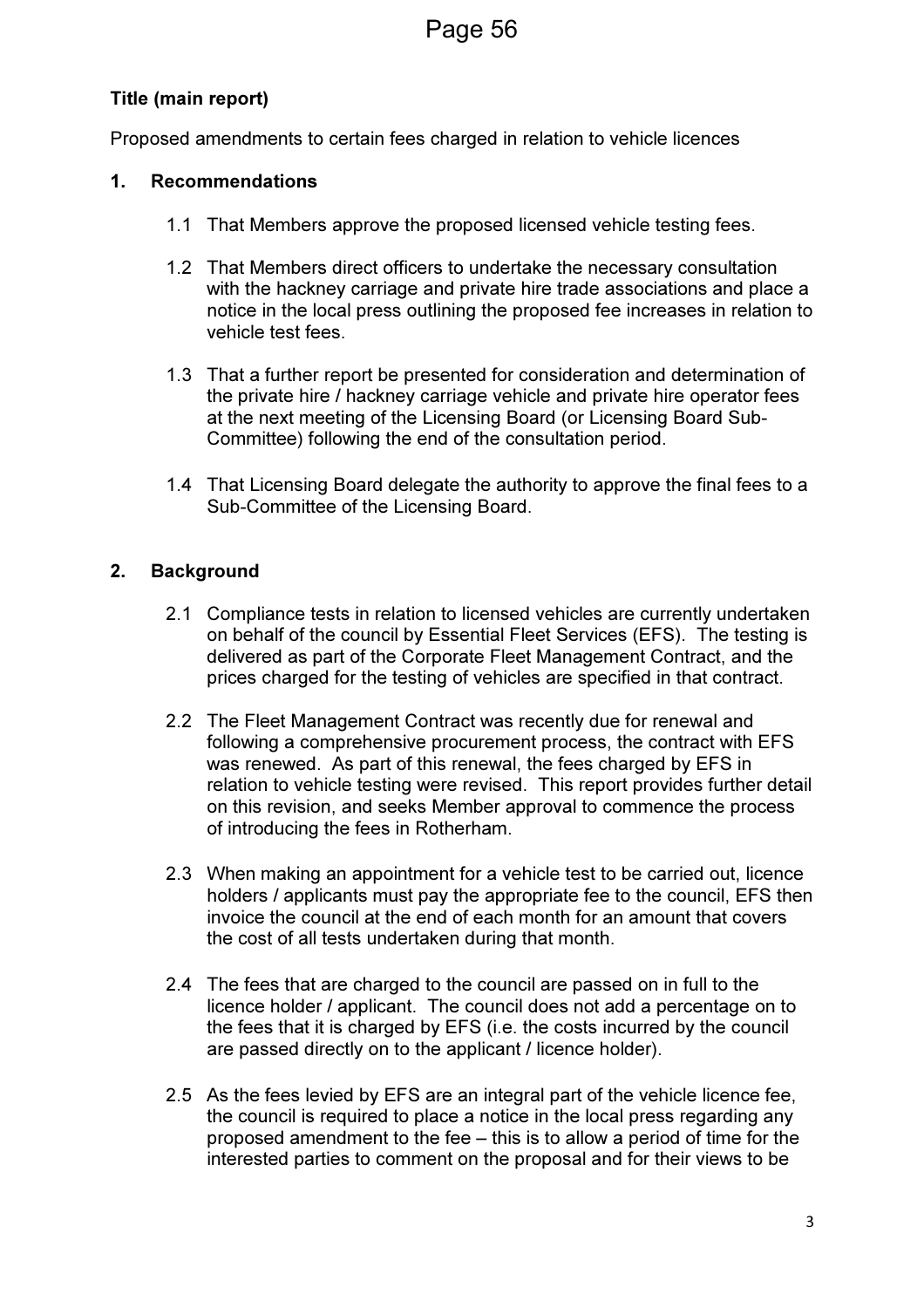taken into consideration prior to any amendment being made to the fees that are charged.

## 3. Key Issues

- 3.1 The fees charged by EFS (and that are subsequently passed on to licence holders / applicants) are detailed in Appendix 1 to this report, along with details of the fees that are currently charged.
- 3.2 It is proposed that the current fees are amended to those detailed in Appendix 1, and that the revised fees should take effect from  $1<sup>st</sup>$  April 2017.
- 3.3 In addition to the testing fee, the council also charges a fee associated with the processing of the licence application, this fee is currently £112. There is no proposal to amend this fee at the present time, however the council are currently in the process of undertaking a full review of all discretionary licensing fees, and amendments are likely to be made to fees as a result of this. Further detail on this proposal will be provided in a future report.
- 3.4 The council also charges for the provision of a vehicle licence plate, the fee includes the provision of the plate and associated equipment, the administration of the plate process, and the costs associated with the production of the plate.
- 3.5 The fee for a plate is currently set at £32. Following a review and streamlining of the production process and renegotiation in relation to the provision of the materials / equipment required for the production of the plate, it has been possible to reduce this fee to £19. A plate will be issued following each scheduled vehicle inspection. Plate brackets will also be available; the charge for these will remain unchanged at £16.
- 3.6 Should these fees be introduced as proposed then the total amount payable by applicants would be as follows:
	- Amount payable on initial application: £176

This includes the administration fee, the cost of the test and one vehicle plate (including fixings, but excluding bracket).

• Amount payable per additional test: £64

This includes the cost of the test and the cost of one vehicle plate (including fixings, but excluding bracket).

3.7 Should a vehicle fail the compliance test, there is the opportunity for a retest. There is currently no charge for the first retest (subject to certain conditions), with a charge of £37 being levied for a second retest. It is proposed that a fee of £25 is introduced for all retests.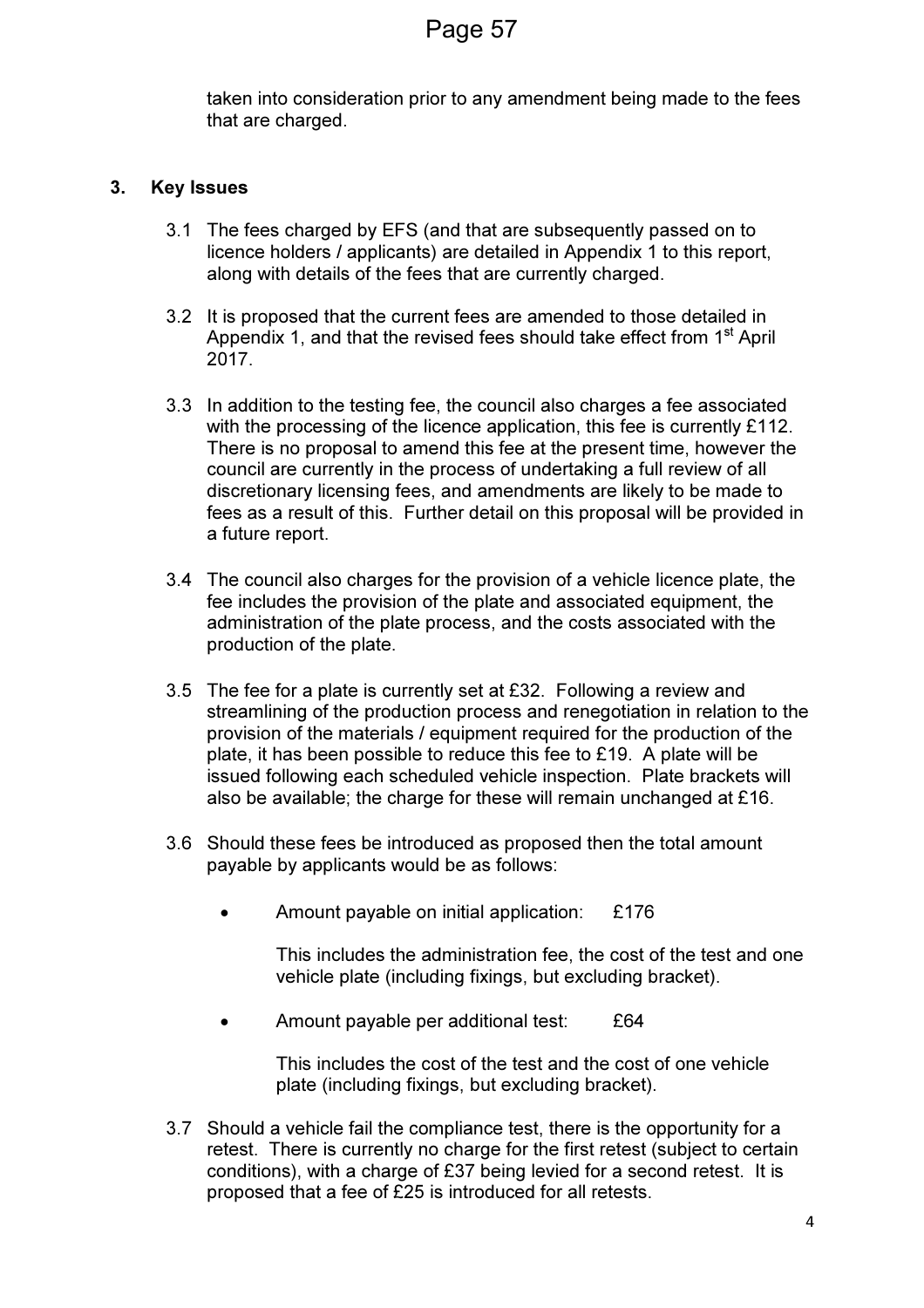- 3.8 The standards required during the Council's compliance test are higher than those set by the MOT regulations. As a result of this, the Council has been given an authority by the Driver and Vehicle Licensing Agency to issue a Certificate of Compliance should the vehicle pass the full compliance test (after a retest if necessary). The Certificate of Compliance replaces the need for an MOT certificate. However, many drivers wish to maintain the MOT history of their vehicle, and so for the payment of a fee of £10, Essential Fleet Services will issue an MOT certificate to the licence holder / applicant following the successful completion of the compliance test. This fee is payable directly to Essential Fleet Services (the council has no involvement in this process).
- 3.9 All other fees charged in relation to vehicle licences remain unchanged.

## 4. Options considered and recommended proposal

4.1 Only one option is put forward for consideration, and it is recommended that the amended fees are adopted.

#### 5. Consultation

- 5.1 Consultation will take place with the private hire and hackney carriage trades will take place in relation to the setting of the fees for vehicle licences. In addition, a notice will be placed in the local press allowing 28 days for comments regarding the proposed fees to be submitted to the council.
- 5.2 Any comments received will be assessed and a final report submitted to a meeting of Licensing Board (or Licensing Board Sub Committee) for approval.

#### 6. Timetable and Accountability for Implementing this Decision

- 6.1 Once the proposed fees are agreed, they will be communicated to the local licensed trade representatives (by email and in a formal meeting). In addition, a notice will be placed in the local press.
- 6.2 The trade and members of the public will be given a period of 28 days within which to comment on the proposed fees, it is anticipated that this process will be completed by mid-March 2017.
- 6.3 Subject to any comments that are received, the fees will be brought before the Licensing Board (or Sub-Committee) prior to the end of March 2017 for final agreement of the fees.
- 6.4 The revised fees will be introduced with effect from 1<sup>st</sup> April 2017.

#### 7. Financial and Procurement Implications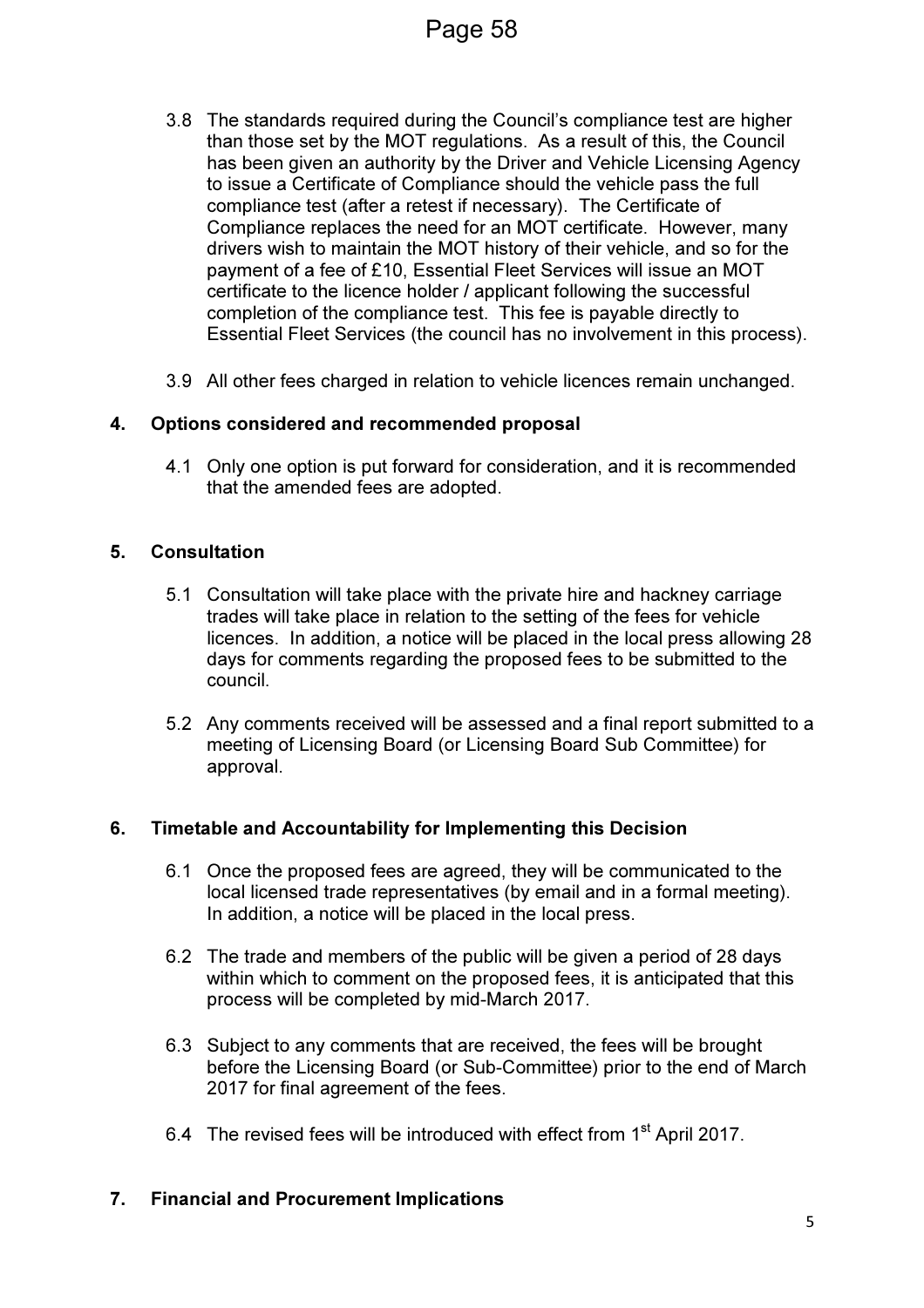- 7.1 The awarding the Corporate Fleet Management Contract to Essential Fleet Services was done after a comprehensive procurement and tendering process.
- 7.2 Failure to recover an appropriate level of revenue from licensing fees would result in the cost of service provision being greater than the income received. This would mean the service could not be delivered in budget which could lead to a reduction in the levels of services provided, especially in terms of enforcement.
- 7.3 Local Authorities can only set fee levels (where they are non-statutory and not prescribed) which are reasonable and proportionate to the costs incurred in providing a licensing service, in terms of administration processes and enforcement responsibilities.
- 7.4 The setting of fees as part of the budget setting process is consistent with the Corporate Plan's cross cutting themes of sustainable development and fairness as it ensures the delivery of a cost effective licensing service. It also ensures that the Council continues to maintain its statutory functions and undertakes enforcement to support the delivery of safe and sustainable communities in Rotherham.

## 8. Legal Implications

- 8.1 Failure to recover funding sufficient to meet the costs of the service could result in the section failing to deliver its statutory functions. The setting of fees, as part of the budget setting process, forms part of the Councils Service and Financial Planning framework which supports the delivery of cost effective and efficient services.
- 8.2 Failure of the licensing service to effectively implement and administer the requirements of the council's policy may result in a legal challenge being made against the council.

#### 9. Human Resources Implications

9.1 None.

#### 10. Implications for Children and Young People and Vulnerable Adults

10.1 Both the Jay report into Child Sexual Exploitation (CSE) in Rotherham and the subsequent Corporate Governance Inspection led by Louise Casey CB identified issues, amongst which was the importance of having an effective taxi licensing service.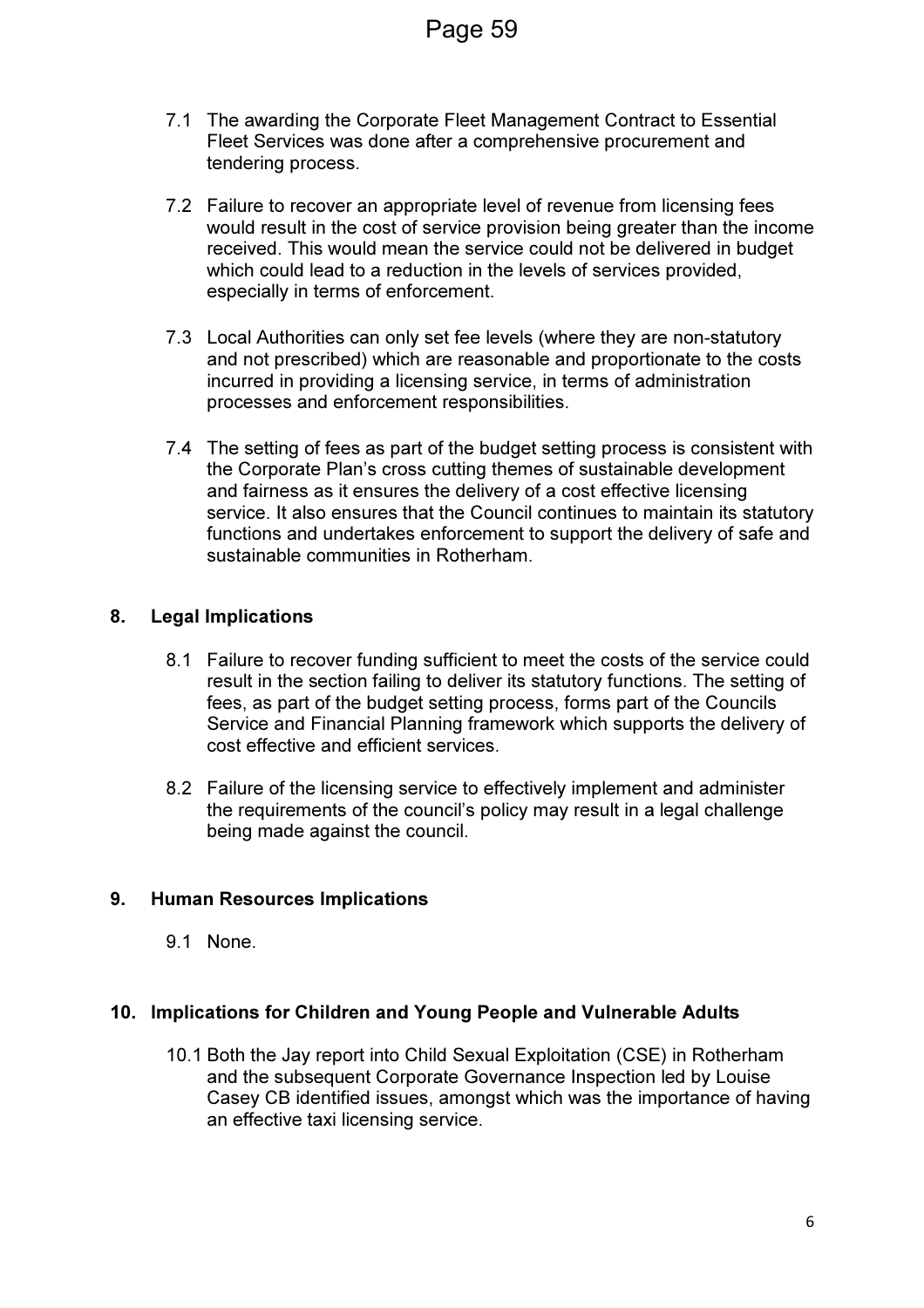- 10.2 In order to ensure the Council's Licensing Service is effective, fit for purpose, and has addressed the concerns raised in Louise Casey's report; the following outcomes must be demonstrated:
	- All licence holders are "fit and proper" to hold licences.
	- Trained decision makers must make high quality, appropriate and timely decisions that protect the public from risk of harm.
	- The Licensing Service uses all available statutory powers appropriately, proactively and reactively, to disrupt criminal activity (including CSE and related activity).
	- The licensing team must consistently provide high quality, timely processing of licensing applications.
	- The Council's Private Hire and Hackney Carriage Licensing Policy will be effectively implemented.
- 10.3 In order to address this, the service has developed a performance management framework and improvement plan to provide assurance that the outcomes identified above are achieved.
- 10.4 At the heart of the new policy, service improvement plan and the performance framework lies a commitment to the protection of the public, safeguarding children and the vulnerable and the prevention of crime and disorder. The effective implementation of the licensing policy and the standards that it contains plays an important part in the protection of children and vulnerable people in Rotherham.

## 11. Equalities and Human Rights Implications

- 11.1 In undertaking its licensing function, the Council must comply with relevant legislative requirements including the Human Rights Act 1998. This obligation extends to those organisations providing a service on behalf of the Council (such as EFS).
- 11.2 Adherence to these requirements is assured by means of officer awareness, observation, individual case reviews and review of both customer satisfaction and complaints received into the service. In addition, those affected by licensing decisions have the legal right to challenge that decision in the Magistrates Court.

## 12. Implications for Partners and Other Directorates

12.1 None.

13. Risks and Mitigation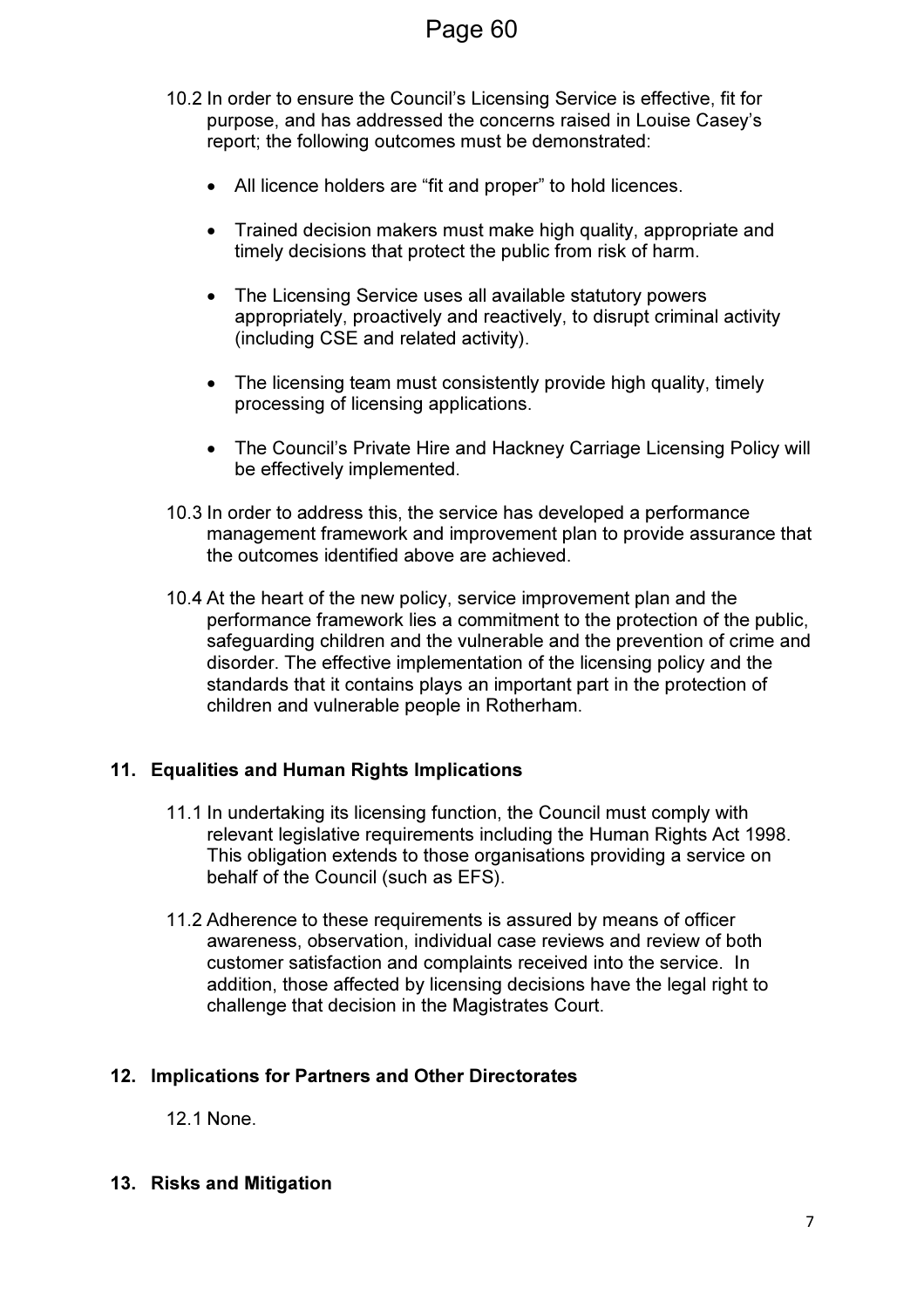- 13.1 Failure of the Council to effectively discharge its licensing function may compromise public safety.
- 13.2 Responsibility for ensuring compliance with the policy rests with team and service management, with appropriate overview and scrutiny by Commissioner Ney and members of the Licensing Board.

## 14. Accountable Officer(s)

Alan Pogorzelec – Business Regulation Manager Regeneration and Environment 01709 254955, alan.pogorzelec@rotherham.gov.uk

This report is published on the Council's website or can be found at:-

http://moderngov.rotherham.gov.uk/ieDocHome.aspx?Categories=